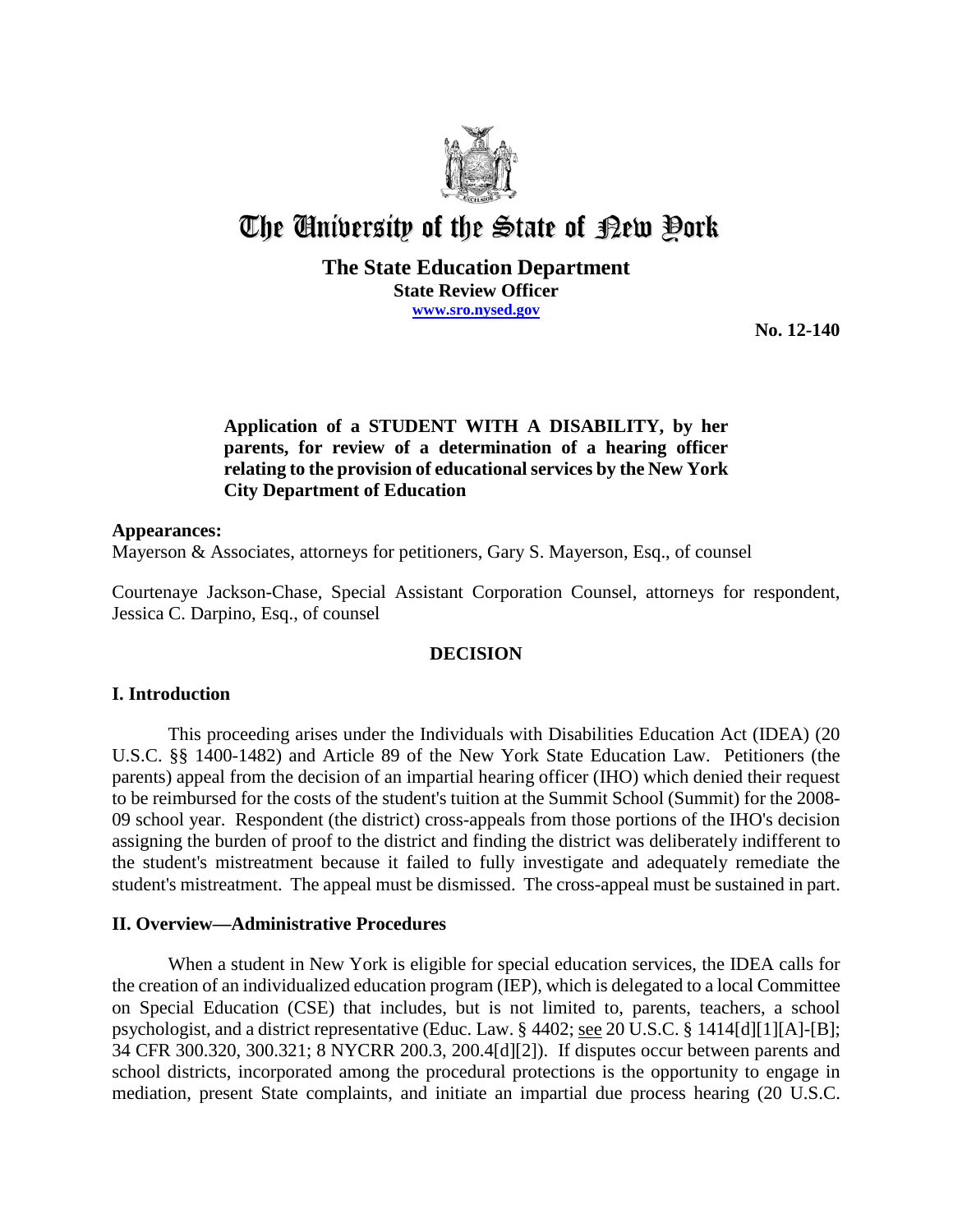§§ 1221e-3, 1415[e]-[f]; Educ. Law § 4404[1]; 34 CFR 300.151-300.152, 300.506, 300.511; 8 NYCRR 200.5[h]-[l]).

New York State has implemented a two-tiered system of administrative review to address disputed matters between parents and school districts regarding "any matter relating to the identification, evaluation or educational placement of a student with a disability, or a student suspected of having a disability, or the provision of a free appropriate public education to such student" (8 NYCRR 200.5[i][1]; see 20 U.S.C. § 1415[b][6]-[7]; 34 CFR 300.503[a][1]-[2], 300.507[a][1]). First, after an opportunity to engage in a resolution process, the parties appear at an impartial hearing conducted at the local level before an IHO (Educ. Law. § 4404[1][a]; 8 NYCRR 200.5[j]). An IHO typically conducts a trial-type hearing regarding the matters in dispute in which the parties have the right to be accompanied and advised by counsel and certain other individuals with special knowledge or training; present evidence and confront, cross-examine, and compel the attendance of witnesses; prohibit the introduction of any evidence at the hearing that has not been disclosed five business days before the hearing; and obtain a verbatim record of the proceeding (20 U.S.C. § 1415[f][2][A], [h][1]-[3]; 34 CFR 300.512[a][1]-[4]; 8 NYCRR 200.5[j][3][v], [vii], [xii]). The IHO must render and transmit a final written decision in the matter to the parties not later than 45 days after the expiration period or adjusted period for the resolution process (34 CFR 300.510[b][2],[c], 300.515[a]; 8 NYCRR 200.5[j][5]). A party may seek a specific extension of time of the 45-day timeline, which the IHO may grant in accordance with State and federal regulations (34 CFR 300.515[c]; 8 NYCRR 200.5[j][5]). The decision of the IHO is binding upon both parties unless appealed (Educ. Law § 4404[1]).

A party aggrieved by the decision of an IHO may subsequently appeal to a State Review Officer (SRO) (Educ. Law § 4404[2]; see 20 U.S.C. § 1415[g][1]; 34 CFR 300.514[b][1]; 8 NYCRR 200.5[k]). The appealing party or parties must identify the findings, conclusions, and orders of the IHO with which they disagree and indicate the relief that they would like the SRO to grant (8 NYCRR 279.4). The opposing party is entitled to respond to an appeal or cross-appeal in an answer (8 NYCRR 279.5). The SRO conducts an impartial review of the IHO's findings, conclusions, and decision, and is required to examine the entire hearing record; ensure that the procedures at the hearing were consistent with the requirements of due process; seek additional evidence if necessary; and render an independent decision based upon the hearing record (34 CFR 300.514[b][2]; 8 NYCRR 279.12[a]). The SRO is required to issue a final decision in the review and mail a copy of the decision to each of the parties not later than 30 days after the receipt of a request for a review, except that a party may seek a specific extension of time of the 30-day timeline, which the SRO may grant in accordance with State and federal regulations (34 CFR 300.515[b], [c]; 8 NYCRR 200.5[k][2]).

#### **III. Procedural History**

Before turning to the merits of the appeal, a brief explanation regarding its procedural posture is warranted. The parents initially challenged the special education programs and related services recommended by the district for the student's 2008-09 school year (fourth grade) by due process complaint notice dated June 20, 2008 (Parent Ex. A at pp. 1-6). Proceeding through the administrative procedures described above, an IHO found—and an SRO similarly concluded in Application of a Student with a Disability, Appeal No. 09-097—that the district offered the student a free appropriate public education (FAPE) for the 2008-09 school year, and both the IHO and the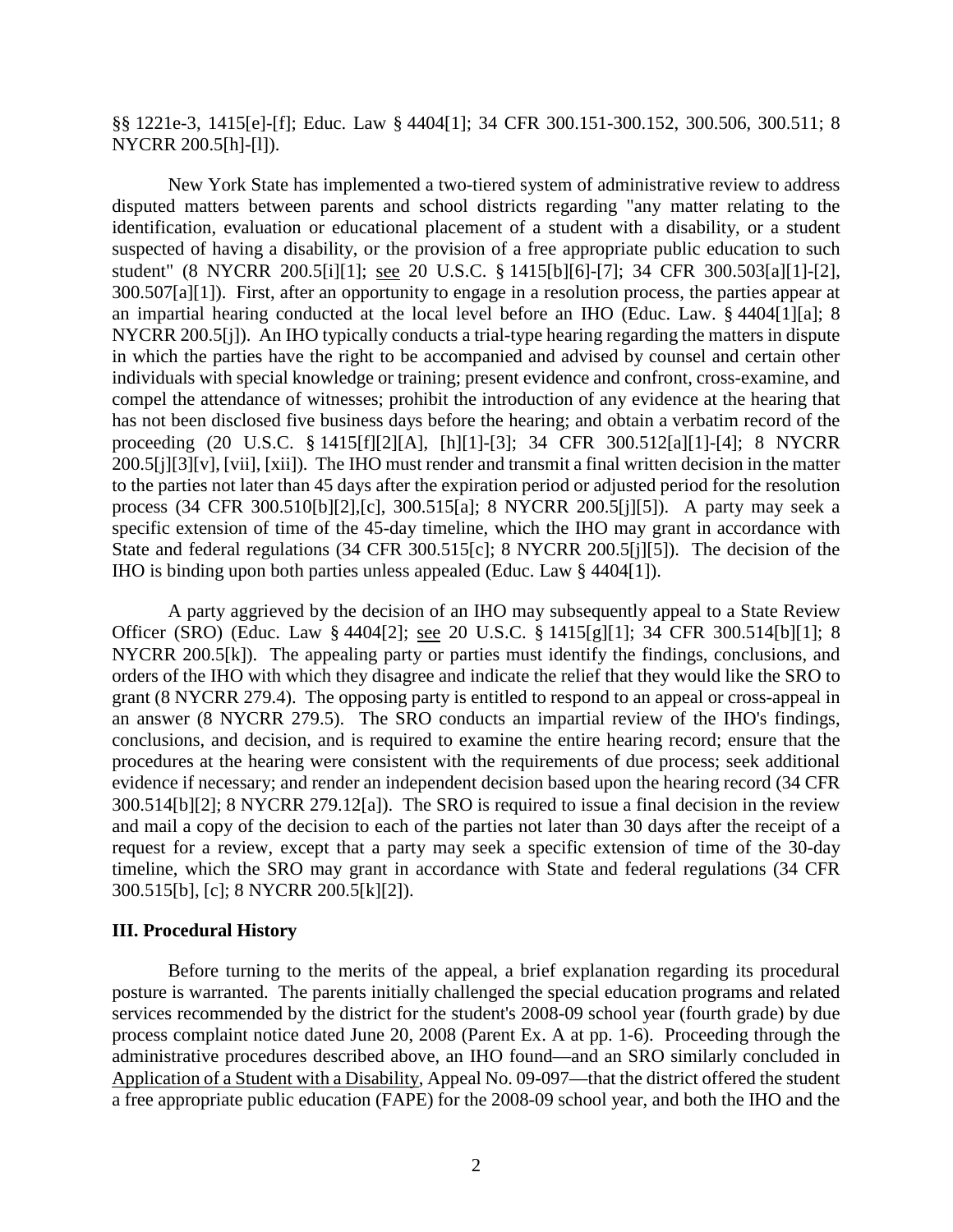SRO denied the parents' request to be reimbursed for the costs of the student's tuition at Summit for the 2008-09 school year (see IHO Ex. III at pp. 1-39 [representing the IHO's decision in the initial action, dated July 21, 2009, in which the IHO further found that Summit was not appropriate to meet the student's special education needs and equitable considerations did not favor the parents' request for tuition reimbursement]; Application of a Student with a Disability, Appeal No. 09-097 [reviewing IHO's decision dated July 21, 2009]). The parents sought judicial review of the decision in Application of a Student with a Disability, Appeal No. 09-097 in the United States Federal Court for the Eastern District of New York, after which the Court ultimately remanded the matter to the IHO for further administrative proceedings to "review evidence of bullying and make a determination of whether harassment deprived [the student] of her educational benefit and any other relevant issues bearing on this issue" using a four-part test articulated by the Court (T.K. v. New York City Dep't of Educ., 779 F. Supp. 2d 289, 293, 316-19 [E.D.N.Y. Apr. 25, 2011]; IHO Ex. I at p.  $2)$ .<sup>1</sup>

# **A. The Test in T.K.**

Addressing a case of first impression, the Court in T.K. created a strict legal test to determine whether—in an IDEA action—harassment or bullying deprives a student of a FAPE (T.K., 779 F. Supp. 2d at 293-317). In developing the test, the Court balanced longstanding administrative advice instructing districts in how to apply the IDEA with tests used to determine a district's liability for either student-on-student sexual harassment or student-on-student disability harassment under Title IX of the Civil Rights Act (T.K., 779 F. Supp. 2d at 314-17).<sup>2</sup>

Accordingly, the Court announced that "under IDEA the question to be asked [was] whether school personnel w[ere] deliberately indifferent to, or failed to take reasonable steps to prevent bullying that substantially restricted a child with learning disabilities in her educational opportunities," and thus, rose to the level of a denial of a FAPE (T.K., 779 F. Supp. 2d at 297-  $316$ .<sup>3</sup> The Court explained that while the alleged conduct "need not be outrageous to fit within

<sup>&</sup>lt;sup>1</sup> Although the Court remanded the matter to determine whether the alleged harassment or bullying rose to the level of a denial of a FAPE, the Court did reach a conclusion on the merits regarding the parents' contention that the district impermissibly predetermined the student's 2008-09 IEP (T.K., 779 F. Supp. 2d at p. 319). The Court agreed with both the IHO's and SRO's conclusion that the parents had an opportunity to meaningfully participate in the development of the student's 2008-09 IEP, and thus, the Court granted the district's motion to dismiss the parents' predetermination claim (T.K., 779 F. Supp. 2d at 319).

<sup>&</sup>lt;sup>2</sup> Under Title IX, a district's liability for cases involving student-on-student sexual harassment is analyzed under a test developed by the U.S. Supreme Court in Davis v. Monroe County Bd. of Educ., 526 U.S. 629, 119 S. Ct. 1661 (1999). However, a modified Davis test has been applied to cases involving a district's liability for studenton-student disability harassment; as modified, the test requires an inquiry into whether

<sup>1)</sup> the plaintiff is an individual with a disability who was harassed because of that disability; 2) the harassment was sufficiently severe or pervasive that it altered the condition of his or her education and created an abusive environment; 3) the defendant knew about the harassment; and 4) the defendant was deliberately indifferent to the harassment

<sup>(</sup>T.K., 779 F. Supp. 2d at 314-15 [citing Werth v. Bd. of Dirs. of Pub. Schs., 472 F. Supp. 2d 1113, 1127 (E.D.Wis. 2007); K.M. v. Hyde Park Cent. Sch. Dist., 381 F. Supp. 2d 343, 358-60 (S.D.N.Y. 2005)]).

<sup>&</sup>lt;sup>3</sup> Deliberate indifference "requires a finding that the state entity had actual knowledge of the harassment and failed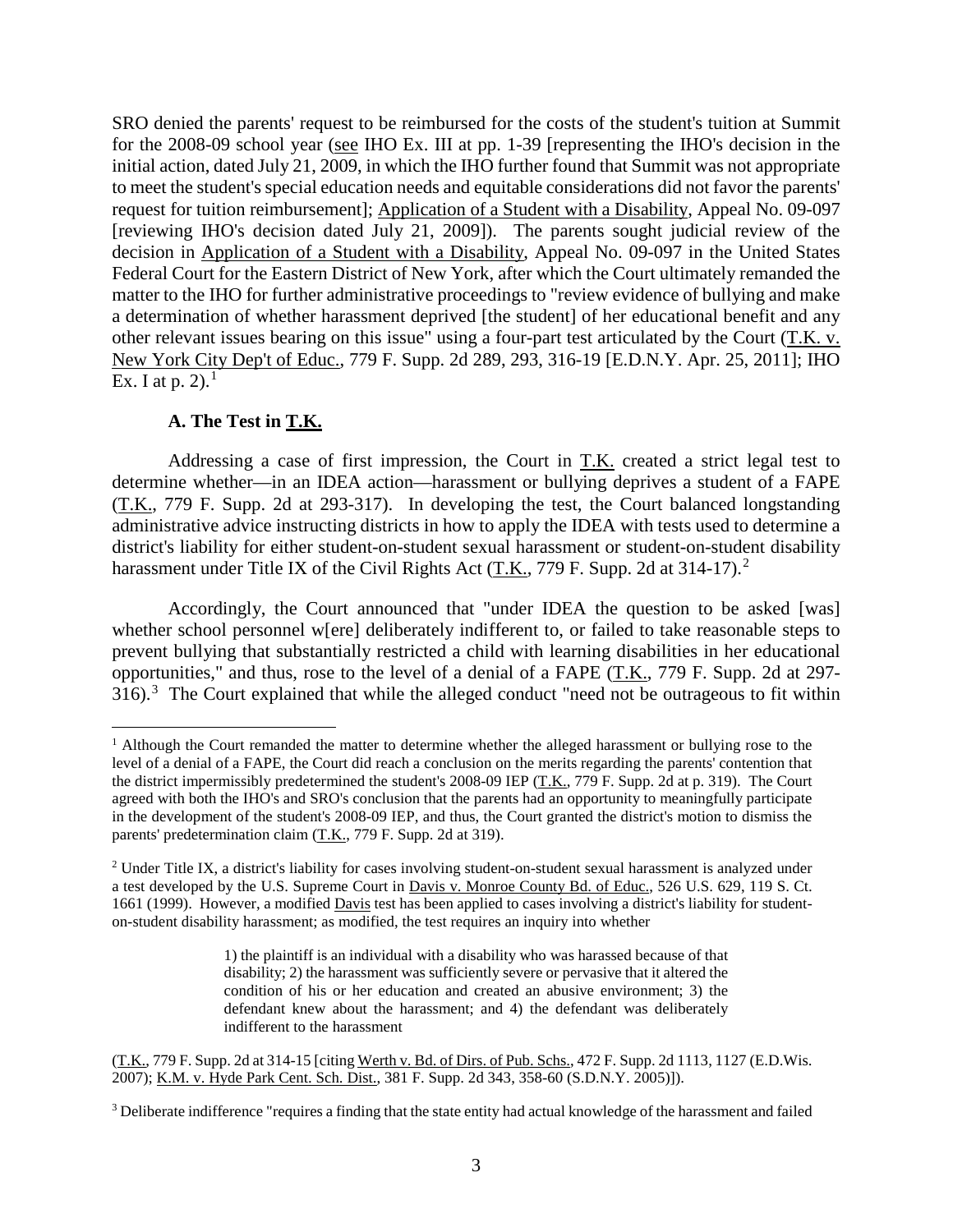the category of harassment that rises to the level of deprivation of rights of a disabled student," the conduct "must, however, be sufficiently severe, persistent, or pervasive that it creates a hostile environment" (T.K., 779 F. Supp. 2d at 317 [citation omitted]). The Court further explained that districts must take "prompt and appropriate action," and described the "rule to be applied" when responding to incidents of bullying involving students with disabilities that "may affect the opportunities" of students with disabilities to "obtain an appropriate education" (id.). Specifically, districts "must investigate" to determine if the alleged harassment occurred, and if alleged harassment did occur, then the district "must take appropriate steps to prevent it in the future" (Id.). In cases where "a student may have her academic success stunted as a result of harassment, but still achieve some success," the test is met for denial of FAPE: it is not necessary to show that all opportunity for an appropriate education was prevented (id. at 316). "[A]cademic growth is not an all or nothing proposition. There are levels of progress. A child may achieve substantial educational games despite harassment, and yet she still may have been seriously injured" (id.).

## **B. Administrative Proceedings on Remand**

 $\overline{a}$ 

Pursuant to the Court's directive, the parties returned to an impartial hearing that commenced on June 8, 2011, and concluded on May 21, 2012 after 10 nonconsecutive days of proceedings (IHO Ex. I at pp. 1-2; Tr. pp. 1821, 3487).<sup>4, 5</sup> The parties convened the first day of the impartial hearing to address the question of which party bore the burdens of production and persuasion with regard to whether bullying or harassment deprived the student of a FAPE—the issue to be relitigated before the IHO under the T.K. test—and in particular, the interplay of the State's statute assigning the burden of proof to the district at an impartial hearing to demonstrate that it offered the student a FAPE (see Tr. pp. 1821, 1823-31, 1839-40).<sup>6</sup> Ultimately, the district's attorney stipulated on the record that he agreed with the IHO's "order" assigning the parents with the burden of production on "elements one, two and four," and assigning the district with the burden of production on "element three;" similarly, the district's attorney stipulated on the record that the district bore the burden of persuasion on all four elements of the test (Tr. pp. 1896-1901, 1947-49). The parents' attorney explicitly agreed to the stipulation proposed by the district's attorney (Tr. pp. 1949-61).<sup>7</sup>

to respond adequately" (T.K., 779 F. Supp. 2d at 315 [citing Hayut v. State Univ. of N.Y., 352 F.3d 733, 750 (2d Cir. 2003)]). As applied in student-on-student sexual harassment cases, a school district's "failure to respond must be 'clearly unreasonable in light of known circumstances,'" and the school district's deliberate indifference "must cause students to be harassed or make them more vulnerable to such conduct"  $(T.K., 779 F. Supp. 2d at$ 325 [citing D.T. v. Somers Cent. Sch. Dist., 348 Fed.Appx. 697, 700 (2d Cir. 2009) (applying the Davis test)]).

<sup>4</sup> Consistent with the Court's expressed preference, the same IHO presided over both the initial impartial hearing and the impartial hearing on remand (IHO Ex. I at p. 2; compare IHO Ex. III at pp. 1, 35, with IHO Decision at pp. 4-5, 42).

<sup>5</sup> Attempting to avoid a remand of the case, the parents' attorney stated at a status conference that the matter required no more than a "brief evidentiary hearing" before the Court (approximately "45 minutes") in order to complete the administrative record and be ripe for adjudication by the Court (IHO Ex. II at pp. 2-4).

<sup>&</sup>lt;sup>6</sup> The Court previously denied the district's request to clarify which party bore the burden of proof at the impartial hearing on remand (Dist. Ex. 9 at p. 12).

<sup>7</sup> In a letter dated June 10, 2011, the district's attorney clarified that the "'stipulation'" agreed to at the June 8, 2011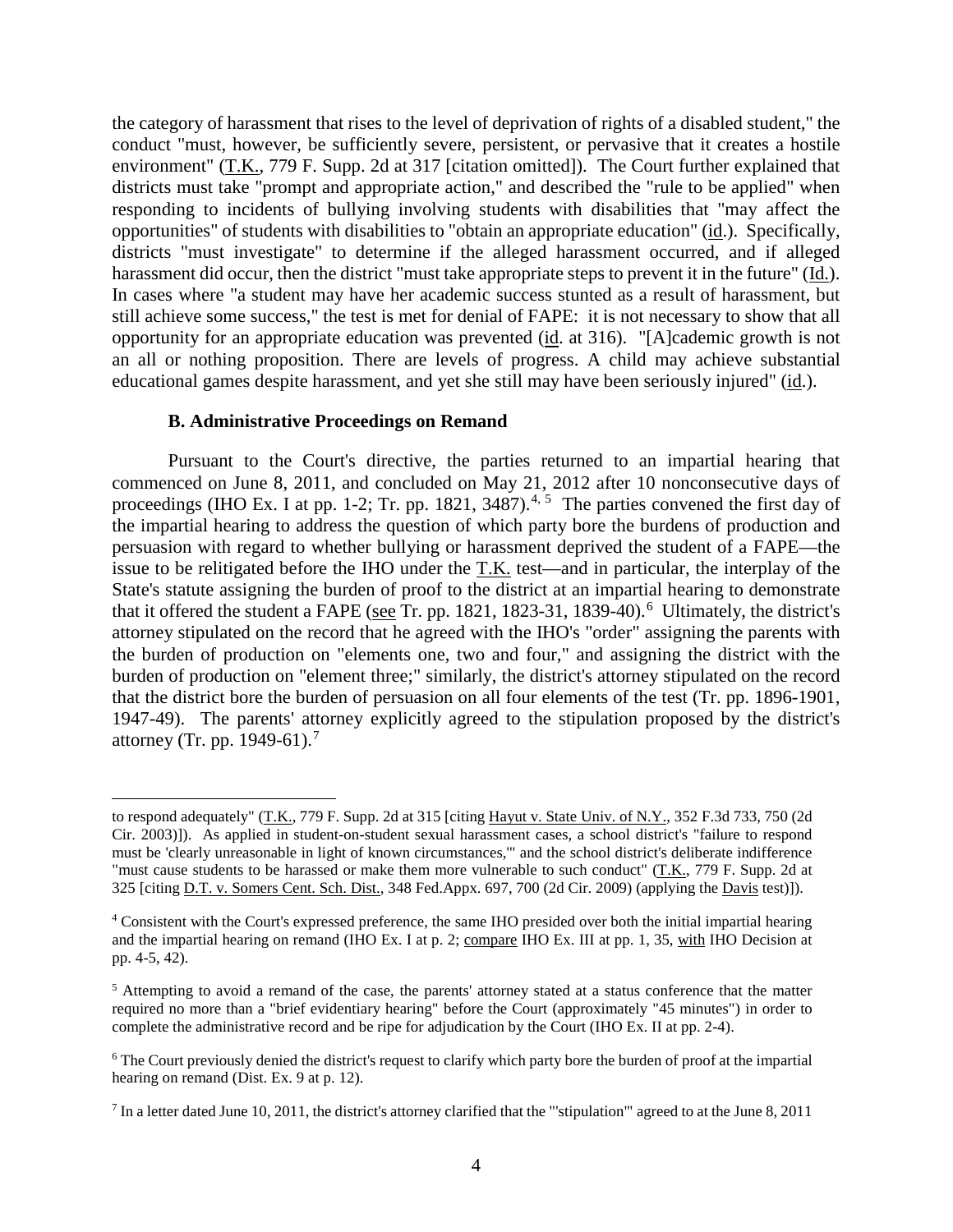As an essential part of the discussion, the IHO and the parties identified four elements as making up the test in T.K.: (1) was the student a "victim of bullying;" (2) did the "school authorities know or should they reasonably have known about the bullying;" (3) did "school authorities take appropriate steps to fully investigate the bullying and take remedial action against those who were perpetrating the harassment or were they deliberately indifferent to the bullying;"<sup>8</sup> and (4) did the "bullying reach a level where the student was 'substantially restricted' in her learning opportunities" (IHO Decision at pp. 32-33; see Tr. pp. 1821, 1823, 1833-38, 1842-43, 1896-1901; Dist. Ex. 9 at pp. 1-10; Parent Ex. LLLLL at pp. 1-5; see generally Tr. pp. 1821-1961).<sup>9</sup>

Guided by these principles, the parties proceeded with the impartial hearing on remand. In a decision dated June 6, 2012, the IHO issued the following findings specific to the four elements of the T.K. test: (1) the student was a victim of bullying; (2) school authorities knew or should have reasonably known about the bullying; (3) school authorities failed to fully investigate and adequately remediate the bullying, and thus, were deliberately indifferent to the bullying; and (4) despite the bullying, the student was not "substantially restricted" in her learning opportunities during the 2007-08 school year (IHO Decision at pp. 32-42). As a result, the IHO found that the student was not denied a FAPE due to bullying, and denied the parents' request to be reimbursed for the costs of the student's tuition at Summit for the "2007-2008" school year (id. at p. 42).<sup>10</sup> Having so concluded, the IHO noted that it was not necessary to "revisit" the initial IHO decision, dated July 21, 2009, and the "outcome of that decision remain[ed] undisturbed" (id.).

## **C. Issues on Appeal Related to the T.K. Test**

 $\overline{a}$ 

In this case, neither party has appealed or cross-appealed the IHO's findings regarding the first two elements of the T.K. test, namely, that (1) the student was a victim of bullying, and (2) school authorities knew or should have reasonably known about the bullying; therefore, the IHO's

conference regarding the burdens of production and persuasion "was intended only to stipulate" that the IHO had made such a ruling and that "in the interest of efficiency, the hearing could proceed consistent with that ruling" (Dist. Ex. 10 at p. 1). The district's attorney also noted that the stipulation did not constitute any intention by the district to waive any objections to the IHO's findings, and specifically preserved the district's right to appeal the issue of the burden of proof at a later date (id.). It is unclear whether, or to what extent, the IHO considered the June 10, 2011 letter in the decision-making process concerning the assignment of the burden of proof as written in the decision (IHO Decision at pp. 31-32).

<sup>&</sup>lt;sup>8</sup> The IHO interpreted the Court's decision in T.K. as requiring a party to demonstrate "either that the [district] was deliberately indifferent or failed to take reasonably steps" as the third element of the test (Tr. pp. 1834-36). Noting that the district characterized the third element of the T.K. test as a "deliberately indifferent" standard and that the parents characterized the third element of the T.K. test as a "failed to take reasonable steps" standard, the IHO stated that the Court "didn't give me any guidance as to which one should apply because [the Judge] mentioned both things" (Tr. p. 1835; compare Dist. Ex. 9 at pp. 3-4, with Parent Ex. LLLLL at p. 2).

<sup>9</sup> The IHO noted that each party had "synthesized these four points in quite different ways" and that she did not agree with the statement by the parents' attorney that the Court had "map[ped] them out so clearly" (Tr. pp. 1842- 43).

<sup>&</sup>lt;sup>10</sup> It appears that the IHO mistakenly referred to the 2007-08 school year in the ordering clause in the decision since the student first attended Summit during the 2008-09 school year, and the parents specifically requested reimbursement for the student's attendance at Summit for the 2008-09 school year (compare IHO Ex. III at pp. 4- 5, 33-34, with IHO Decision at p. 42).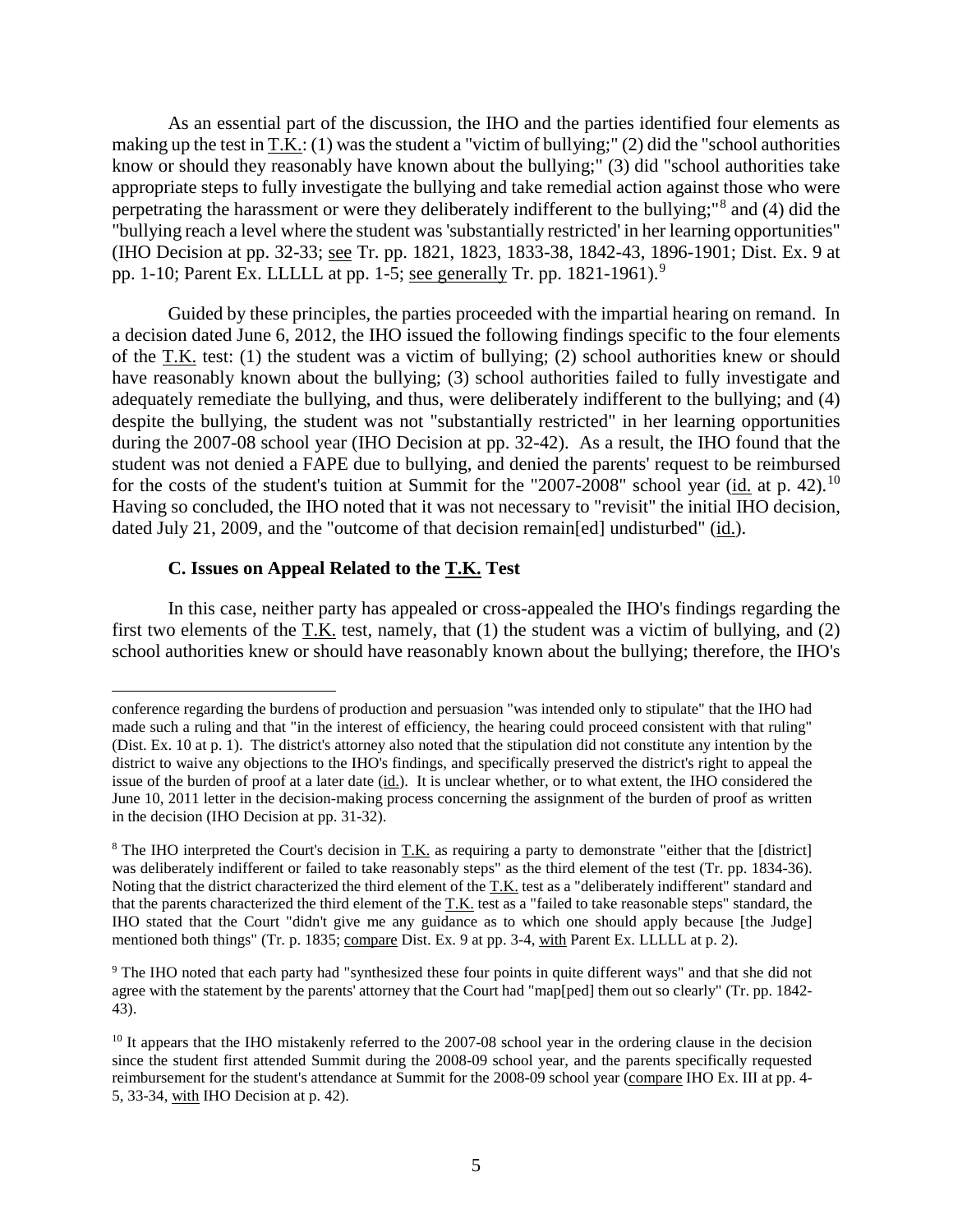findings on these two elements are final and binding upon the parties and the facts related to these two elements will not be recited or addressed in detail (34 CFR 300.514[a]; 8 NYCRR 200.5[j][5][v]; see IHO Decision at pp. 32-37). The parties have, however, either appealed or cross-appealed the IHO's findings related to the third and fourth elements of the T.K. test. Accordingly, facts relevant to the third and fourth elements of the T.K. test will be discussed, as well as facts related to additional issues to be addressed in this decision.

In addition, the student's educational history has been described at length in previous decisions and will not be repeated here in detail (see Application of a Student with a Disability, Appeal No. 08-019; Application of a Child with a Disability, Appeal No. 06-004).<sup>11</sup> Notably, the student continuously attended the same district public school for kindergarten (2004-05), first grade (2005-06), second grade (2006-07), and third grade (2007-08) in a 12:1 collaborative team teaching (CTT) classroom with full-time, 1:1 special education itinerant teacher (SEIT) services (school-based SEIT); related services of speech-language therapy, occupational therapy (OT), and physical therapy (PT) as part of either a school-based and/or home-based program; and homebased SEIT services (see Application of a Student with a Disability, Appeal No. 08-019 at pp. 2- 3; Application of a Child with a Disability, Appeal No. 06-004 at pp. 2-3).<sup>12, 13</sup> The student's

 $11$  With the exception of the 2006-07 school year, the student's recommended special education and related services have been continuously challenged at the impartial hearing level and/or the State-review level since the 2003-04 school year when the student attended a private nursery school (see Application of a Student with a Disability, Appeal No. 09-097 [regarding the 2008-09 school year]; Application of a Student with a Disability, Appeal No. 08-019 at pp. 2-3 [reviewing parents' request to be reimbursed for the costs of the student's schoolbased and home-based services for the 2007-08 school year]; Application of a Child with a Disability, Appeal No. 06-004 at pp. 2-3 [reviewing parents' request to be reimbursed for the costs of the student's school-based and home-based services for the 2004-05 and 2005-06 school years and noting the parents' challenge related to the 2003-04 school year]). Therefore, the student may have continued to receive certain services—such as schoolbased SEIT services, home-based related services, and/or home-based SEIT services—throughout subsequent school years pursuant to her rights under the pendency (stay-put) provisions.

 $12$  For consistency, this decision will refer to the student's placement as a "CTT" classroom largely because of the long decisional history regarding this student (see T.K., 779 F. Supp. 2d at 294; Application of a Student with a Disability, Appeal No. 09-097; Application of a Student with a Disability, Appeal No. 08-019; Application of a Child with a Disability, Appeal No. 06-004). Prior to the amendment of State regulations incorporating integrated co-teaching (ICT) services as a placement option within the continuum of services, districts often referred to such placement as a "CTT" or "collaborative team teaching" classroom (see 8 NYCRR 200.6[g]; see, e.g., Application of the Dep't of Educ., Appeal No. 12-091 at p. 3 & n.5; Application of a Student with a Disability, Appeal No. 09-095). As of the date of this writing, districts have been advised to use the term ICT. Currently, State regulations define ICT services as "the provision of specially designed instruction and academic instruction provided to a group of students with disabilities and nondisabled students" (8 NYCRR 200.6[g]). Effective July 1, 2008, the "maximum number of students with disabilities receiving integrated co-teaching services in a class . . . shall not exceed 12 students" (8 NYCRR 200.6[g][1]). In addition, State regulations require that an ICT class shall "minimally include a special education teacher and a general education teacher" as staffing (8 NYCRR 200.6[g][2]). State policy guidance issued in April 2008, entitled "Continuum of Special Education Services for School-Age Students with Disabilities," provides more information about these services (see http://www.p12.nysed.gov/specialed/publications/policy/ schoolagecontinuum.pdf).

<sup>&</sup>lt;sup>13</sup> The hearing record refers to the student's full-time, 1:1 school-age educational support services as "SEIT" support. However, the Education Law defines special education itinerant services (commonly referred to as "SEIT" services) as "an approved program provided by a certified special education teacher . . . , at a site . . . , including but not limited to an approved or licensed prekindergarten or head start program; the child's home; a hospital; a state facility; or a child care location as defined in [§ 4410(8)(a)]" (Educ. Law § 4410[1][k]). Although mischaracterized in the hearing record, I will continue to refer to the school-age educational support service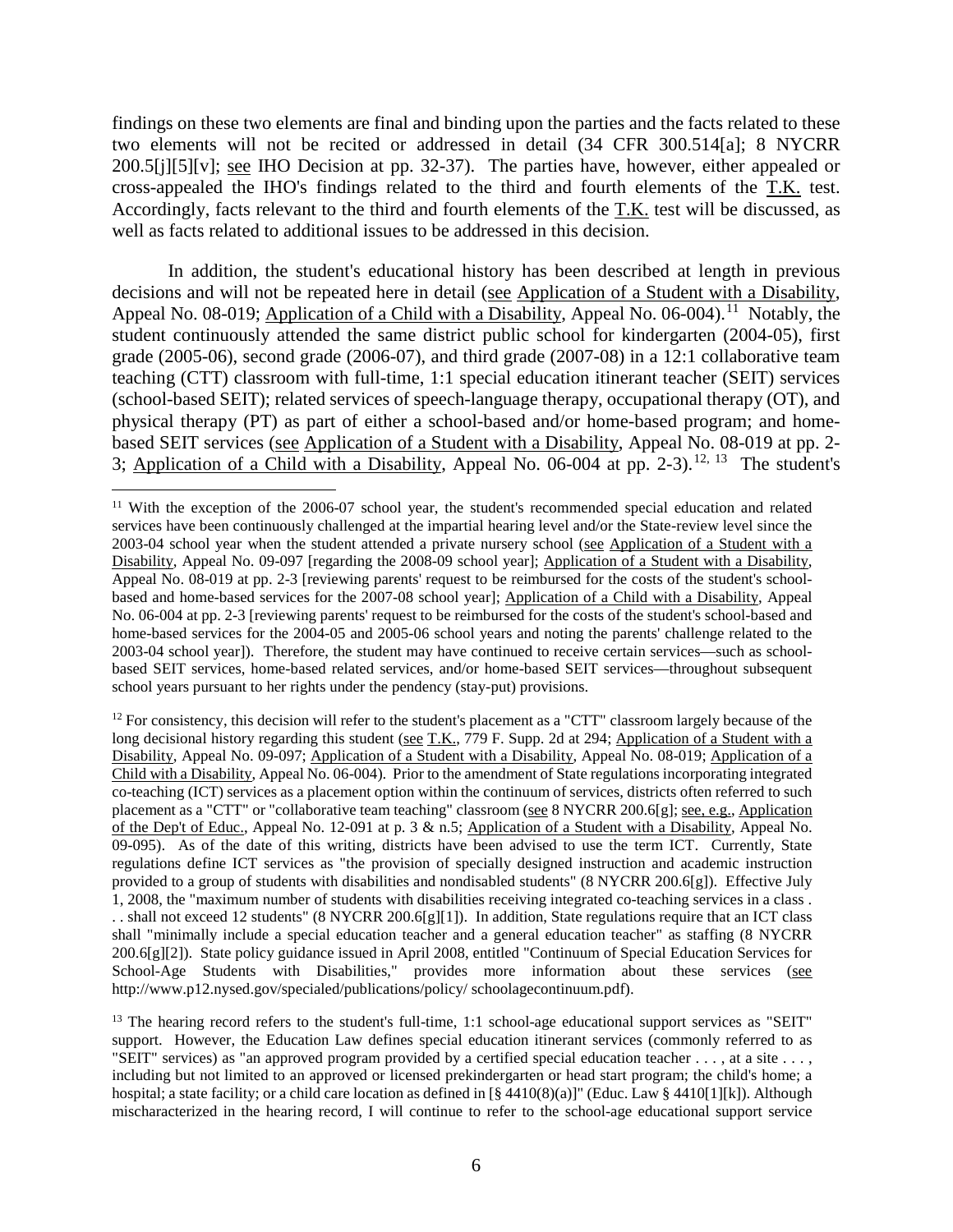eligibility to receive special education and related services as a student with autism for kindergarten through third grade was not in dispute (Application of a Student with a Disability, Appeal No. 08-019 at p. 2; Application of a Child with a Disability, Appeal No. 06-004 at p. 1; see 34 CFR 300.8[c][1]; 8 NYCRR 200.1[zz][1]).

## **D. Facts: Third Grade, 2007-08 School Year**

Correspondence from the parents to the district during the 2007-08 school year began in August 2007, shortly after the parents learned the identities of the student's regular education and special education teachers in the third-grade CTT classroom (Parent Ex. PPP; see Tr. pp. 3071-  $72$ ).<sup>14</sup> In this hand-delivered letter, the parents requested a meeting with both teachers in order to introduce themselves and to discuss a variety of topics, including the role of the student's schoolbased SEIT and the student's "status and progress, learning profile, style and needs, interdisciplinary collaboration, [Applied Behavior Analysis (ABA)] principles, strategies and techniques (i.e. prompting, positive reinforcement and shaping), and curriculum" (id.). In addition to both parents and both of the CTT classroom teachers, the school principal (principal) also attended the requested meeting (see Tr. pp. 3072-73; see also Tr. pp. 818-19). At the meeting, the parents questioned the principal about the results of her investigation into an incident that occurred in May 2007—near the end of second grade—in which the student reported that another student in her class had pinched her on the arm during recess (Tr. pp. 3073-74; see Parent Exs. CCC at p. 16; FFF at p. 1).<sup>15</sup> In response, the principal told the parents that "it ha<sup>[d]</sup> been addressed," but did not elaborate with further details (Tr. pp.  $3073-74$ ).<sup>16</sup>

 $\overline{a}$ providers as "SEITs" to remain consistent with the hearing record and to avoid confusion in this decision.

 $14$  The third-grade CTT classroom represented the first full-time teaching jobs held by both the regular education teacher and the special education teacher assigned to that classroom for the 2007-08 school year (see Tr. pp. 2004, 2804).

<sup>&</sup>lt;sup>15</sup> The parents reported this incident in a letter addressed to the student's second-grade CTT teachers, dated May 11, 2007, and provided copies of the letter to the principal and two assistant principals at the school (Parent Ex. FFF at pp. 1-2; see Tr. pp. 3027-29). According to the letter, the student did not report the incident to anyone at the school because she was "'afraid to tell an adult' and 'scared'" (Parent Ex. FFF at p. 1). The parents learned about the incident at the end of the school day when they arrived to pick up the student (id.). At that time, the parents took the student to the school nurse who examined, treated, and documented the injury (a bruise on the arm); the parents also spoke to an assistant principal about what happened before leaving school that day because the principal was unavailable (id.; see Parent Ex. EEE at pp. 1-2). The assistant principal advised that he would investigate by speaking with the students involved and with the adults who were present during recess (Parent Ex. FFF at p. 1). The hearing record contains an undated statement that appears to have been written by the perpetrator of the pinching incident, which would typically accompany an occurrence report form and an accident/incident form (compare Parent Ex. CCC at p. 16, with Parent Ex. CCC at pp. 3-7, 8-10). The hearing record does not otherwise contain an occurrence report or an accident/incident form about the pinching incident.

<sup>&</sup>lt;sup>16</sup> The parents testified that although they did not receive a written response to the May 11, 2007 letter, the principal had telephoned them on the evening of the incident, and indicated that she would investigate the incident and report back to the parents (see Tr. pp. 3027-28). The parents testified that they were unaware whether the principal investigated the incident, but were "sure" that the principal did not report back to them (see Tr. p. 3028). The principal testified that she interviewed the student who perpetrated the pinching, she contacted the student's parents, and the student was given a consequence as a result of this incident (see Tr. pp. 1078-81). In addition, the principal testified that in these situations she would "never" disclose to a parent what consequence had been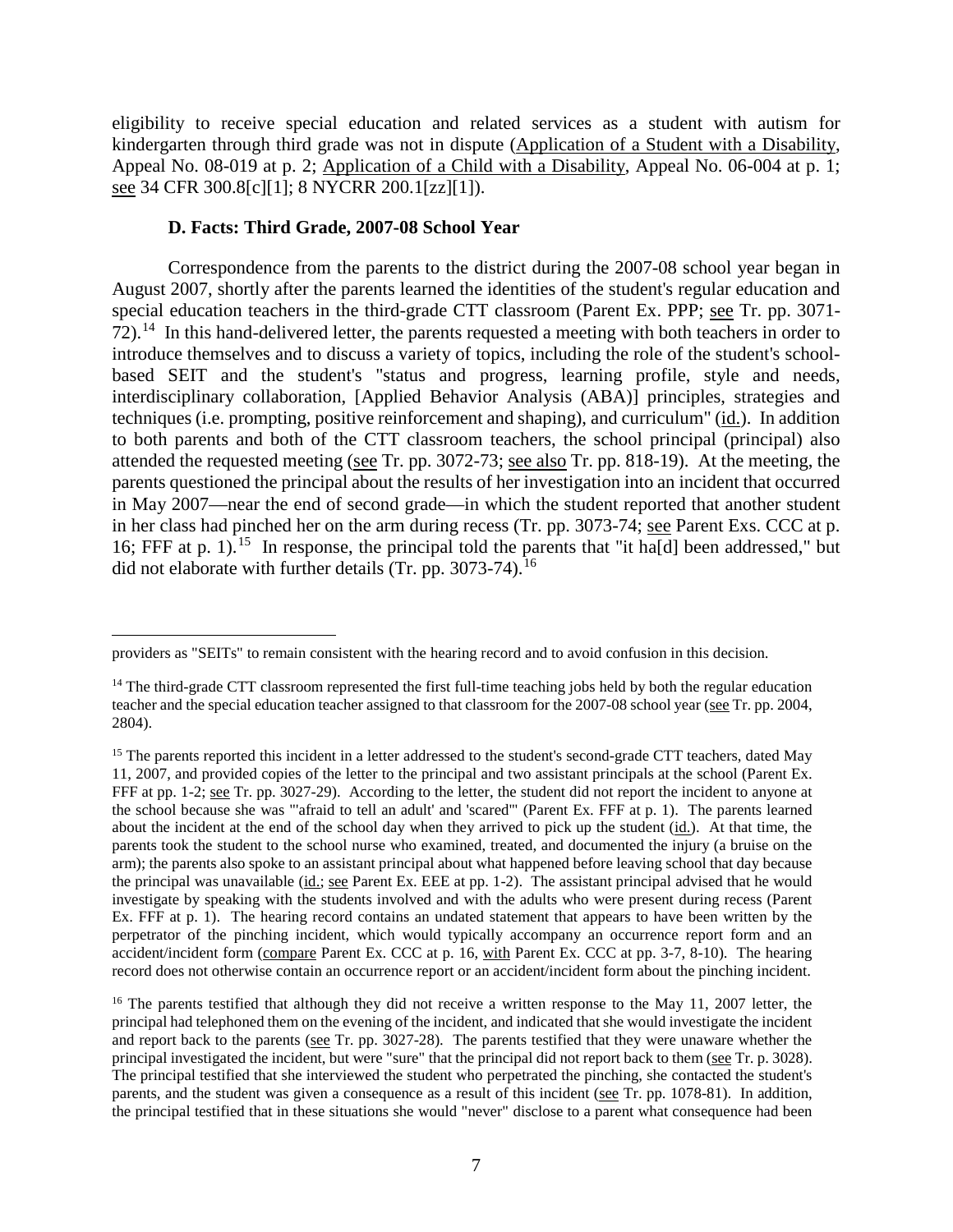In third grade, the student began attending the CTT classroom with the same SEIT provider (SEIT 1) who provided school-based SEIT services to the student during second grade in the 2006- 07 school year (Tr. pp. 3061-62). A SEIT note dated October 12, 2007, indicated that the SEIT had to prompt the student "throughout the day for picking her nails [and] making them bleed" (Dist. Ex. 8). It also noted that the student participated with other children playing kickball at recess  $(id.)$ .

On November 1, 2007, the parents privately obtained a psychological consultation (November 2007 report) of the student to "update her current academic functioning in the context of appropriate future educational planning," to "investigate other educational options," and to "help make educational recommendations" in light of parental concerns about the student's needs and the increasing demands "on all levels" at her current public school (see Parent Ex. XX at p. 1).<sup>17</sup> At that time, the clinical neuropsychologist described the student as a "social" and "engaging" third grader who—despite a history of developmental, language, and regulation difficulties—made "ongoing progress in all areas" since kindergarten while a attending a "large mainstream public school environment" (id.). Similarly, the parents independently reported that the student was a "social girl" who was eager to meet and play with other children, and who had a "best friend at camp and school" (Parent Ex. XX at p. 1). According to the report, the student's pragmatic deficits persisted and she continued to present as uncomfortable and anxious in novel situations or when feeling challenged or frustrated; with difficulties more pronounced in her current school environment (Parent Ex. XX at p. 1). The clinical neuropsychologist reported that during the consultation the student presented as "guarded" and "anxious," and was concerned about being judged and evaluated by others (Parent Ex. XX at pp. 2-3).

The psychological consultation report provided results from an April 2007 psychological evaluation of the student, which indicated the student possessed "solid potential with variable difficulties in higher level learning skills" (Parent Ex. XX at p. 1). Consistent with the April 2007 findings, the November 2007 administration of an abbreviated intellectual battery yielded a full scale, nonverbal fluid reasoning, and verbal knowledge scores that fell "solidly" within the average range (Parent Ex. XX at pp. 1-2, 6). The clinical neuropsychologist also re-administered specific cognitive assessment subtests that in April 2007 had produced "spuriously low scores," but during the November 2007 assessment, yielded "significant improvement" (Parent Ex. XX at pp. 2, 6).

given to another student as a matter of "confidentiality" (Tr. pp. 1009-10).

<sup>&</sup>lt;sup>17</sup> It does not appear from the hearing record that the parents provided the district with a copy of the November 2007 report at any time prior to the impartial hearings in this case (see Tr. pp. 1- 3526). The parents learned about Summit from the evaluator who conducted the November 2007 psychological consultation (compare Parent Ex. XX at pp. 1, 6, with Parent Ex. AAAAA at p. 2). According to information provided on the Summit admissions' application completed by the parents, the evaluator indicated that "Summit would be a good fit" for the student and would provide the student with an educational setting where she could "meet her full academic and social potential" (Parent Ex. AAAAA at p. 2). The parents testified that they had not "seriously considered" a nonpublic school placement until the "beginning of the second half of third grade" due to the "continuing problem of bullying," and "began researching options" in "February or March of [2008]" (Tr. pp. 1594, 1710-12). The Commissioner of Education has approved Summit as a school with which school districts may contract to instruct students with disabilities (see 8 NYCRR 200.1[d], 200.7). A review of the State Education Department's Stateapproved nonpublic schools indicates that Summit serves students with the following disabilities: "LD" (learning disabilitiv), "ED" (emotional disturbance), and "MD" (multiple disabilities) disturbance), (http://www.p12.nysed.gov/specialed/privateschools/NYC.htm; see 8 NYCRR 200.1[zz][4], [6], [8]).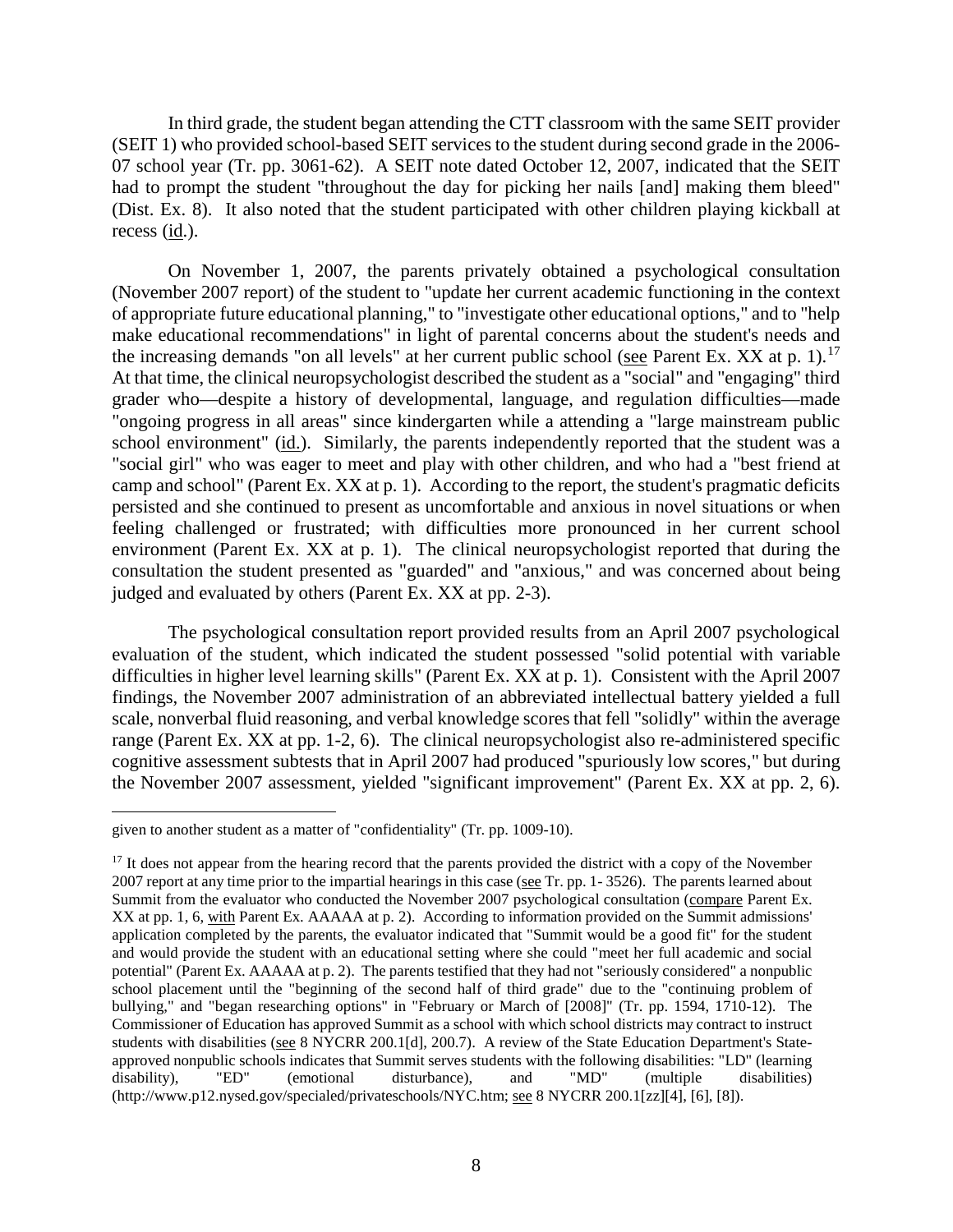The clinical neuropsychologist reported that some of the variability in the student's assessment performance was due to her pragmatic language difficulties and anxiety evident in testing situations, and that it "seem[ed] clear" that her cognitive potential was "at least in the average to high average range" (Parent Ex. XX at p. 2).

The November 2007 report contained the results of an April 2007 administration of the Wechsler Individual Achievement Test, Second Edition (WIAT-II) (Parent Ex. XX at p. 7). In April 2007, the student achieved the following WIAT-II subtest standard scores: word reading, 102 ; reading comprehension, 107; numerical operations, 93, and math reasoning, 91 (Parent Ex.  $XX$  at p. 7).<sup>18</sup> In November 2007, the student achieved the following on the Gray Oral Reading Tests-Fourth Edition subtests: reading rate, 84th percentile; accuracy, 50th percentile; fluency, 75th percentile; and comprehension, 63rd percentile (Parent Ex. XX at p. 7). The clinical neuropsychologist reported that the student's overall reading abilities were within normal limits, although she was "beginning to struggle" with more complex higher level comprehension tasks (Parent Ex. XX at p. 2). He further indicated that the student exhibited "variable difficulties" with math calculation and reasoning, and with executive functioning skills such as organization, planning, and self-monitoring (Parent Ex. XX at p. 2). Due to the student's executive functioning deficits, the clinical neuropsychologist reported that the student required "a good deal of scaffolding" to remain in her current educational setting, and indicated that "a more supportive academic environment needs to be pursued" (Parent Ex. XX at p. 2).

Emotionally, the clinical neuropsychologist reported that the assessment results consistently reflected the student as being "bright," and vulnerable to negative self-appraisals and affective states (Parent Ex. XX at pp. 2-3). The report indicated that the student's patterns of withdrawal and anxiety protected an underlying fear of being harshly judged, which she was more vulnerable to in educational and assessment settings (Parent Ex. XX at p. 3). Despite these difficulties, the clinical neuropsychologist reported that the student was "not a conduct difficulty or a behavior management problem in the classroom," and once comfortable, was an "active and engaged learner" (Parent Ex. XX at p. 3). The report further indicated that the student functioned "adequately" within familiar settings, in that she was able to keep up academically with peers at her current school, she had some close friends, and she was able to comfortably participate in group and class discussions provided the support she was receiving at school (Parent Ex. XX at p. 3). The clinical neuropsychologist cautioned that the student remained at "increased risk" as she advanced in grade, especially as she neared middle school, where academic and social demands would tax her greatest areas of difficulty (Parent Ex. XX at p. 3).

The clinical neuropsychologist concluded that the student would "benefit from a smaller educational setting" as she advanced in grade, as the work becomes more challenging and less structured (Parent Ex. XX at p. 3). He further indicated that "a CTT classroom will not be able to offer the level of individualized support and encouragement, as would a smaller but intellectually challenging special educational setting" (Parent Ex. XX at p. 3). Among other recommendations, the clinical neuropsychologist recommended that the student be placed in a "small, special education class and school for children with solid cognitive potential who need a supportive and

<sup>&</sup>lt;sup>18</sup> The clinical neuropsychologist re-administered the WIAT-II reading comprehension subtest to the student in November 2007, which yielded a standard score of 100 (Parent Ex. XX at p. 7).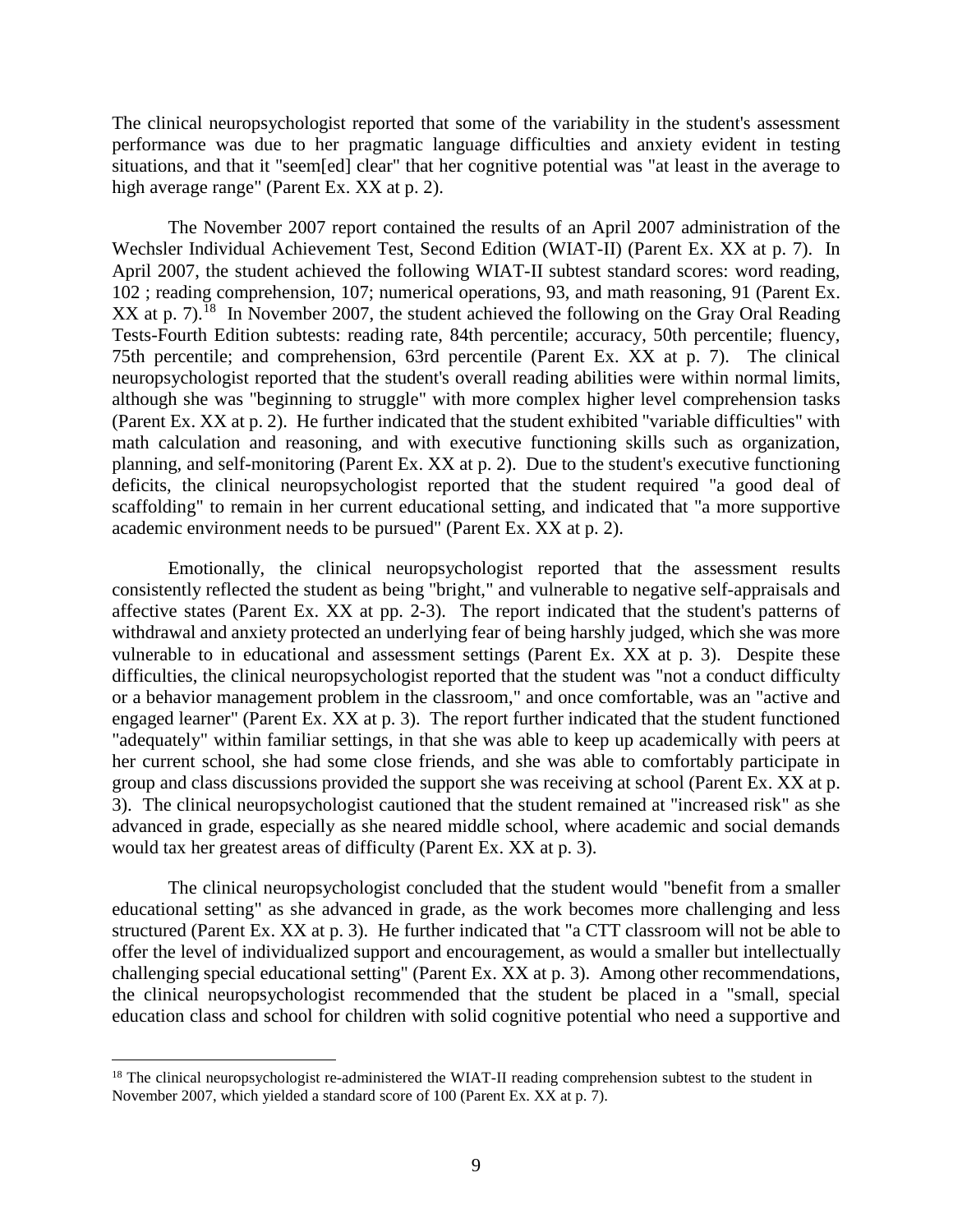specialized approach for learning" (Parent Ex. XX at pp. 3-4). He further indicated that the student would benefit from psychotherapy to teach her specific coping strategies targeting her frustration tolerance, anxiety, and difficulties with pragmatic skills (Parent Ex. XX at p. 5).

Meanwhile, certain issues arose with the student's 1:1 school-based SEIT and the parent testified that the school-based SEIT's agency made the decision to terminate her services with the student, which occurred just after Thanksgiving (Tr. pp. 3062-63). The parent testified that the SEIT had been leaving twenty minutes early at the end of the school day, which was a problem for the student due to her need for assistance with transitions (Tr. p. 3062). The SEIT then took two weeks off for vacation without notice and a replacement SEIT was therefore not able to be obtained for the student during that time (Tr. p. 3063; but see Application of a Student with a Disability, Appeal No. 08-019).<sup>19</sup> In November 2007 and January 2008, however, the parents replaced this school-based SEIT provider with two part-time, school-based SEITs (Tr. pp. 1469, 1551-52, 3068- 69). Although not employees of the district, the district continued to pay for the school-based SEITs' services pursuant to the student's pendency (stay-put) placement (see Application of a Student with a Disability, Appeal No. 08-019 at pp. 2-3  $\&$  n.3).

In a letter dated November 29, 2007, the parents wrote to the student's regular education and special education teachers and indicated that during the "lunch/recess period yesterday," another student in the classroom "intentionally stepped on [their daughter's] feet and toes repeatedly to hurt her" (Parent Ex. WW).<sup>20</sup> The parents requested that the incident be addressed and that the perpetrator be kept away from the student, but did not request a meeting to discuss bullying (id.).

On January 25, 2008, the parents authorized one of the student's school-based SEITs to complete an admissions questionnaire for Summit (see Parent Ex. BBBBB).<sup>21</sup> On February 11, 2008, the parents completed an application for admission to Summit for the 2008-09 school year (see Parent Ex. AAAAA at pp.  $1, 7-8$ ).<sup>22</sup>

<sup>&</sup>lt;sup>19</sup> Interestingly, a similar situation occurred during spring 2007 without any apparent repercussions. At that time, the student's regular education and special education teachers in her CTT classroom "effectively provide[d] the student with additional support and prompts to stay on task" during the same school-based SEIT's seven-day absence in spring 2007 (Application of a Student with a Disability, Appeal No. 08-019 at p. 19). No substitute SEIT had been provided in the school-based SEIT's absence, and "everything went 'fairly well'" (id.).

<sup>&</sup>lt;sup>20</sup> The parents copied the district's principal and two assistant principals on this letter (see Parent Ex. WW).

 $21$  The parents identified the SEIT's title on the Summit questionnaire as "teacher;" the SEIT identified herself on the questionnaire as the student's "teacher" at the district's school; and the SEIT indicated that she had known the student for four months, although it appears from the hearing record that she only began working with the student for two days per week in the ICT classroom since late November 2007 (compare Parent Ex. BBBBB, with Tr. pp. 1549-52; Parent Exs. DD at pp. 1-2; EE at pp. 1-2; NNN).

<sup>&</sup>lt;sup>22</sup> On the "Release Form" attached to the Summit application, the parents identified the student's "Classroom" Teacher" as the SEIT who began working with the student two days per week in the ICT classroom in late November 2007 (compare Parent Ex. AAAAA at p. 8, with Tr. pp. 1549-52; Parent Exs. DD at pp. 1-2; EE at pp. 1-2; NNN; BBBBB). The release form allowed Summit to contact the individuals listed on it for the purposes of obtaining "comments and/or release of transcript, teacher reports and any standardized testing" (Parent Ex. AAAAA at p. 8).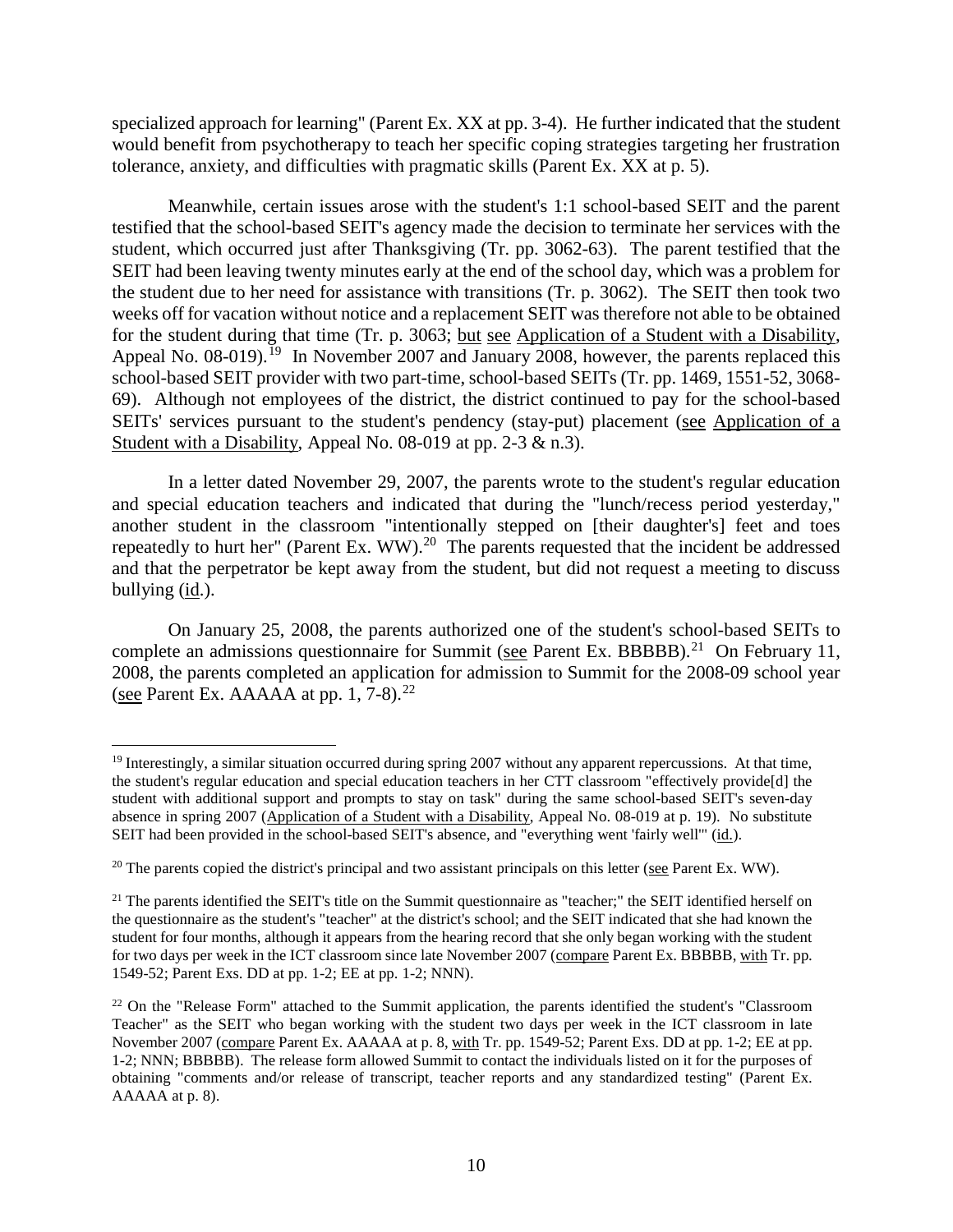By letter dated March 11, 2008, the admissions team at Summit informed the parents of the student's acceptance for the 2008-09 school year (see Parent Ex. YYYY). By letter of the same date, Summit provided the parents with two forms in order for the student to complete a writing sample to assess her current level of skills (see Parent Ex. ZZZZ).

On March 19, 2008, in accord with an IHO's previous order dated February 21, 2008, the district completed a functional behavioral assessment (FBA) of the student (see Dist. Ex. 1 at pp. 3-11; Parent Ex. E at pp. 1, 5-6).

On March 21, 2008, the parents executed an enrollment contract for the student's attendance at Summit, and forwarded a nonrefundable, one-month tuition payment to reserve the student's seat for the 2008-09 school year beginning in September 2008 (see Parent Ex. UU at pp. 1-2).

On March 26, 2008, both parents met with a district social worker, two district school psychologists, the student's third-grade regular education and special education CTT teachers, both of the student's school-based SEITs, and the student's home-based OT provider to review the completed FBA and to develop a behavior intervention plan (BIP) for the student (see Tr. pp. 353, 376-83, 1512-14, 1525-27, 1549-52, 1566 1657-58, 1756-57 ; Dist. Ex. 1 at pp. 1-2; Parent Ex. D at p. 38). The BIP meeting—described as "contentious" by one of the school psychologists in attendance—lasted for approximately two to three hours because the group reviewed the BIP "line, by line, by line" and because the parents "pretty much dictated what words to use and what words not to use" (Tr. p. 381). At the conclusion of the meeting, however, the parents seemed "content" with the BIP (Tr. p. 383). $^{23}$ 

On April 18, 2008 a substitute SEIT's notes reflect that the student had no incidents noted during academics or specials during the school day, except during "Yard time/Lunch" where the student pushed a fellow classmate. The SEIT apparently "stepped in for conflict resolution" and noted that the student "learned that it is good to share friends" (see Dist. Ex. 7 at pp. 1-2). It was also indicated that the student participated actively in class and independently managed two "conflict" situations with classmates during the day (id.).

By letter dated May 16, 2008, the district invited the parents to a CSE meeting on June 4, 2008 (Parent Ex. T).

By letter dated May 27, 2008, the parents provided the district with copies of eleven separate evaluations, observations and progress reports, and indicated that additional documents would follow prior to the June 4, 2008 CSE meeting (Parent Ex. Q). The parents requested copies of all documents that the CSE intended to consider at the meeting (id.).

By letter dated May 28, 2008, the district indicated it was providing the parents with copies of the documents they had requested (Parent Ex. O). The parent testified that no documents were attached (Tr. p. 1722).

<sup>&</sup>lt;sup>23</sup> The June 4, 2008 CSE included the BIP drafted at the March 26, 2008 meeting with the student's 2008-09 IEP (see Parent Ex. D at pp. 1, 38; see also Tr. p. 378).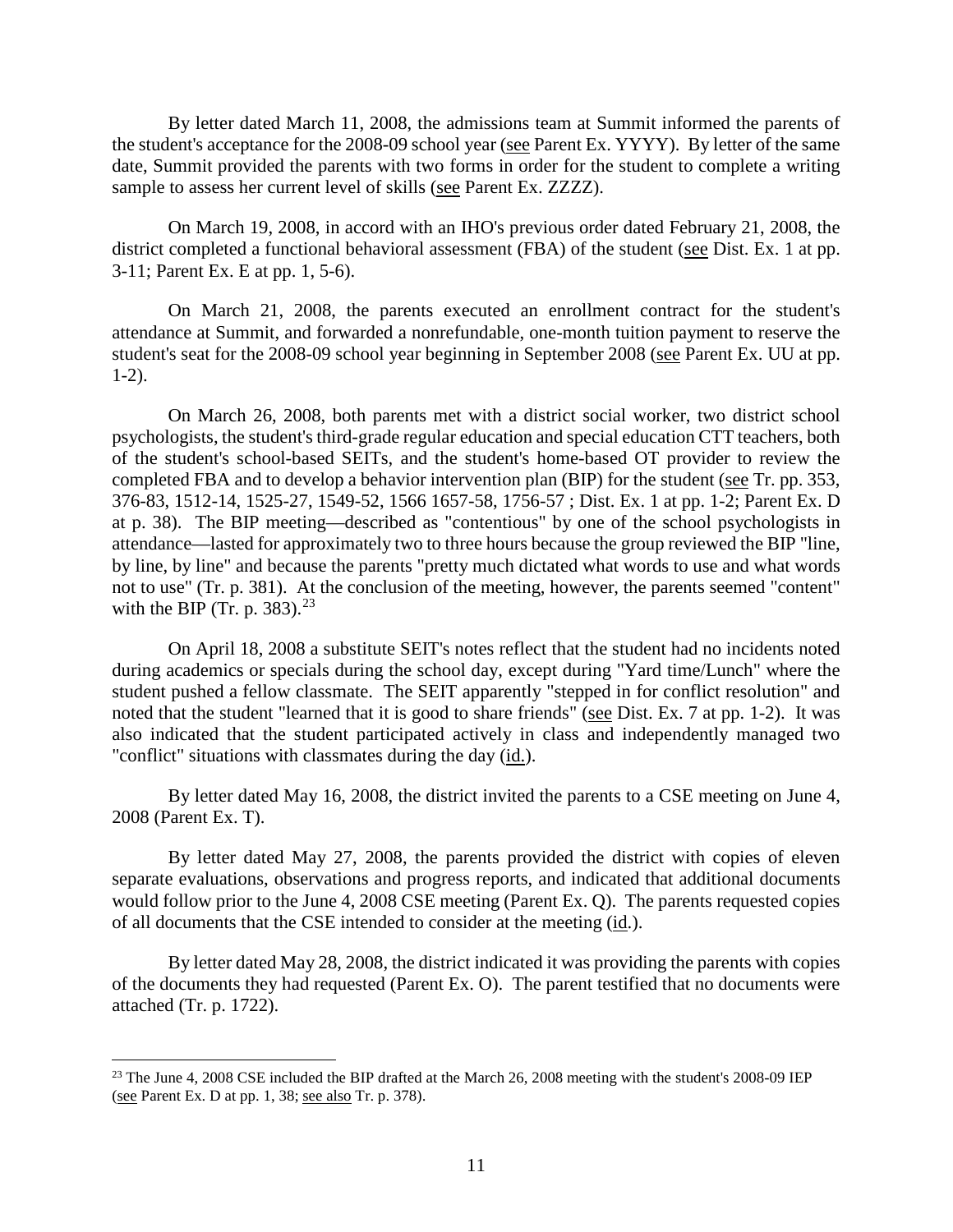By letter dated May 28, 2008, the parents provided the district with a copy of a progress report in preparation for the June 4, 2008 CSE meeting (see Parent Ex. N at p. 1).<sup>24</sup>

By letter dated May 29, 2008, the parents provided the district with a copy of a privately obtained evaluation report in preparation for the June 4, 2008 CSE meeting (see Parent Ex. M).<sup>25</sup> The parents indicated that they "had not received documents requested" in their previous letter, dated May 27, 2008, and renewed their request for the documents (id.).

On June 4, 2008, the CSE convened to conduct the student's annual review and to develop her IEP for fourth grade during the 2008-09 school year (Parent Exs. D at pp. 1-3; J at pp. 1-81; see also Parent Exs. M-O; Q; T). At the conclusion of the CSE meeting, the parents voiced their disagreement with the recommendation to place the student in a CTT classroom "in general" (Tr. pp. 1771-79). The parent's testimony at the impartial hearing confirmed that no placement was offered at the IEP meeting (Tr. p. 1778). The only placement the parents were aware of was their home school zone, but placement in a particular school was not discussed at the IEP meeting (Tr. pp. 1771-79).

By letter dated June 6, 2008, the parents rejected the June 2008 IEP, and in particular, the student's recommended placement in a CTT classroom for fourth grade located in the same district public school that she had continuously attended since kindergarten (Parent Ex. I). The parents advised the district of their intentions to unilaterally place the student at Summit for the 2008-09 school year and to seek reimbursement for the costs of the student's tuition (see Parent Ex. I at pp. 1-4).

#### **E. Impartial Hearing Officer Decision**

By decision dated June 6, 2012, the IHO first addressed the question concerning the assignment of the burden of proof (see IHO Decision at pp. 31-32). After setting forth each party's position, the IHO concluded that the district bore the burden of production "as to the first, second and fourth elements" of the T.K. test, and that the parents bore the burden of production as to the fourth element of the T.K. test (id. at p. 32). However, the IHO noted that the district should have been assigned the burden of production on "all four elements of the test" pursuant to the State statute governing the burden of proof (id. [referring to Educ. Law § 4404[1][c]). The IHO then acknowledged that the "burden of production" was "irrelevant" because both parties "called witnesses in no particular order and both parties questioned each witness on the day of their appearance," and furthermore, the parents were not prejudiced by initially placing the burden of production upon the parents regarding the "third element of the test" (id.).

<sup>&</sup>lt;sup>24</sup> The parents delivered the May 28, 2008 letter—addressed to the student's then-current regular education and special education teachers, a school psychologist, and a school social worker—via Federal Express (see Parent Ex. N).

<sup>&</sup>lt;sup>25</sup> The parents delivered the May 29, 2008 letter—addressed to the same individuals identified in the May 28, 2008 letter—via hand delivery and Federal Express (compare Parent Ex. M, with Parent Ex. N at p. 1).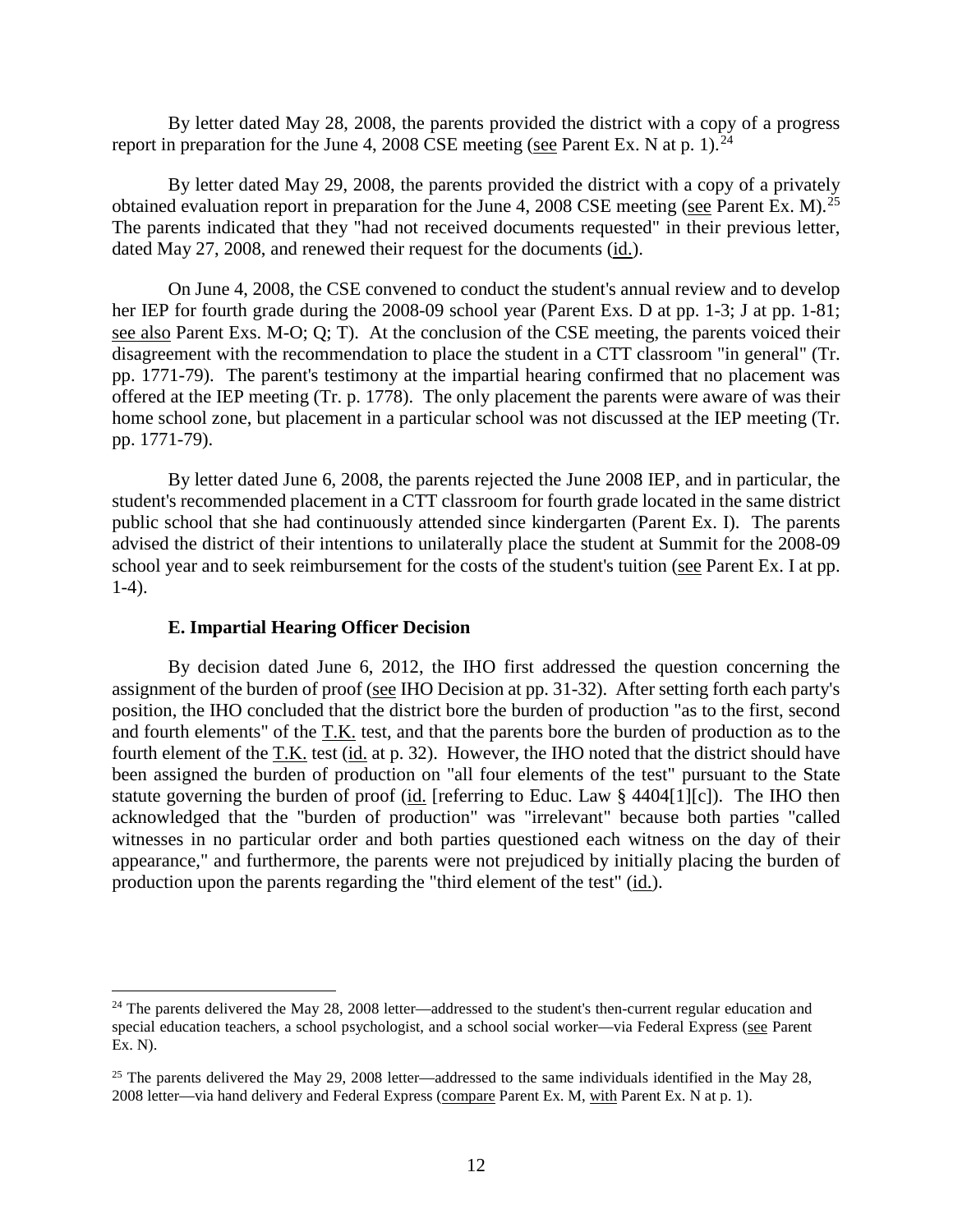Turning to the merits, the IHO indicated that in order to determine whether the district offered the student a FAPE under the particular circumstances of this case, the "answer must be yes to all four" of the following under the applicable standard set forth in T.K.:

- 1) was the child a victim of bullying;
- 2) did the school authorities know or should they reasonably have known about the bullying;
- 3) did the school authorities take appropriate steps to fully investigate the bullying and take remedial action against those who were perpetrating the harassment or were they deliberately indifferent to the bullying;
- 4) did the bullying reach a level where the student was "substantially restricted" in her learning opportunities

(IHO Decision at p. 33). Applying the four elements, the IHO held that the student was a victim of bullying (id. at pp. 33-36), that school authorities were aware of some of the bullying incidents (id. at pp. 36-37), that the district was deliberately indifferent (id. at pp. 37-40), and that the student was not substantially restricted in her learning opportunities (id. at pp. 40-42).

## **IV. Appeal for State-Level Review**

On appeal, the parents assert that the IHO properly concluded that hearing record established a pattern of "ongoing and repeated bullying" of the student at the district's public school during the 2007-08 school year and that the district was deliberately indifferent to the mistreatment.<sup>26</sup> In light of these findings, the parents allege that the 2008-09 IEP was reasonably calculated to "repeat that hostile environment," and therefore, the IHO erred in concluding that the district offered the student a FAPE. The parents also argue that the IHO ignored or misapplied the applicable legal standards, the burden of proof, and the evidence in the hearing record in reaching the conclusion that the district offered the student a FAPE. Next, the parents allege that the IHO failed to address whether the parents sustained their burden to establish the appropriateness of the unilateral placement of the student at Summit for the 2008-09 school year and whether equitable considerations weighed in favor of the parents' request for tuition reimbursement. The parents note that they do not appeal the IHO's findings on the first two elements of the strict legal test set forth in the District Court's decision. The parents request that the IHO's determination that there was no violation of FAPE be reversed.

The district answers and cross-appeals certain findings of the IHO. Specifically, the district cross-appeals the IHO's findings on the third element of the District Court's test, that the district did not fully investigate the bullying, failed to take remedial action to prevent further bullying and was deliberately indifferent. The district cross-appeals the IHO's decision to the extent it held that the district was required to bear the burden of proof on the third element of the District Court's test. The district requests that the petition be dismissed, the cross appeal be granted, and the IHO's

<sup>&</sup>lt;sup>26</sup> The parents affirmatively assert in their petition that they do not appeal these particular conclusions in the IHO's decision (Pet.  $\P$  $[$  3, 61).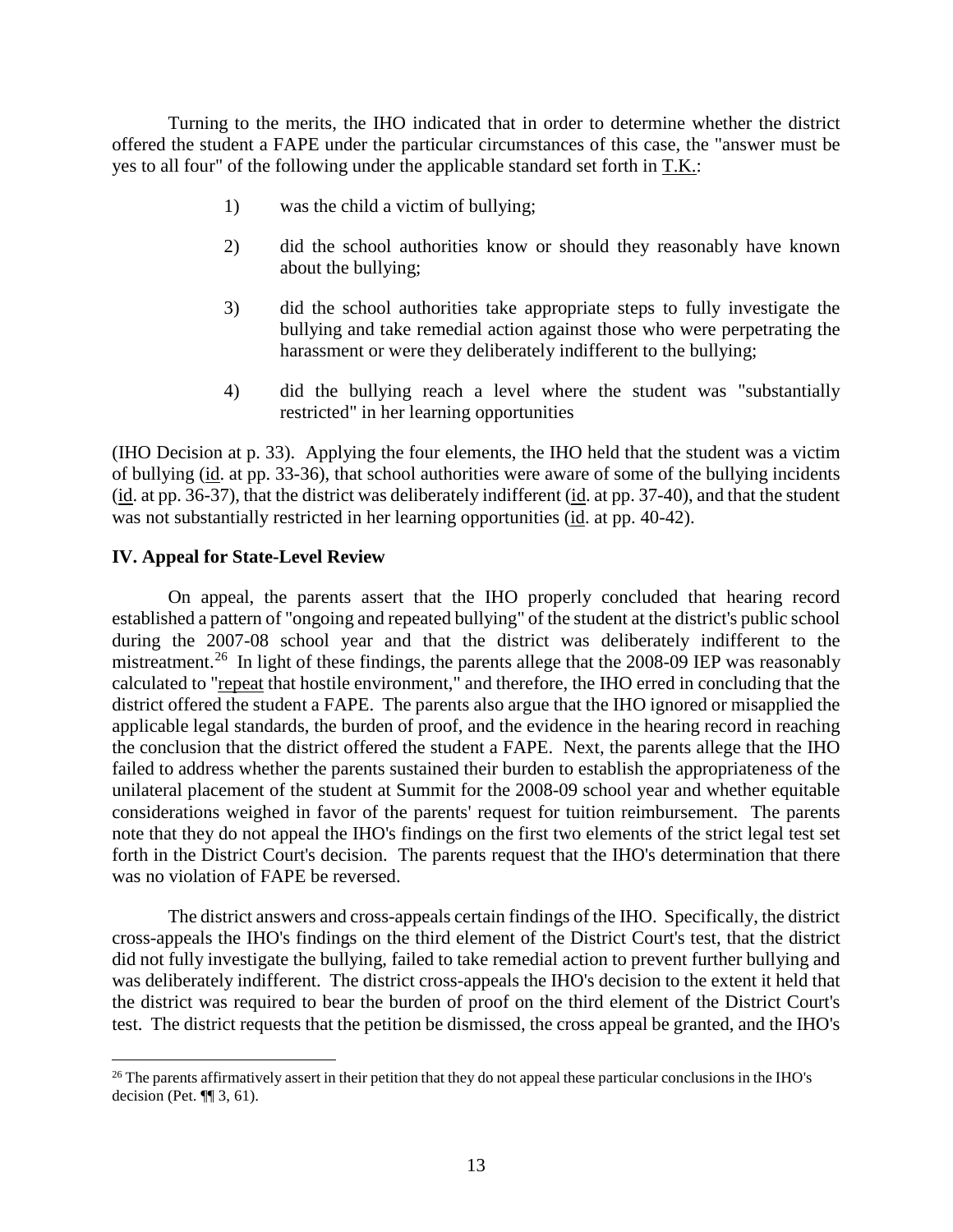determination be reversed to the extent that she held that the district failed to investigate mistreatment of the student or failed to take remedial action.

# **V. Applicable Standards**

Two purposes of the IDEA (20 U.S.C. §§ 1400-1482) are (1) to ensure that students with disabilities have available to them a FAPE that emphasizes special education and related services designed to meet their unique needs and prepare them for further education, employment, and independent living; and (2) to ensure that the rights of students with disabilities and parents of such students are protected (20 U.S.C. § 1400[d][1][A]-[B]; see generally Forest Grove v. T.A., 129 S. Ct. 2484, 2491 [2009]; Bd. of Educ. v. Rowley, 458 U.S. 176, 206-07 [1982]).

A FAPE is offered to a student when (a) the board of education complies with the procedural requirements set forth in the IDEA, and (b) the IEP developed by its CSE through the IDEA's procedures is reasonably calculated to enable the student to receive educational benefits (Rowley, 458 U.S. at 206-07; R.E. v. New York City Dep't of Educ., 694 F.3d 167, 189-90 [2d Cir. 2012]; M.H. v. New York City Dep't of Educ., 685 F.3d 217, 245 [2d Cir. 2012]; Cerra v. Pawling Cent. Sch. Dist., 427 F.3d 186, 192 [2d Cir. 2005]).<sup>27</sup> "'[A]dequate compliance with the procedures prescribed would in most cases assure much if not all of what Congress wished in the way of substantive content in an IEP'" (Walczak v. Florida Union Free Sch. Dist., 142 F.3d 119, 129 [2d Cir. 1998] [quoting Rowley, 458 U.S. at 206]; see T.P. v. Mamaroneck Union Free Sch. Dist., 554 F.3d 247, 253 [2d Cir. 2009]). While the Second Circuit has emphasized that school districts must comply with the checklist of procedures for developing a student's IEP and indicated that "[m]ultiple procedural violations may cumulatively result in the denial of a FAPE even if the violations considered individually do not" (R.E., 694 F.3d at 190-91), the Court has also explained that not all procedural errors render an IEP legally inadequate under the IDEA (M.H., 685 F.3d at 245; A.C. v. Bd. of Educ., 553 F.3d 165, 172 [2d Cir. 2009]; Grim v. Rhinebeck Cent. Sch. Dist., 346 F.3d 377, 381 [2d Cir. 2003]; Perricelli v. Carmel Cent. Sch. Dist., 2007 WL 465211, at \*10 [S.D.N.Y. Feb. 9, 2007]). Under the IDEA, if procedural violations are alleged, an administrative officer may find that a student did not receive a FAPE only if the procedural inadequacies (a) impeded the student's right to a FAPE, (b) significantly impeded the parents' opportunity to participate in the decision-making process regarding the provision of a FAPE to the student, or (c) caused a deprivation of educational benefits (20 U.S.C. § 1415[f][3][E][ii]; 34 CFR 300.513[a][2]; 8 NYCRR 200.5[j][4][ii]; Winkelman v. Parma City Sch. Dist., 550 U.S. 516, 525-26 [2007]; R.E., 694 F.3d at 190; M.H., 685 F.3d at 245; A.H. v. Dep't of Educ., 2010 WL 3242234, at \*2 [2d Cir. Aug. 16, 2010]; E.H. v. Bd. of Educ., 2008 WL 3930028, at \*7 [N.D.N.Y. Aug. 21, 2008];

<sup>&</sup>lt;sup>27</sup> Although the IHO conceptualized the holding in T.K. to "expand[] the definition of FAPE," I do not read the Court's decision in T.K. to overrule, negatively affect, or otherwise modify the U.S. Supreme Court's holding in Rowley with respect to defining a FAPE (Tr. p. 1830). Moreover, given the parties' own misgivings on how to apply the test in  $T.K.$  to the case at hand—since the student did not attend the district's public school during the school year at issue, 2008-09—it may be more reasonable to and consistent with the development of a student's IEP to incorporate bullying issues—that is, how such instances affect the particular student, or how such instances manifest in the particular student, either academically, behaviorally, or social/emotionally—and address those specific needs within the IEP as would normally be the CSE's affirmative obligation as I have described below. The Court's test did not draw a bright line distinction in the test between alleged bullying that occurred during the 2007-08 school year as a denial of a FAPE from the parents claims of how the IEP was inappropriately designed for the 2008-09 school year.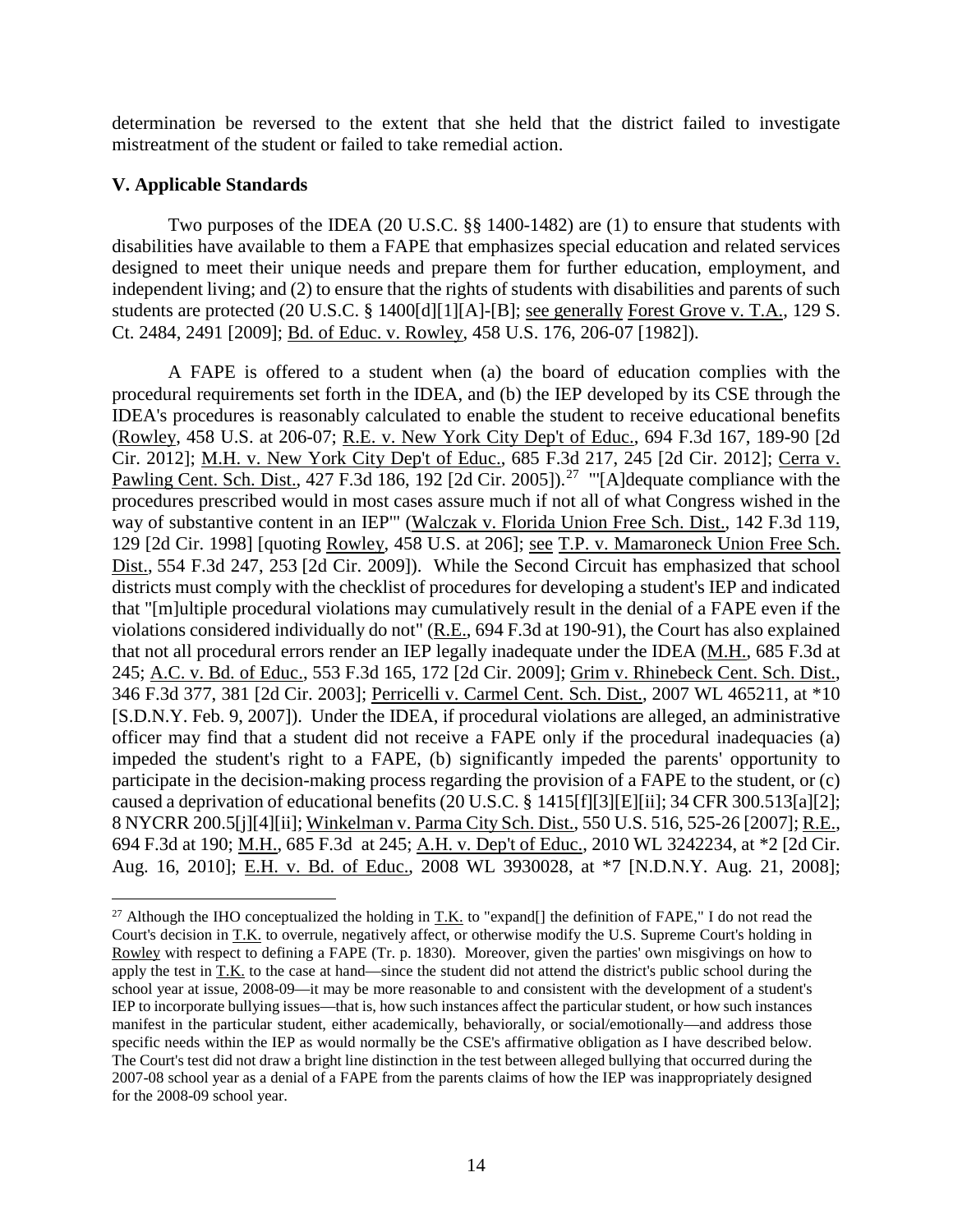Matrejek v. Brewster Cent. Sch. Dist., 471 F. Supp. 2d 415, 419 [S.D.N.Y. 2007], aff'd, 2008 WL 3852180 [2d Cir. Aug. 19, 2008]).

The IDEA directs that, in general, an IHO's decision must be made on substantive grounds based on a determination of whether the student received a FAPE (20 U.S.C. § 1415[f][3][E][i]). A school district offers a FAPE "by providing personalized instruction with sufficient support services to permit the child to benefit educationally from that instruction" (Rowley, 458 U.S. at 203). However, the "IDEA does not itself articulate any specific level of educational benefits that must be provided through an IEP" (Walczak, 142 F.3d at 130; see Rowley, 458 U.S. at 189). The statute ensures an "appropriate" education, "not one that provides everything that might be thought desirable by loving parents" (Walczak, 142 F.3d at 132, quoting Tucker v. Bay Shore Union Free Sch. Dist., 873 F.2d 563, 567 [2d Cir. 1989] [citations omitted]; see Grim, 346 F.3d at 379). Additionally, school districts are not required to "maximize" the potential of students with disabilities (Rowley, 458 U.S. at 189, 199; Grim, 346 F.3d at 379; Walczak, 142 F.3d at 132). Nonetheless, a school district must provide "an IEP that is 'likely to produce progress, not regression,' and . . . affords the student with an opportunity greater than mere 'trivial advancement'" (Cerra, 427 F.3d at 195, quoting Walczak, 142 F.3d at 130 [citations omitted]; see T.P., 554 F.3d at 254; P. v. Newington Bd. of Educ., 546 F.3d 111, 118-19 [2d Cir. 2008]; Perricelli, 2007 WL 465211, at \*15). The IEP must be "reasonably calculated to provide some 'meaningful' benefit" (Mrs. B. v. Milford Bd. of Educ., 103 F.3d 1114, 1120 [2d Cir. 1997]; see Rowley, 458 U.S. at 192). The student's recommended program must also be provided in the least restrictive environment (LRE) (20 U.S.C. § 1412[a][5][A]; 34 CFR 300.114[a][2][i], 300.116[a][2]; 8 NYCRR 200.1[cc], 200.6[a][1]; see Newington, 546 F.3d at 114; Gagliardo v. Arlington Cent. Sch. Dist., 489 F.3d 105, 108 [2d Cir. 2007]; Walczak, 142 F.3d at 132; G.B. v. Tuxedo Union Free Sch. Dist., 751 F. Supp. 2d 552, 573-80 [S.D.N.Y. 2010], aff'd, 2012 WL 4946429 [2d Cir. Oct. 18, 2012]; E.G. v. City Sch. Dist. of New Rochelle, 606 F. Supp. 2d 384, 388 [S.D.N.Y. 2009]; Patskin v. Bd. of Educ., 583 F. Supp. 2d 422, 428 [W.D.N.Y. 2008]).

An appropriate educational program begins with an IEP that includes a statement of the student's present levels of academic achievement and functional performance (see 34 CFR 300.320[a][1]; 8 NYCRR 200.4[d][2][i]; Tarlowe v. Dep't of Educ., 2008 WL 2736027, at \*6 [S.D.N.Y. July 3, 2008] [noting that a CSE must consider, among other things, the "results of the initial evaluation or most recent evaluation" of the student, as well as the "'academic, developmental, and functional needs'" of the student]), establishes annual goals designed to meet the student's needs resulting from the student's disability and enable him or her to make progress in the general education curriculum (see 34 CFR 300.320[a][2][i], [2][i][A]; 8 NYCRR 200.4[d][2][iii]), and provides for the use of appropriate special education services (see 34 CFR 300.320[a][4]; 8 NYCRR 200.4[d][2][v]; see also Application of the Dep't of Educ., Appeal No. 07-018; Application of a Child with a Disability, Appeal No. 06-059; Application of the Dep't of Educ., Appeal No. 06-029; Application of a Child with a Disability, Appeal No. 04-046; Application of a Child with a Disability, Appeal No. 02-014; Application of a Child with a Disability, Appeal No. 01-095; Application of a Child Suspected of Having a Disability, Appeal No. 93-9).

A board of education may be required to reimburse parents for their expenditures for private educational services obtained for a student by his or her parents, if the services offered by the board of education were inadequate or inappropriate, the services selected by the parents were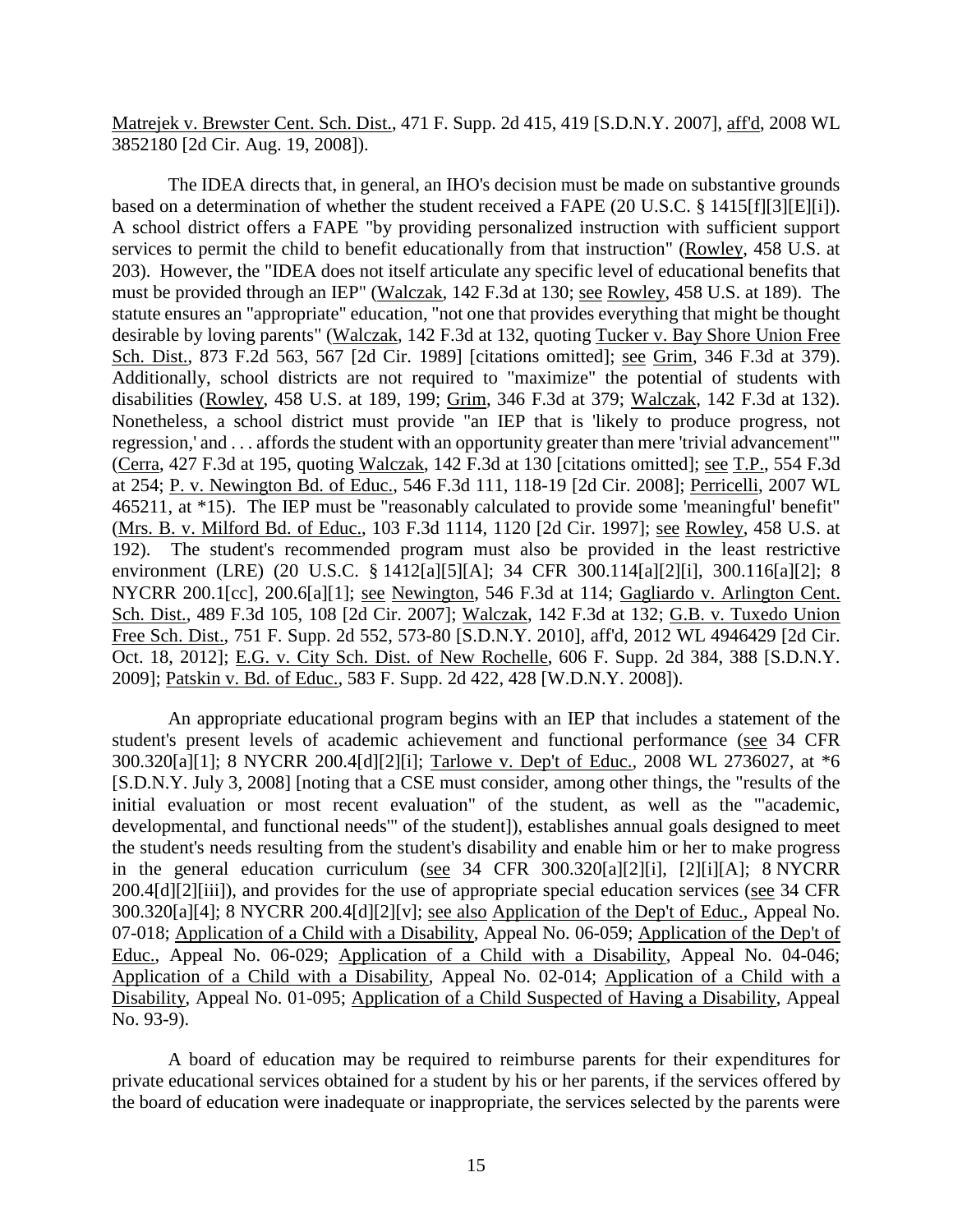appropriate, and equitable considerations support the parents' claim (Florence County Sch. Dist. Four v. Carter, 510 U.S. 7 [1993]; Sch. Comm. of Burlington v. Dep't of Educ., 471 U.S. 359, 369- 70 [1985]; R.E., 694 F.3d at 184-85; T.P., 554 F.3d at 252). In Burlington, the Court found that Congress intended retroactive reimbursement to parents by school officials as an available remedy in a proper case under the IDEA (471 U.S. at 370-71; see Gagliardo, 489 F.3d at 111; Cerra, 427 F.3d at 192). "Reimbursement merely requires [a district] to belatedly pay expenses that it should have paid all along and would have borne in the first instance" had it offered the student a FAPE (Burlington, 471 U.S. at 370-71; see 20 U.S.C. § 1412[a][10][C][ii]; 34 CFR 300.148).

The burden of proof is on the school district during an impartial hearing, except that a parent seeking tuition reimbursement for a unilateral placement has the burden of proof regarding the appropriateness of such placement (Educ. Law § 4404[1][c]; see R.E., 694 F.3d at 184-85; M.P.G. v. New York City Dep't of Educ., 2010 WL 3398256, at \*7 [S.D.N.Y. Aug. 27, 2010]).

# **VI. Discussion**

# **A. Burden of Proof**

The district cross-appeals the IHO's decision on the burden of proof to the extent that the IHO required the district to bear the burden of proof in any manner with respect to the third element of the legal test set forth by the District Court.

The IHO's decision held that the district was required to bear the burden of proof, which encompasses the burdens of persuasion and production, on all the elements of the District Court's legal test (IHO Decision at pp. 31-32). I concur with the IHO on this point. It is well established that the burden of proof is required to be on the district, except with respect to the appropriateness of a parent's unilateral placement when a parent seeks tuition reimbursement (Educ. Law § 4404[1][c]; see R.E., 694 F.3d at 184-85; M.P.G. v. New York City Dep't of Educ., 2010 WL 3398256, at \*7 [S.D.N.Y. Aug. 27, 2010]). It is further undisputed that the legal test set forth by the District Court is a part of a determination as to whether a student was offered a FAPE in the first instance (T.K., 779 F. Supp. 2d at 316-17; IHO Decision at pp. 32-33). Therefore, the district was required to have the burden of proof with regard to the legal test set forth by the District Court and the district's cross appeal on this issue must be denied.

# **B. T.K. Legal Test**

The parent appeals from the IHO's finding on the last element of the legal test set forth by the District Court, specifically the IHO's finding that the bullying of the student did not affect the opportunity of the student to receive an appropriate education. In particular, the parents allege that the IHO erred in focusing on the student's academic progress and "'comfort'" and ignored the "material negative impact" on the student. The district cross-appeals the IHO's findings on the third element of the legal test, specifically the IHO's finding that the district was deliberately indifferent to the bullying by failing to investigate and take remedial measures.

# **1. Third Element of T.K. Legal Test**

The IHO considered the third element of the T.K. legal test set forth by the District Court, specifically whether the district took appropriate steps to investigate the bullying, whether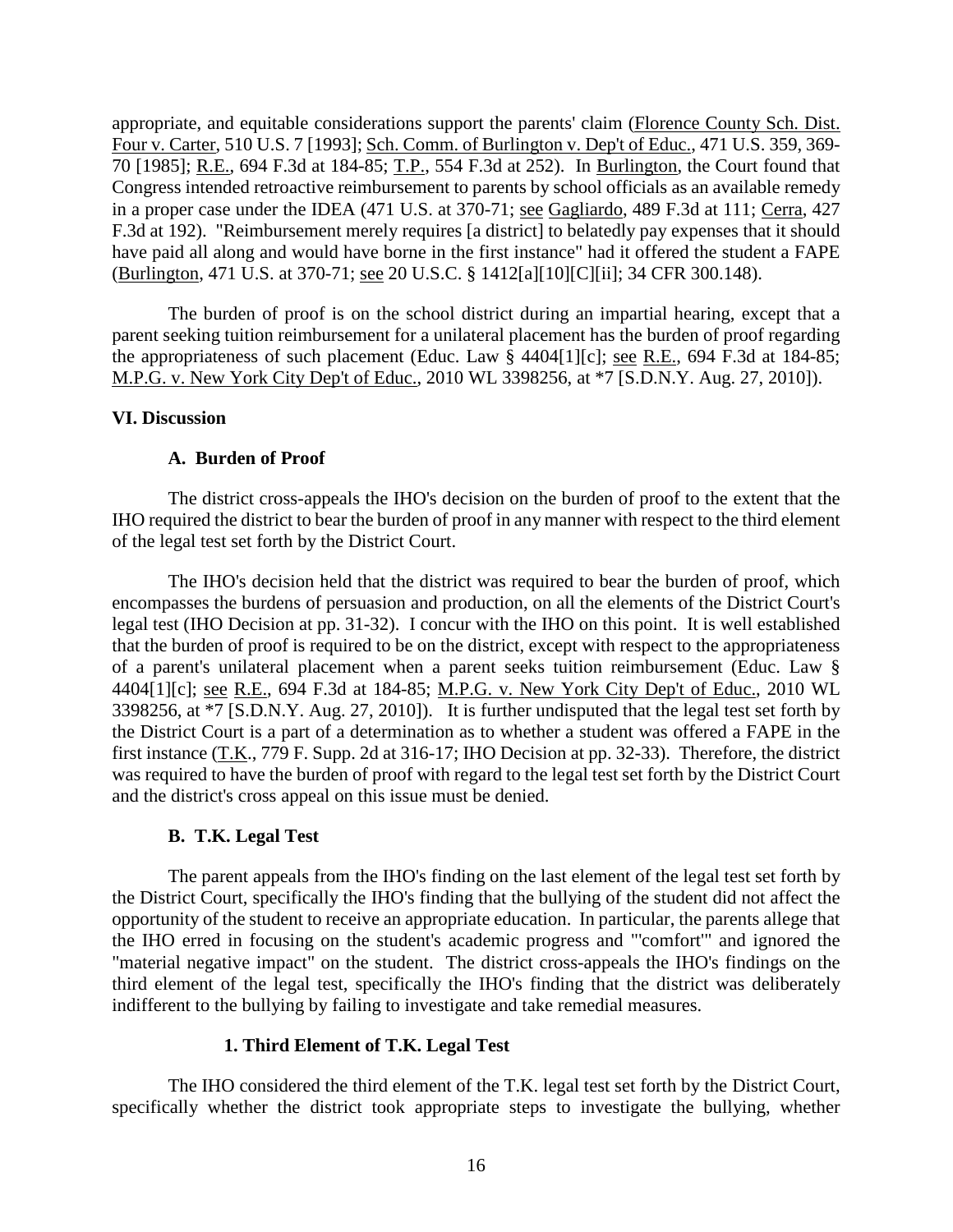remedial actions were taken against the perpetrators of the harassment or whether the district was deliberately indifferent to the bullying, and held against the district. The IHO determined that concerning specific incidents, when the student was pinched, when her toes were stepped on, when prank calls were made to her house, and when other students refused to touch her pencil and laughed at her in class, the district failed to appropriately investigate and take remedial action and was therefore deliberately indifferent (IHO Decision at pp. 39-40).

The district argues that the IHO erred in finding that the district was deliberately indifferent because the district did in fact investigate incidents and had measures in place to prevent problems between the student and another student who had previously mistreated her. The district notes that the administration spoke with the perpetrators of the pinching and toe stepping incidents and their parents and did not provide detail of the investigation or consequences given due to confidentiality (Tr. pp. 888-89, 1009-11, 1079-82). The district's classroom teachers affirmed their standard practice of addressing situations and giving consequences to students who bother other students in the classroom (Tr. pp. 2158-59, 2169, 2180-82, 2186, 2917-19). In addition, the teachers did not seat the student and a prior perpetrator of harassment next to the student in order to preemptively avoid problems (Tr. pp. 2122, 3327). The district had a practice to address any continual bullying problems (Tr. pp. 2148-49).

As set forth herein, I find that the IHO's decision on this third element must be vacated. The evidence suggests that the district did in fact investigate the incidents that it was aware of and that, while the parents were upset that any investigation and consequences for the perpetrators was kept confidential, this does not negate the district's actions and testimony that investigations and consequences for perpetrators did occur. In addition, the absence of written incident reports is not dispositive as to a determination of this element of the District Court's test.

The testimony established that the student's special education teacher in fact discussed bullying with the class and also had a procedure with dealing with conflicts between students (Tr. pp. 2018, 2052, 2131). After discussing the conflict with the students, she would have students write letters of apology, take away yard time, do theme drawings and read stories to encourage friendship (Tr. p. 2131). She had monthly meetings with parents and she did not recall the student's parents ever raising the issue with her during the monthly meetings (Tr. pp. 2024, 2100, 2107). She testified that she raised the issue of the student's tardiness at the monthly meetings with the parents (Tr. p. 2218). She testified that the student initially had trouble drawing others to her due to habits and behaviors such as picking her nose, passing gas and biting her nails (Tr. pp. 2203- 04). When the class laughed when the student passed gas, the teacher testified that she told them not to laugh and she spoke to the student away from the class so that she was not embarrassed (Tr. pp. 2203, 2133). She was not aware of the student being isolated or left out of groups, and the parents never told her that the student was afraid to come to school (Tr. p. 2044). She testified that she was not aware of a continual bullying problem involving the student and if she had been aware of such an issue, she would have addressed it (Tr. pp. 2149, 2159). She was aware of a letter that the student's mother sent regarding the student receiving prank phone calls at home from children in the class over one weekend and she testified that she would have addressed this in the classroom if it was a continuing occurrence (Parent Ex. HHH, Tr. pp. 2148-49).

The father testified that the principal was contacted by the parents after the student was pinched by another student during the 2006-07 school year and she apologized to the parents and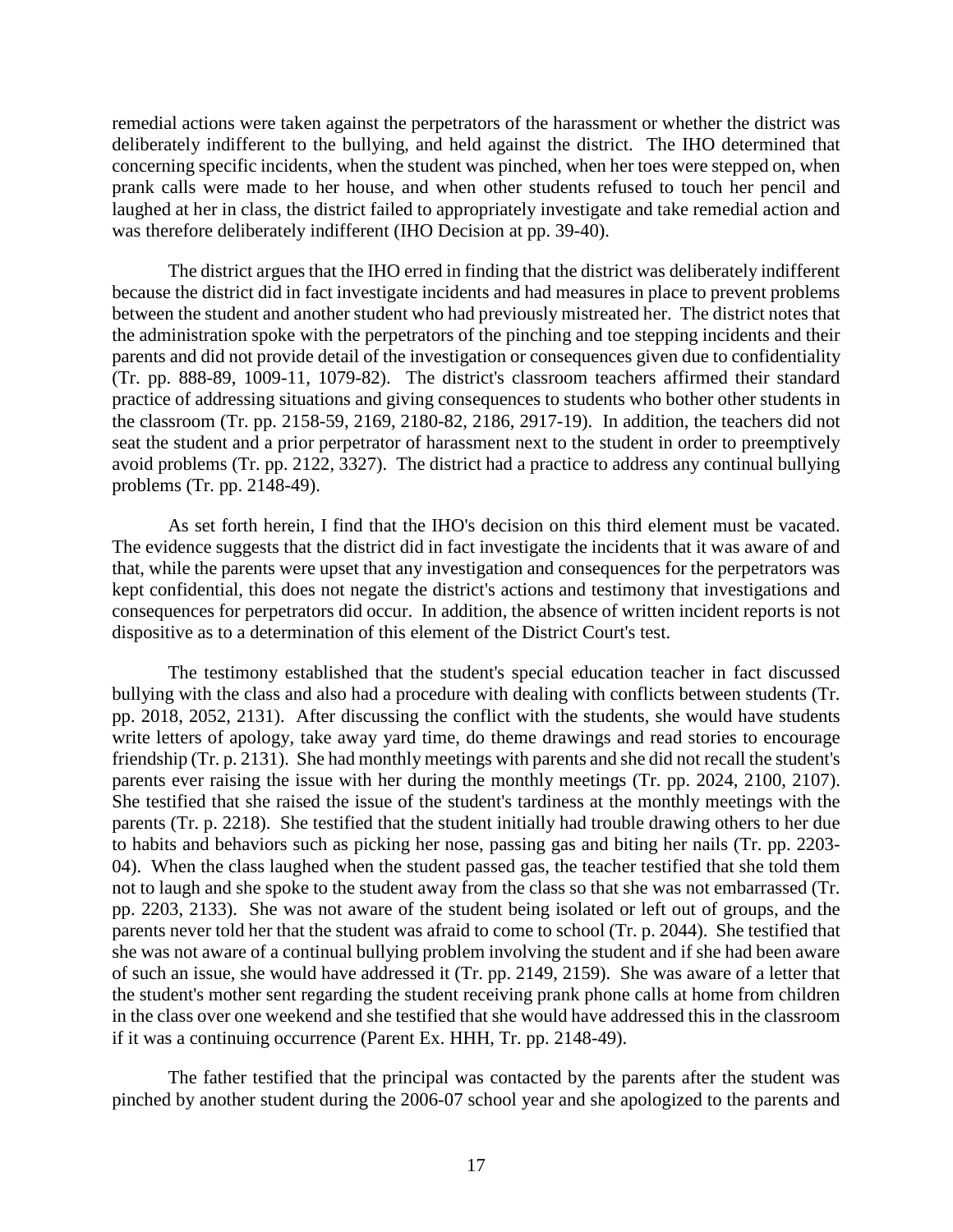indicated to them that she would investigate (Tr. pp. 3027-29). The parents did not hear back from her on that issue (id.). When they asked her about it months later, she indicated that it had been addressed but did not give them any details (Tr. p. 3432). The same child stepped on the student's toes in the 2007-08 school year (Parent Exs. WW, CCC, Tr. p. 3034). The father indicated that he was not able to write an incident report regarding that incident (Tr. pp. 3036, 3418).

As acknowledged by the IHO, "many of the particular incidents of bullying of which the parents complain were not specifically disclosed" to district staff (IHO Decision at p. 37). The IHO concludes that the DOE should have known that "may have been an issue with regard to bullying" and this student based on incidents of physical and verbal harassment of which the district was aware (id.). However, the district's scope of knowledge being limited is relevant to the appropriateness of its investigation and remedial action regarding the incidents of which it was aware. The IHO focused on four incidents of harassment when concluding that the district was deliberately indifferent: a pinching incident in the 2006-07 school year; a toe stepping incident in the 2007-08 school year; prank calls over a weekend to the student's home in the 2007-08 school year and the fact that other students did not want to touch the student's pencil during the 2007-08 school year (IHO Decision at pp. 37-40). The IHO concluded that the district failed to take any steps or adequate steps regarding these four incidents and was therefore deliberately indifferent with regard to the student's bullying.

I find that the testimony at the hearing established that the district took appropriate steps to investigate and remediate the harassment of the student of which it was aware over the two school years when they occurred. Regarding the pinching incident, the parents were informed by the principal that the incident was investigated and that there were consequences for the perpetrator, but that the investigation was confidential (Tr. pp. 1008-10, 3073-74, 3105). Regarding when the student's toes were stepped on, the principal again investigated the incident and issued a consequence (Tr. p. 889). The student's teachers did not seat the student near that child in the future to avoid future problems, and also asked the SEIT to monitor the two of them outside the classroom at lunch (Tr. p. 3327). Regarding the prank phone calls, the special education teacher of the student testified that she would have addressed this in the classroom after it had occurred if it was a continual problem (Tr. p. 2149). In addition, the district was limited as to what it could do in that the event took place outside of school on a weekend (Parent Ex. HHH). The teacher also opined that this type of behavior was not out of the ordinary for the age of the students in the class. Regarding the pencil incident, the student's SEIT confirmed that the classroom teacher took action, in the form of labeling a pencil for the student, but the SEIT disagreed with the manner in which the classroom teacher handled the incident (Tr. pp. 1556-58). The testimony established that even if an incident report was not completed, investigations of any alleged bullying behavior were always completed (Tr. pp. 2700-01, 2905-06). Based upon the foregoing, I vacate the IHO's determination of this issue and sustain the district's cross-appeal on this issue.

# **2. Fourth Element of the T.K. Legal Test**

The parents appeal the IHO's determination that the student was not substantially restricted in her learning environment and argue that the IHO failed to appreciate the hostile environment that the student had been subject to. The parents argue that the cumulative effects of the district's actions and inactions, including offering the student the same CTT classroom for the 2008-09 school year, denied the student a FAPE.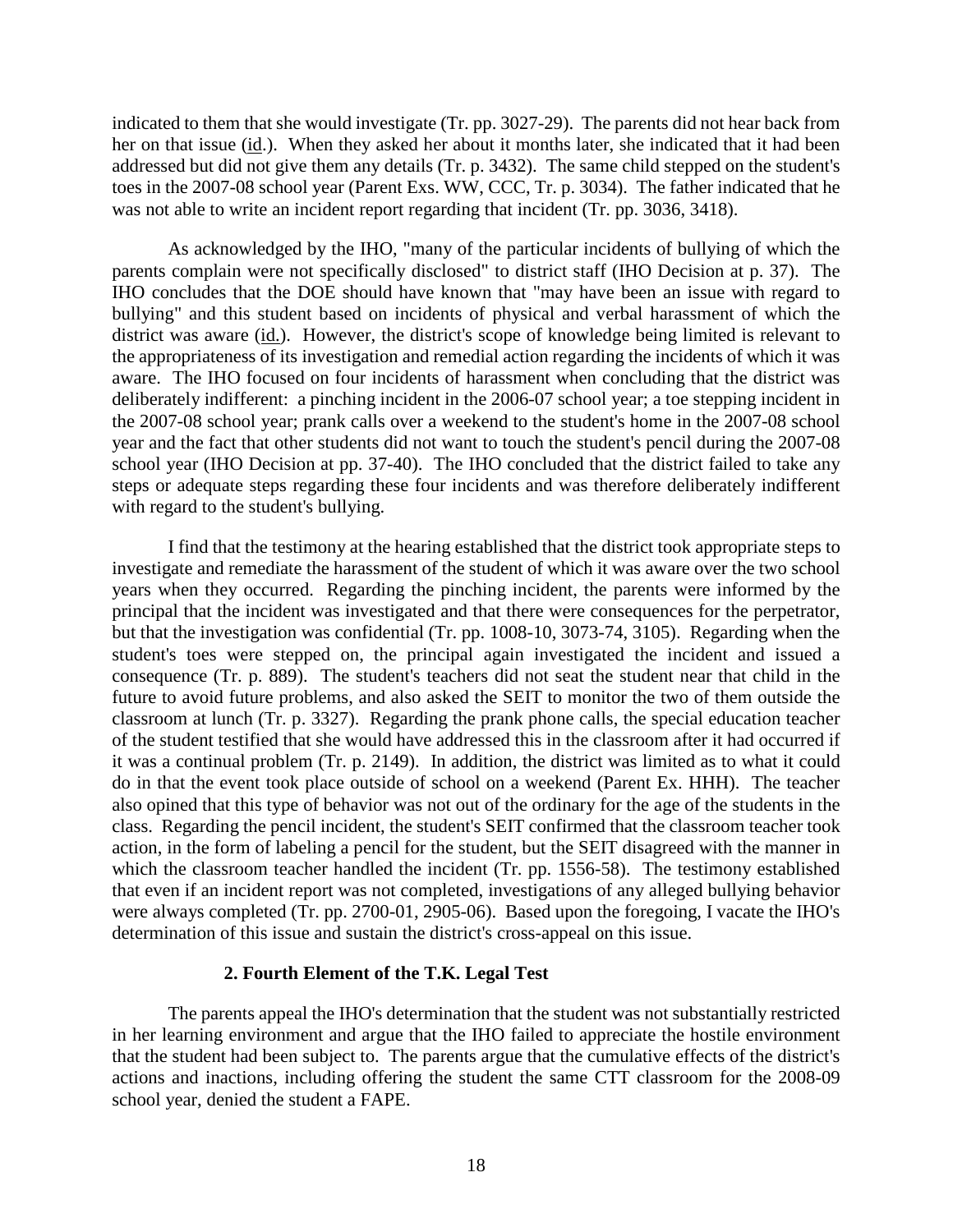Based upon the evidence set forth at the hearing that established that the student was not substantially restricted in her learning opportunities, I concur with the IHO's determination on this issue as detailed below.

The student's special education teacher for the 2007-08 school year testified that the student became more self-confident during the second half of the school year, making social and emotional progress over the year (Tr. pp. 2040, 2167). The teacher noted that the student made less personal and emotional progress the first semester compared to the second semester of the school year, attributing this to some of her behaviors such as calling out. The teacher noticed that the student's hygiene improved over the year and there was a decrease in the student's nose and finger picking, hand movements and rolling on a carpet as the year went on as well (Tr. pp. 2040-42, 2167-68, 2204). While the student's absences and tardiness increased in the second half of the school year, the district was never informed that the student was afraid to come to school (Tr. pp. 2040, 2044, 2792). In fact the father confirmed that the student's absences were attributable to illness (Tr. pp. 3219-20), and that she was tardy because she was slow getting dressed and going to school in the morning, but that she was never allowed to stay home because she did not want to go to school (id.). On February 11, 2008, the parents completed an application for Summit and did not reference bullying, but did mention that the student participated in the school's social activities and was generally happy (Parent Ex. AAAAA, pp. 4, 8).

The student's special education teacher also confirmed the student's academic progress in reading, math and writing during the 2007-08 school year, with more progress during the second semester than the first (Tr. pp. 2043, 2166, Parent Exs. K, L). The student's progress over the course of the 2007-08 school year was so great that her classification was changed for the 2008- 09 school year from autism to learning disability (Tr. pp. 66, 80, 362, Parent Ex. D at p. 1, J, KK, PP at p. 4). Her progress was noted to be "across the curriculum" (Parent Ex. D).

The student's two SEITs for the third grade year testified at the impartial hearing and they testified consistently that their overriding concern, in terms of the relationship between the student and others in the class, was that the other students often did not include the student (Tr. pp. 1472, 1555). One SEIT's May 2008 report noted that the student had negative social interactions with other students, surmising that this had affected the student's confidence and comfort in school (Parent Ex. S). The other SEIT's May 2008 report noted that the student had difficulty with positive peer relationships, but also that her ability to perform at or above grade level was limited only due to her language based disability (Parent Exs. EE). The latter SEIT's report summary concluded that the student is generally a "happy, loving, positive girl" (id.).

The evidence supports the IHO's findings that the student was not denied a FAPE under all the circumstances. The IHO determined that the student was not substantially restricted in her learning opportunities, and did not show signs of victimization (IHO Decision at pp. 40-42). The IHO noted that over the course of the 2007-08 school year, the student made gains in academics as well as emotionally and socially (id.). The IHO noted that the student had made additional gains and progressed even more in the second half of the 2007-08 school year (id.). The IHO noted the multiple professionals, evaluators and providers who affirmed the student's gains over the school year, in addition to the parents' own recognition of the student's progress (id.).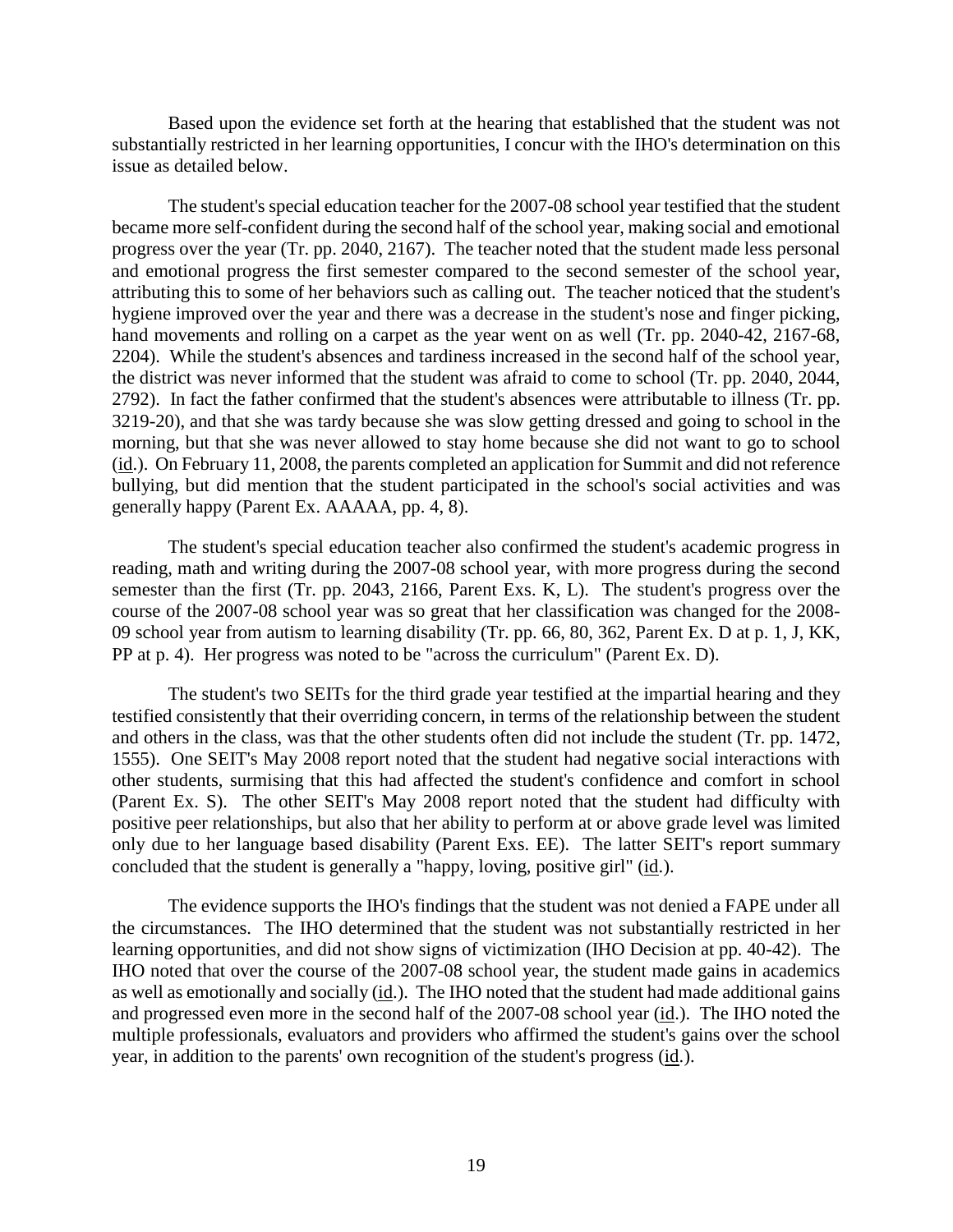These findings by the IHO are supported by the evidence and in light of the fact that the student was not substantially restricted in her educational opportunities, the district was not required to offer the student a program other than the CTT program that she was making substantial progress in, contrary to the arguments of the parents. The school psychologist testified that the student was progressing in a number of different areas and she felt that the CTT program that she had observed the student in was the appropriate program and that a private school setting was not appropriate (Tr. pp. 392, 510). In addition, the evidence of the student's growth, including academic, social and emotional growth, support the finding that the student was not substantially restricted in her educational opportunities. I have reviewed the standard set forth by the District Court, and noted that despite progress, there can still be a finding that a student was substantially restricted. I do not find that to be the case here in light of the evidence in the record. The student's teachers, her private evaluators, and even her parents, have acknowledged her academic progress and her social involvement over the 2007-08 school year. As the IHO speculated, this may be because the bullying was not severe enough to have a substantial impact upon her (IHO Decision at p. 41). Whatever the reason, the evidence does not support a finding that the student's academic success was "stunted as a result of harassment" or that her educational opportunity was otherwise substantially interfered with in accordance with the final element of the District Court's legal test (T.K., 779 F. Supp. 2d at 316). The meaningful progress across the curriculum by the student during the 2007-08 school year, without evidence of how bullying or harassment hindered or stunted her gains and successes, compels the conclusion that the fourth element of the legal test is not met in this case, in accordance with the IHO's conclusion. The fact that the district offered the student a CTT class for the 2008-09 school year and did not specifically note a different placement for the student on the IEP, did not deny the student a FAPE under the circumstances. Based upon the foregoing, I concur with the IHO's determination and I must deny the parents' appeal on this issue.

Based upon my determination above that the district did not deny the student a FAPE, it is not necessary to reach the issues of the appropriateness of the parents' unilateral placement or the equitable considerations. However, I note that the SRO in the prior State-level appeal prior to remand did not find it necessary either. However, due to the length and number of proceedings involving the student's education and in the and in the interests of judicial economy I will offer the parties and any reviewing court, if any, such findings in the alternative. Accordingly, I would concur with the IHO's July 21, 2009 determinations, as set forth below. I also note that there was no basis for the IHO to address these issues a second time in her 2012 decision because the remand from the District Court was limited to the new legal test set forth by the court.

## **C. Remaining Considerations Related to Bullying and Educational Programming**

As discussed above, the parties and the IHO addressed the question posed by the District Court regarding 1) whether the student was the victim of bullying 2) whether school personnel had notice of substantial bullying; 3) whether the district failed to take reasonable steps to address the harassment, such as providing documentation that it either investigated claims of bullying or took steps to remedy the conduct; and 4) whether the bullying reached a level where a student was substantially restricted in learning opportunities she has been deprived a FAPE (see T.K., 779 F.Supp.2d at 318). This appears to have addressed the points for which the District Court remanded to the IHO. The remaining concern I have, in light of R.E., is that thus far the analysis of the bullying aspects of the case focus largely on whether the student was denied a FAPE while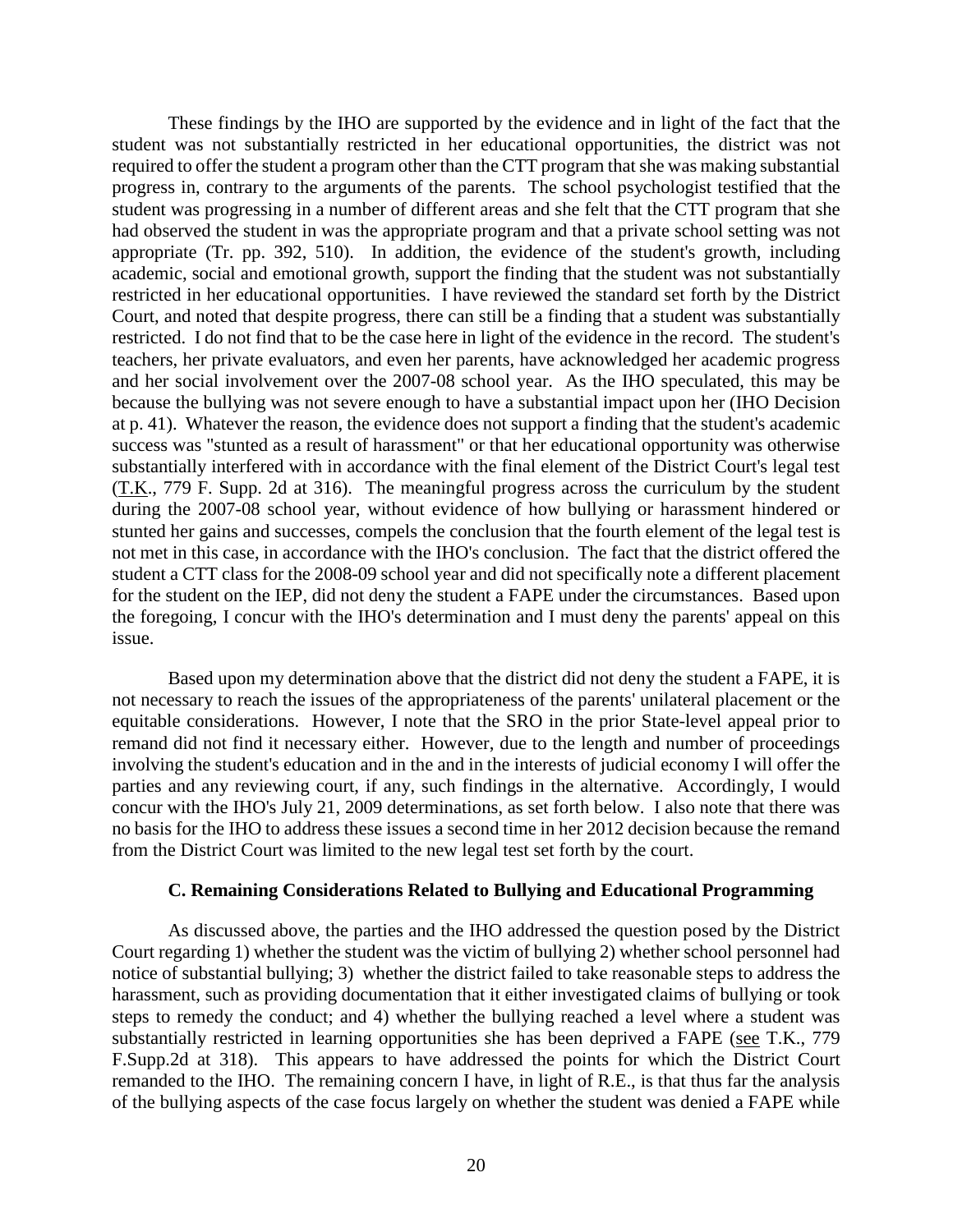the student was receiving services under the 2007-08 IEP. The parent's due process complaint in this matter indicated

> "The CSE unilaterally refused to address the ongoing bullying of and negative effects on [the student] academically and socially in the [assigned public school site] CTT classroom despite [the student']s parent's efforts to discuss this at the IEP meeting and in prior meeting and written communications, clearly indicative of the CSEs deliberate indifference to this problem"

(Parent Ex. A at p. 4). There does not appear to be a claim that the student was so affected by the bullying that the district was unable to actually deliver to the student the services mandated in the June 2007 IEP. Therefore it cannot be said that there was a denial of a FAPE due failure to follow "material" or "substantial" portion(s) of the IEP (A.P., 370 Fed. App'x at 205; see Van Duyn, 502 F.3d at 822 [holding that "[a] material failure occurs when there is more than a minor discrepancy between the services a school provides to a disabled [student] and the services required by the [student's] IEP]; see also Catalan v. Dist. of Columbia, 478 F. Supp. 2d 73 [D.D.C. 2007] [holding that where a student missed a 'handful' of speech-language therapy sessions as a result of the therapist's absence or due to the student's fatigue, nevertheless, the student received consistent speech-language therapy in accordance with his IEP, and the district's failure to follow the IEP was excusable under the circumstances and did not amount to a failure to implement the student's program]).

Since the District Court issued its decision, the United State Department of Education (USDOE) has further clarified that

> "[a] school should, as part of its appropriate response to the bullying, convene the IEP Team to determine whether, as a result of the effects of the bullying, the student's needs have changed such that the IEP is no longer designed to provide meaningful educational benefit. If the IEP is no longer designed to provide a meaningful educational benefit to the student, the IEP Team must then determine to what extent additional or different special education or related services are needed to address the student's individual needs; and revise the IEP accordingly."

(Dear Colleague Letter, 61 IDELR 263 [OSERS/OSEP 2013]). Federal regulations implementing the IDEA also provides that a CSE should reevaluate

> "(1) If the public agency determines that the educational or related services needs, including improved academic achievement and functional performance, of the child warrant a reevaluation; or

(2) If the child's parent or teacher requests a reevaluation."

(34 CFR 300.303[a]). There is no claim that the district failed to evaluate the student during the 2007-08 school year in relation to revising the June 2007 IEP. What is clear is that the CSE reconvened and to conduct its annual review in June 2008, and that according to the parents, the June 2009 CSE is alleged to have failed to address the student's needs in light of bullying (Parent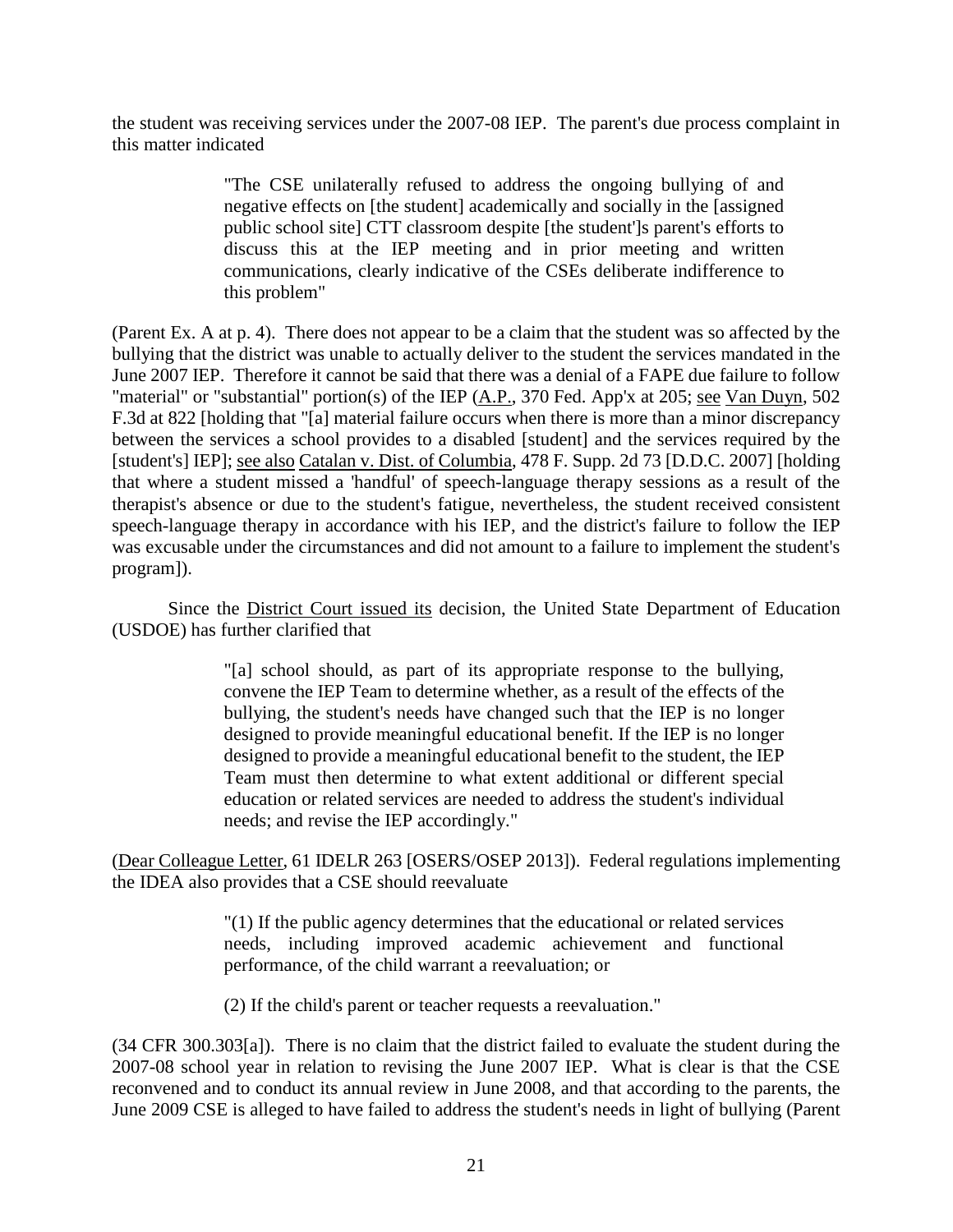Ex. A). Accordingly, I will review the evidence in the hearing record relevant to the substance of the June 2008 IEP as it may be relevant to addressing the bullying.<sup>28</sup>

## **1. Evaluative Reports Available to the June 2008 CSE**

The privately obtained November 2007 psychological report by the clinical neuropsychologist is described in detail above (Parent Ex. XX), but, as noted above, there is no evidence of whether it was made available to the June 2008 CSE.

However, in letters dated May 27, 28 and 29, 2008, to the student's special education and regular education teachers, the school psychologist, and the school social worker, the parents provided the district with a number of the student's private reports and recommended IEP annual goals and objectives, including: the student's January 2008 ("winter") report card, a February 18, 2008 report and a May 15, 2008 classroom observation report from a neurodevelopmental pediatrician, an April 1, 2008 after-school art class report, an April 17, 2008 McCarton Center report, a May 15, 2008 speech-language pathology report, a May 22, 2008 Lovaas Institute consultant report, May 2008 home and school-based SEIT reports, and May 2008 progress reports from the student's home-based occupational, speech-language, and physical therapists (Parent Exs. M; N; Q; see Parent Exs. F; G; H; K; S; V; W; Y; AA; CC; EE; FF; KK; NN; OO; PP).<sup>29</sup>

The student's January 2008 report card reflected that she was approaching grade standards in reading, word study (spelling, mechanics), writing, math, and homework, and was meeting grade standards in social studies (Parent Ex. K at p. 1). According to the report card, the student's work habits were far below grade standard, as were her organizational skills based upon standardbased measures (Parent Ex. K at p. 1). The teacher's reported that the student was a "creative and outgoing child," and that they encouraged her to use her artistic talents to sketch stories before writing tasks (Parent Ex. K at p. 3). The report indicated that although the student had the ability to perform at or above grade level, she hesitated to fully apply herself (Parent Ex. K at p. 3). Her teachers recognized how much potential the student had, and opined that a more positive attitude toward her school work would benefit her (Parent Ex. K at p. 3). Teacher comments included in the winter report card identifying areas the student could improve upon included increasing writing stamina, thinking about books read independently using a variety of strategies, seeking out and engaging with peers, and demonstrating more respect towards adults and classmates (Parent Ex. K at p. 3). The teachers reported that the student had made progress since the beginning of the school year and that they were "looking forward to her continued success" (Parent Ex. K at p. 3).

The February 2008 neurodevelopmental pediatrician's report reflected that the student was last evaluated in March 2007, and at that time exhibited language delays, auditory processing difficulties, learning disabilities, fine and gross motor delays, and had previously received a diagnosis of a PDD-NOS (Parent Ex. PP at p. 1). Background information reflected in the report

<sup>&</sup>lt;sup>28</sup> As noted above, the District Court has already concluded that the parents were provided with the opportunity to participate in the development of the student's IEP and that it was not predetermined (T.K.., 779 F.Supp.2d at 319), consequently, my review does not further rule upon the parents' claims as they may relate to a denial of a FAPE due to inhibiting their ability to raise concerns regarding the bullying at the June 2008 CSE meeting.

<sup>&</sup>lt;sup>29</sup> One of the exhibit markings with respect to "P" and "PP" may have been transposed with respect to the exhibit list.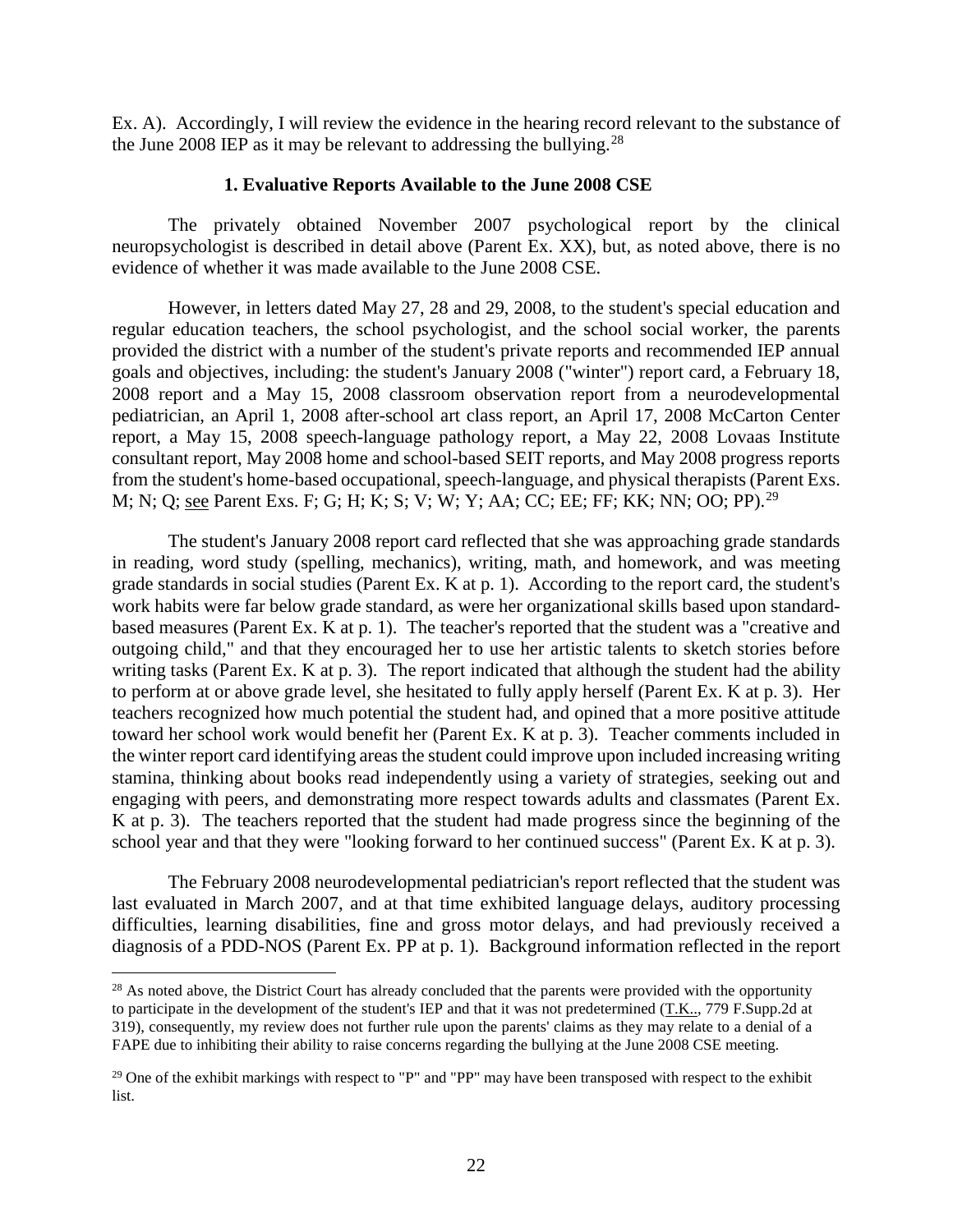indicated that the SEITs' role in the student's CTT classroom was to prompt the student to stay focused and on task, to follow instructions, make transitions, and to facilitate social interactions (Parent Ex. PP at p. 1). According to the neurodevelopmental pediatrician, the student's SEITs had "pulled back" over the course of the year to allow the student to function more independently (Parent Ex. PP at p. 1). The student reported to the neurodevelopmental pediatrician that it was a "difficult year" for her, as she stated her '"teachers are mean and so are some of the kids"' (Parent Ex. PP at p. 1). The report indicated that children in the student's class had bullied her, the stress of which made the student "more anxious" that the previous year (Parent Ex. PP at p. 1). Despite these difficulties, the neurodevelopmental pediatrician indicated that the student had some friends at school and independently formed friendships with students in an after-school art program, enjoyed learning, and reported that her class work was "not hard" (Parent Ex. PP at pp. 1, 3; see Parent Ex. OO). Following achievement and neurodevelopmental assessments, the neurodevelopmental pediatrician concluded that the student had made progress in receptive, expressive, and pragmatic language skills, and "especially" her social skills, although she continued to exhibit deficits in those areas (Parent Ex. PP at p. 3). According to the neurodevelopmental pediatrician, the student's auditory processing skills were "problematic" in that she demonstrated difficulty accurately repeating simple sentences, and remembering all the steps of multistep or sequential directions (Parent Ex. PP at p. 3). The student did not exhibit impulsivity or distractibility during her meeting with the neurodevelopmental pediatrician, who reported she did not see evidence of "ADHD" (Parent Ex. PP at p. 3).<sup>30</sup> The neurodevelopmental pediatrician reported that the student exhibited an "undercurrent of anxiety that seem[ed] to be focused on difficulties at school" (Parent Ex. PP at p. 3). Recommendations included that the student's classification be changed from a student with autism to a student with a learning disability as she "more clearly meets the criteria" for that educational classification, and for the 2008-09 school year, that she be placed in a special education school that provides instruction for students with language based learning disabilities (Parent Ex. PP at p. 4).

Following the neurodevelopmental pediatrician's May 2008 one hour and fifteen minute classroom observation of the student in her CTT classroom, she reported that the student "seemed anxious, sad, and frustrated," and that her "posture and demeanor suggested a depressed mood" (Parent Ex. FF at pp. 2-3). Compared to the neurodevelopmental pediatrician's observation of the student during the previous school year, the student did not volunteer information, and the SEIT needed to provide the student with much more prompting to get her to start and complete even high-interest activities (Parent Ex. FF at pp. 2-3). The student was observed to have little interaction with her classmates, which according to the neurodevelopmental pediatrician, were mostly negative, whereby the student was rejected, excluded or ignored (Parent Ex. FF at pp. 2- 3). The neurodevelopmental pediatrician reported that the student's classroom teachers did not address the negative interactions, intervene to facilitate and model appropriate behavior/social interactions, or deliver consequences to students, nor did they inquire how the student was feeling (Parent Ex. FF at p. 3). According to the neurodevelopmental pediatrician, the social and psychological difficulty the student was experiencing in the classroom and the stress of the negative interactions were affecting the student's academic performance (Parent Ex. FF at pp. 2- 3). In her report the neurodevelopmental pediatrician expressed her concern that the student seemed to depend more on SEIT prompts to start and complete class work than she had the

<sup>&</sup>lt;sup>30</sup> In the context of the developmental pediatrician's report, the term "ADHD" appears to refer to a diagnosis of an attention deficit hyperactivity disorder.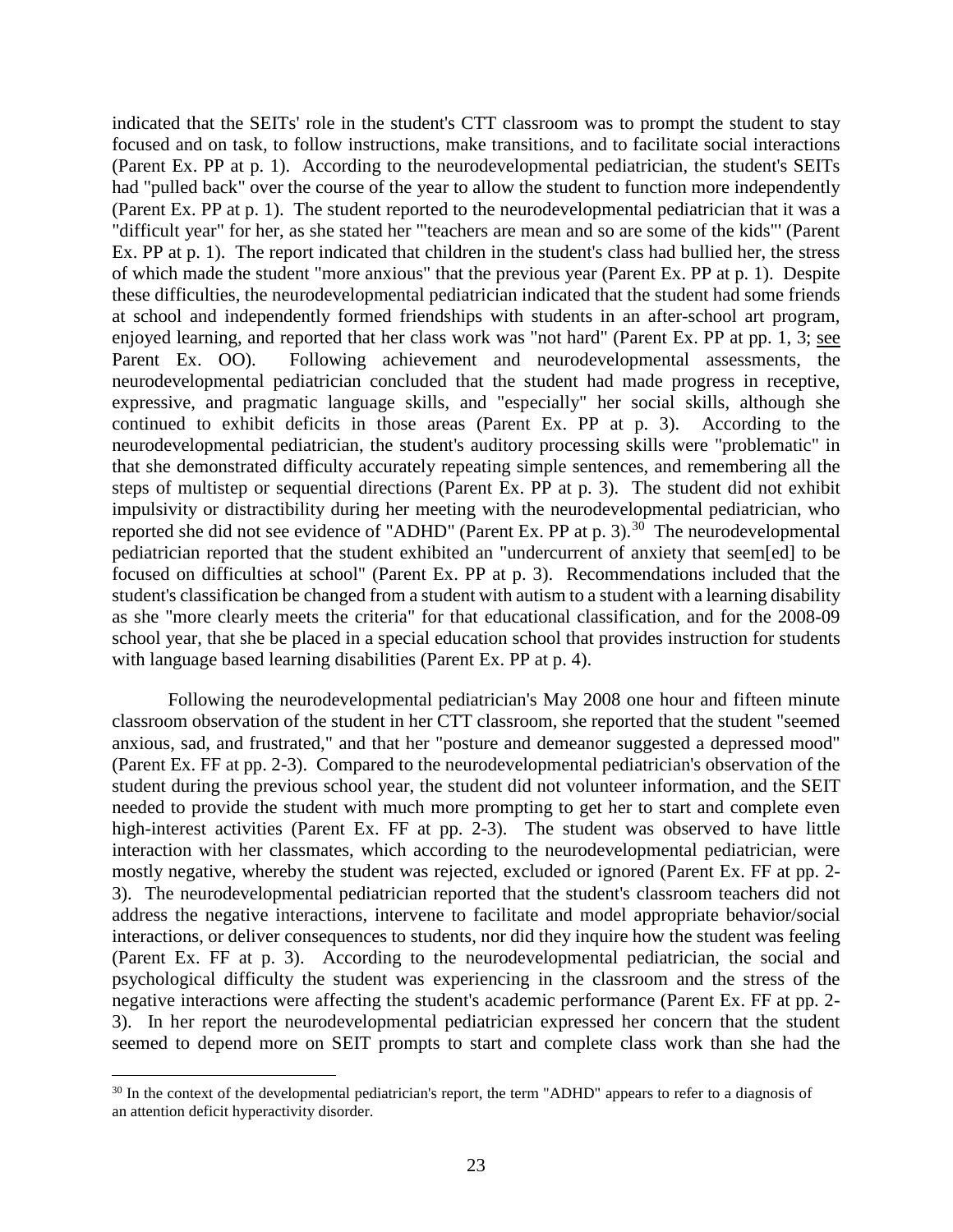previous school year, and that she appeared to be losing her independence in the classroom (Parent Ex. FF at p. 3). The observation report repeated the neurodevelopmental pediatrician's February 2008 recommendation that the student be placed in a special education school for students with language based learning disabilities (Parent Ex. FF at p. 3).

In April 2008 the McCarton Center conducted a neurodevelopmental evaluation of the student, which included physical, neurological, and psychological assessments (Parent Ex. NN at pp. 1-2). The student had been previously evaluated by the McCarton Center in spring 2007, at which time she was diagnosed as having a PDD, expressive, receptive and pragmatic language disorders, an auditory processing disorder, and fine/graphomotor deficits (Parent Ex. NN at p. 1). Administration of the Wechsler Intelligence Scale for Children-4th Edition (WISC-IV) to the student yielded composite standard scores in the low average to average range of cognitive ability (Parent Ex. NN at p. 13). The student achieved subtest standard scores within the average to very superior range on assessments of her academic achievement (Parent Ex. NN at p. 14).<sup>31</sup> The McCarton Center also conducted assessments of the student's language, visual/perceptual, adaptive and behavioral skills (Parent Ex. NN at pp. 2-4, 7-9). At the conclusion of the evaluation, the evaluators reported that the student's cognitive functioning was "quite variable" with some significant weaknesses (Parent Ex. NN at p. 9). They further reported that the student exhibited "significant" attentional and processing difficulties, weaknesses in executive functioning skills, and auditory processing difficulties (Parent Ex. NN at pp. 9-10). According to the evaluation report, the student exhibited expressive language weaknesses and she was an "inefficient learner of rote material" (Parent Ex. NN at p. 10). The student's visual skills had shown improvement, and the report indicated that the student's rote academic skills were stronger than her applied skills (Parent Ex. NN at p. 10).

The McCarton Center report reflected reports from the student and her mother that some of the student's classmates were "critiquing and ostracizing" her, and that there were "ongoing instances" of peers being mean to and bullying the student, including episodes of physical aggression toward her at school (Parent Ex. NN at p. 1). The evaluation report reflected reports from the student's mother that her daughter was becoming increasingly "sad, anxious and uncomfortable in school, and less available for learning" (Parent Ex. NN at p. 1). It appeared to the evaluators that as the social, communication, and academic demands increased at school, the student was having "increasing difficulty keeping up" (Parent Ex. NN at p. 10). Due to shifts in the student's development, and her difficulty understanding and using language, among the McCarton Center's recommendations were that the student's classification be changed to a student with a learning disability, and that she be placed in a special education school for "bright" learning disabled students (Parent Ex. NN at pp. 10-11).

On May 15, 2008 a speech-language pathologist completed his private language evaluation of the student (Parent Ex. KK at p. 1). According to the report, the student was last evaluated in February 2007, at which time she exhibited a moderate language disorder, including difficulty with higher level language functioning such as the formulation of longer and more complex ideas, and comprehension of nonliteral language and inferencing (Parent Ex. KK at p. 1). During the May

 $\overline{a}$ <sup>31</sup> A standard score for the WIAT-II word fluency subtest was not reported, although the report described the student's score as "low to average" (Parent Ex. NN at p. 14).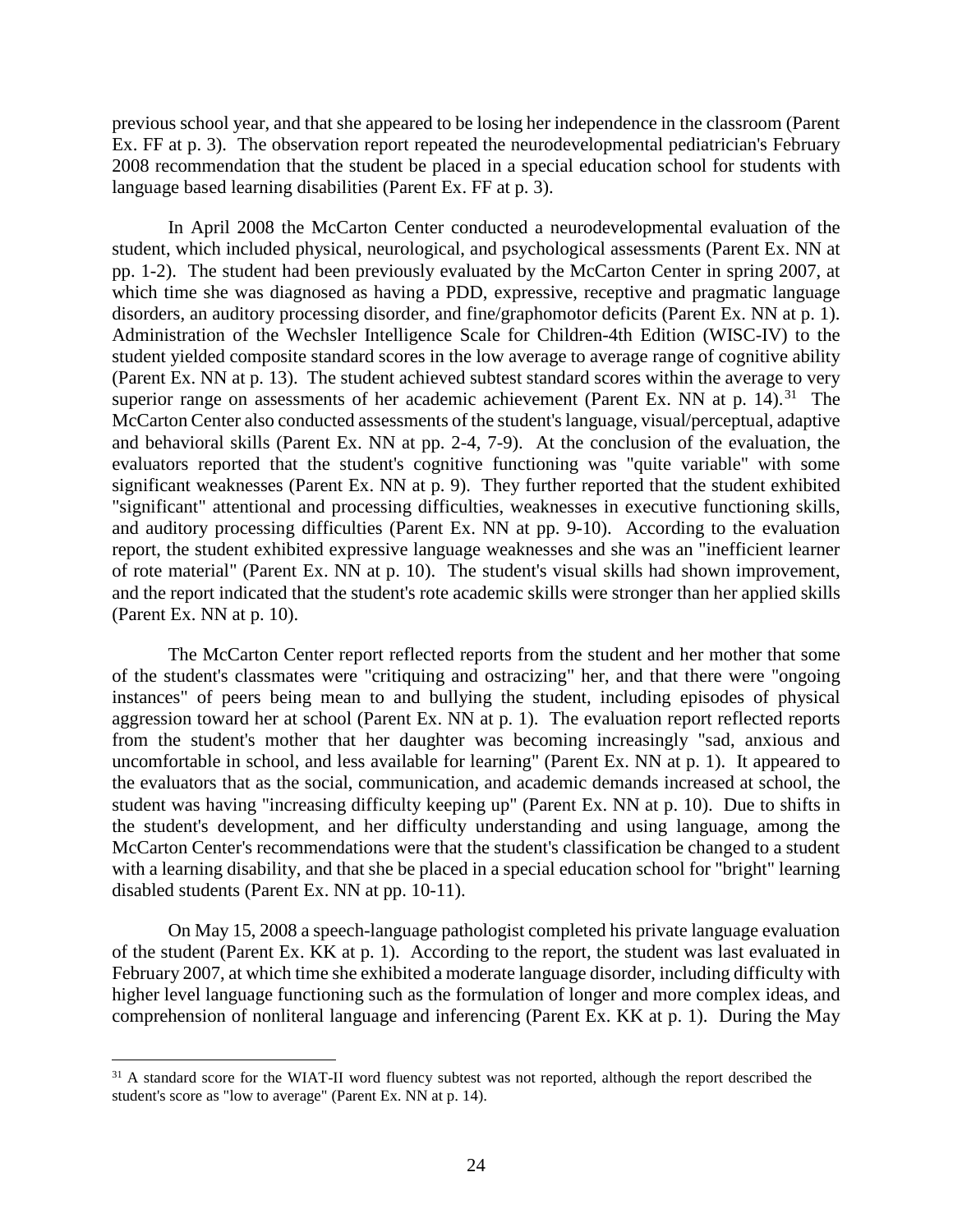2008 evaluation, the student presented as "related," and responded to/transitioned without difficulty between formal and informal tasks (Parent Ex. KK at p. 1). Following administration of assessments measuring the student's auditory processing, inference, nonliteral language and narrative language skills, the evaluator concluded that the student continued to present with "a moderate receptive and expressive language disorder," and that her higher level language deficits made her vulnerable to social and academic deficits (Parent Ex. KK at pp. 4-5). Among the evaluator's recommendations was that the student be enrolled in a "small, structured classroom setting with a low student to teacher ratio" that would support her language-based difficulties (Parent Ex. KK at p. 6).

A May 2008 Lovaas Institute report prepared by the student's program consultant indicated that the student received 40 hours of SEIT services per week divided between school, home, and the community, and that she currently received full time SEIT services in her third grade CTT classroom (Parent Ex. W at p. 1). The report described the areas of need the SEIT services targeted, including social skills, narrative language, conversation skills, auditory comprehension and processing, reading comprehension, math word/multi-step problems, written language skills, inference and reasoning skills, attention skills, and generalizing acquired skills across environments (Parent Ex. W at pp. 1-2). The consultant reported that the student continued to demonstrate gains in all areas of current programming in school, home, and community environments (Parent Ex. W at p. 1). Included among the recommendations was that the student attend a "small, low student to teacher ratio, and supportive classroom in a special education school" commencing in September 2008 (Parent Ex. W at p. 2).

In May 2008, the home-based SEIT, and both school-based SEITs prepared reports of the student's progress (Parent Exs. S; V; EE). The reports reflect that the SEITs worked with the student to improve her receptive, expressive, and pragmatic language, auditory comprehension and processing, inference and reasoning, academic, organization and attention, transition, working memory, fluency and processing speed skills (Parent Exs. S; V at p. 1; EE at pp. 1-2). Additionally, the SEIT reports indicated that the student wanted to please adults, sought help from adults when needed, and responded well to scaffolding, feedback, positive reinforcement, redirection, reassurance, praise, and encouragement (Parent Exs. V at p. 1; EE at p. 2). According to a schoolbased SEIT report, the student worked well individually and in small group settings, and was working on attending in larger group settings (Parent Ex. EE at p. 2). While in school, the SEITs provided the student with prompts to transition and attend to classroom routines, and during academic and social times throughout the day (Parent Ex. S at p. 1). The SEITs also provide positive verbal support and positive reinforcement, which one school-based SEIT indicated was necessary due to the "negative social interactions within this [third] grade CTT class," which had lowered the student's confidence, self-esteem, and comfort in school (Parent Ex. S at p. 1). The other school-based SEIT reported that the student had a strong desire to be liked and accepted by her peers, although negative social interactions within the classroom had made developing positive relationships difficult (Parent Ex. EE at p. 2). The home-based SEIT indicated that peers had made negative comments to the student during the school year, which she had internalized (Parent Ex. V at p. 3). According to the home-based SEIT, the student had continuously expressed her sadness, frustration, anxiety and discomfort from being bullied by various other students in her class at school (Parent Ex. V at p. 3). The home-based SEIT reported that the bullying had negatively affected the student's ability to initiate, concentrate, attend and stay on task with her homework and after-school activities, which has affected her academic performance and negatively affected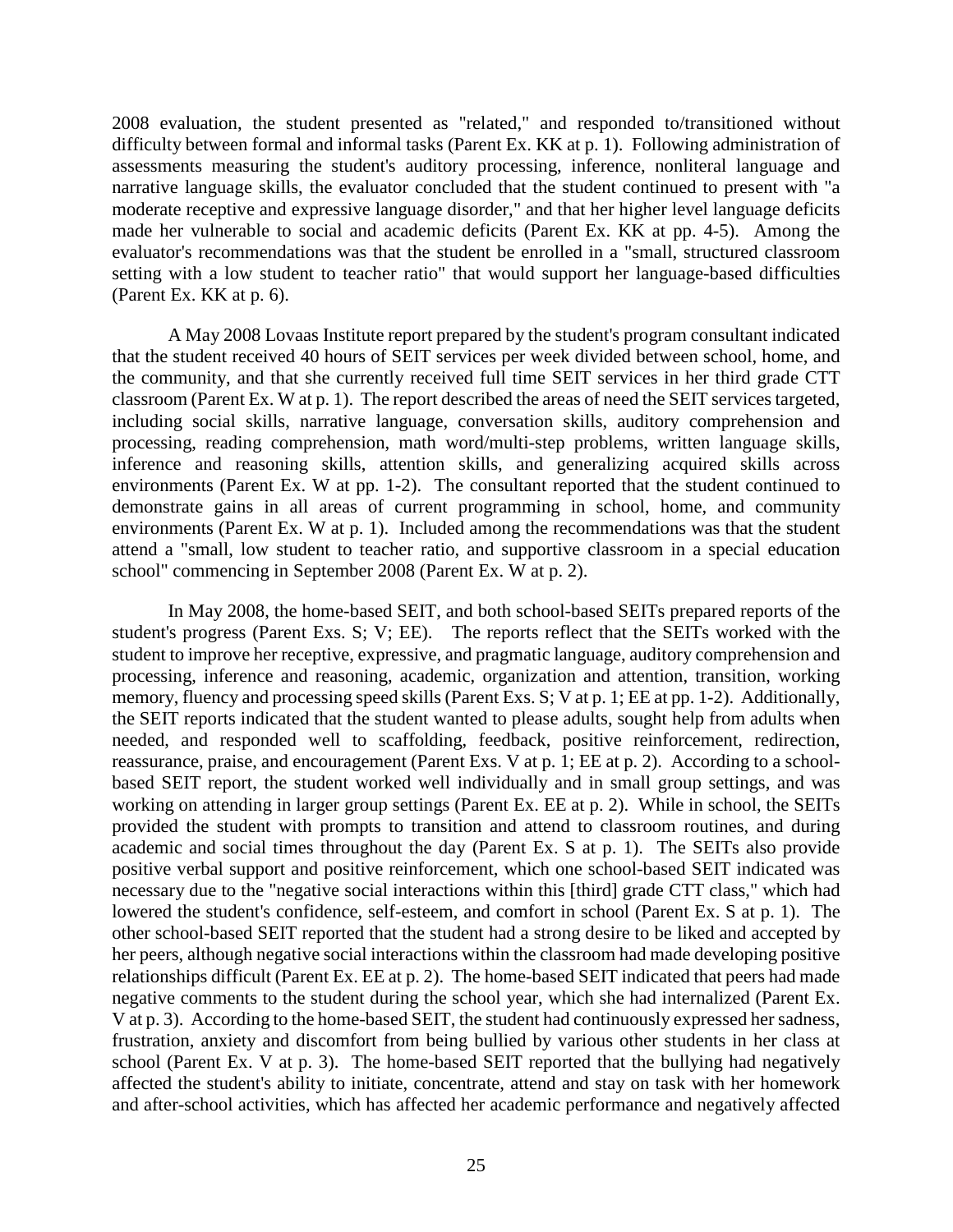her confidence and self-image (Parent Ex. V at p. 3). According to the home-based SEIT, the student coped by discussing negative situations with her mother and the SEIT to develop strategies to address the situations at school (Parent Ex. V at p. 3).

The school-based SEITs reported that the student's academic abilities were "at or above grade level" with delays noted in higher level receptive and expressive language processing, pragmatic language, and social skills (Parent Ex. S at p. 1; EE at p. 2). Although she continued to present with deficits and delays, the home-based SEIT reported that the student had made progress in all areas, specifically, in initiating conversations and social interactions with peers (Parent Ex. V at pp. 1, 3). Both school-based SEITs and the home-based SEIT recommended placement of the student in a small, structured, supportive class setting with a low student to teacher ratio (Parent Ex. S at p. 1; V at p. 4; EE at p. 2).

In May 2008 the student's home-based physical therapist, occupational therapist and speech-language pathologist prepared reports of the student's progress (Parent Exs. Y; AA; CC).<sup>32</sup> The physical therapist reported that the student presented with decreased coordination, balance, endurance, strength, and age appropriate gross motor skills, and recommended that she continue to receive one 60-minute session of home or outpatient PT services in addition to a twice weekly adapted gym class (Parent Ex. AA at p. 4). In the event the adapted gym classes were not available, the physical therapist recommended that the student receive two 60-minute sessions of PT per week provided at home or on an outpatient basis (Parent Ex. AA at p. 4). In her report, the occupational therapist indicated that the student had exhibited "steady progress" with her graphomotor, fine motor, visual perception and visual motor, and self care skills, such that she recommended a decrease in the student's home-based OT to three 60-mintue sessions per week on a 12-month basis in addition to "any OT received in a supportive special education school next year" (Parent Ex. Y at p. 2). The speech-language pathologist reported that the student had made "steady progress" toward her receptive, expressive, and pragmatic language, and social skill goals despite remaining deficits and delays that "adversely affect [the student] academically and socially" (Parent Ex. CC at p. 2). Speech-language recommendations included that the student be placed in a "special education setting" that provided small classes, where she would receive small group speech-language therapy to improve language, pragmatic, social and play skills (Parent Ex. CC at p. 2). In addition to placement in a special education setting with in-school speech-language therapy, the clinician recommended three 60-minute sessions of individual home-based speechlanguage therapy on a 12-month basis (Parent Ex. CC at p. 2).

## **2. The June 2008 IEP**

 $\overline{a}$ 

## **a. Present Levels of Performance**

The June 2008 IEP indicated that the student was a motivated reader of both fiction and nonfiction, could retell, answer questions and provide details about a story, but was challenged by inference questions (Parent Ex. D at p. 4). Although not as motivated by writing as reading, the IEP indicated that the student was regularly able to independently generate topics of personal interest, and edit her own work for spelling, capitalization, and punctuation (Parent Ex. D at p. 4). The IEP noted that the student often hesitated to initiate work on a writing task and take it through

 $32$  I note that none of the related service providers' reports reference bullying (see Parent Exs. Y; AA; CC).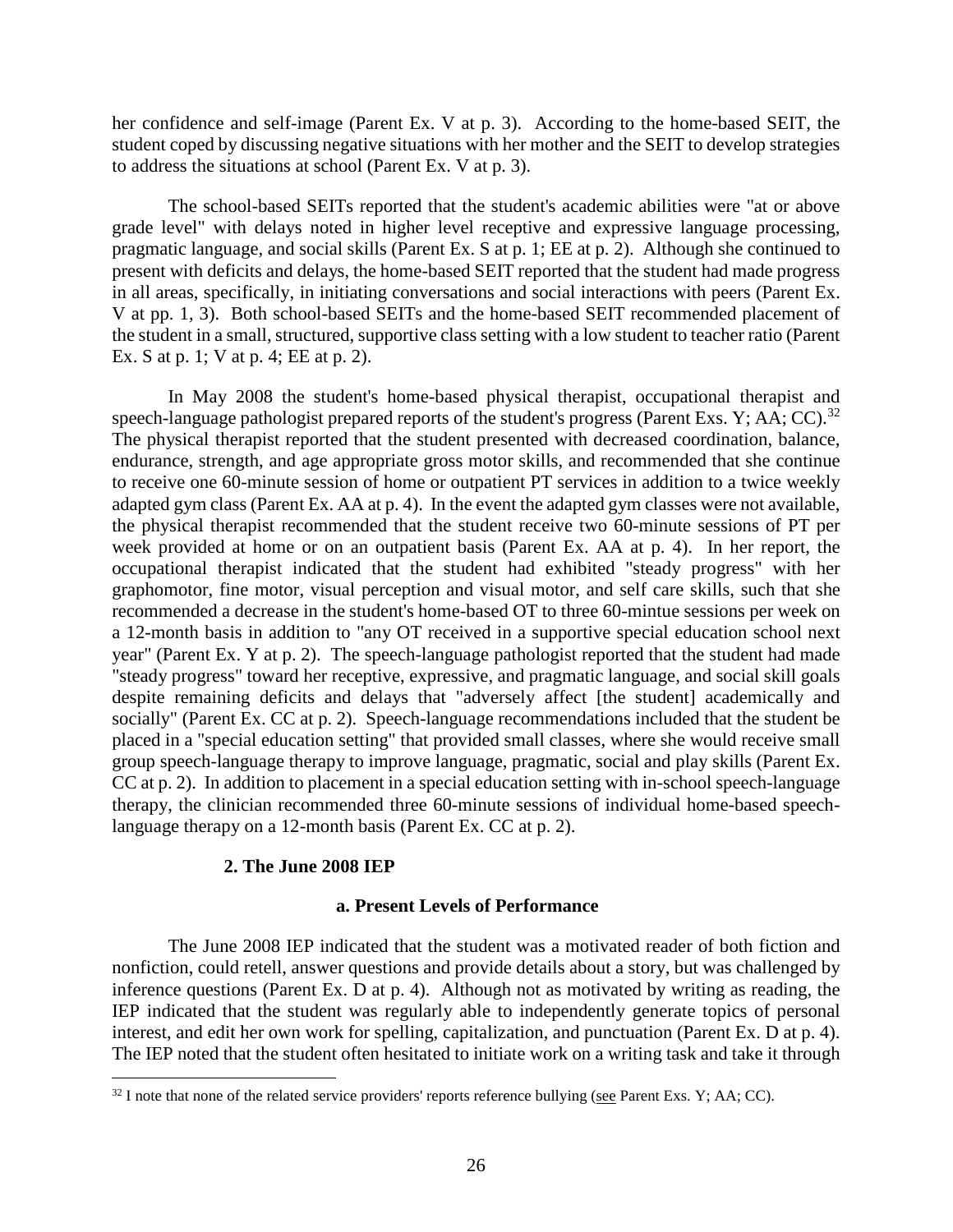the writing cycle (Parent Ex. D at p. 4). In math, the student demonstrated a strong number sense, but had difficulty showing her "thinking" verbally or in writing (Parent Ex. D at p. 4). The IEP indicated that the student was "performing at grade level in all academic areas," specifically noting the results of recent teacher assessments and performance assessment tasks showing that her reading comprehension, decoding, math computation and calculation skills were at an end of third grade instructional level, and her writing skills were at a beginning to mid third grade instructional level (Parent Ex. D at p. 4). According to the IEP, the student exhibited difficulty starting work without prompts, staying on task, and completing activities (Parent Ex. D at p. 4). The IEP reflected that the student benefitted from a "highly structured and consistent classroom setting," taking short breaks to read upon task completion or when in need of refocusing; and using visual aides, repeating directions, and providing small group work supported her learning (Parent Ex. D at p. 4). The IEP indicated that the student responded well to praise and extrinsic rewards such as ticket jars, stickers, and running errands (Parent Ex. D at p. 4).

According to the June 2008 IEP, the student was a "sensitive child" who cared for those close to her and sought out certain peers she felt comfortable with (Parent Ex. D at p. 5). Most of the time, the student was able to clearly verbalize her ideas and feelings, and she was working on using that strength to problem solve with her peers more appropriately (Parent Ex. D at p. 5). She also was able to express her personal thoughts and feelings both verbally and in writing (Parent Ex. D at p. 5). According to the IEP, the student did not regularly participate in classroom activities, and many times did not contribute when in partnership situations (Parent Ex. D at p. 5). The student was working on consistently raising her hand and not calling out in class (Parent Ex. D at p. 5). The IEP indicated that the student frequently required reminders to attend to tasks and often lost focus while drawing/reading before an activity was complete (Parent Ex. D at p. 5). The IEP reflected that the student's behavior seriously interfered with instruction, and that she required additional adult support and a BIP (Parent Ex. D at p. 5). According to the IEP, the student needed frequent redirection and praise from adults, and she responded well to visual supports and verbal cues to follow directions and make transitions (Parent Ex. D at p. 5). Additionally, providing breaks to read and write helped the student to "re-group" and complete the current task (Parent Ex. D at p. 5).  $33$ 

#### **b. Annual Goals and Short-Term Objectives**

The June 2008 IEP provided the student with approximately 40 annual goals and over 200 corresponding short-term objectives developed by her home-based related service providers and the Lovaas Institute consultant (Parent Exs. D at pp. 7-32; see Parent Exs. F; G; H; Q at p. 1; AA at pp. 6-8). Goals and objectives within the IEP addressed the student's academic, fine and gross motor, expressive and receptive language, social and pragmatic language, visual motor and visual perceptual, sensory processing, and activity of daily living skills (Parent Ex. D at pp.  $7-32$ ).<sup>34</sup>

 $33$  Testing accommodations included in the IEP were separate location (maximum 12 students), double time, directions read and reread, mask and markers to help the student keep her place on the page, and answers recorded in any manner (Tr. p. 385; Parent Ex. D at p. 36).

<sup>&</sup>lt;sup>34</sup> The student's father testified that he did not have any issues with the IEP annual goals (Tr. pp. 1765-68).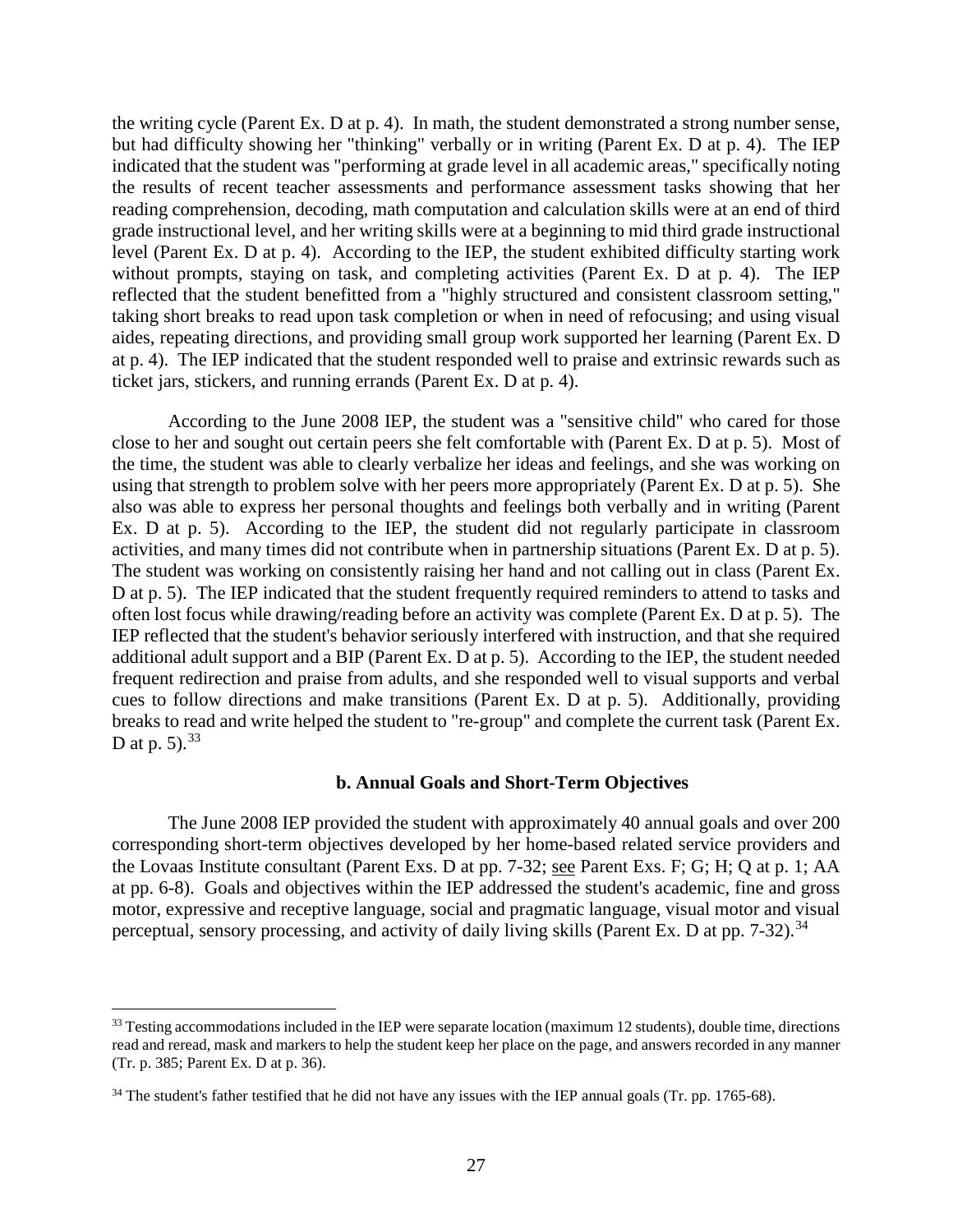A number of the annual goals and short-term objectives in the June 2008 IEP were designed to improve the student's attention, pragmatic language, social, play, and gross motor skills, abilities that would in turn help her develop appropriate peer relationships (Parent Ex. D at pp. 7, 9-10, 12- 14, 18-19, 21, 24-28). To improve the student's ability to appropriately participate in small group instruction, the IEP provided short-term objectives including transitioning in a timely manner, coming prepared for, contributing to, and staying on topic during group discussions, and using manners (Parent Ex. D at p. 7). To improve the student's communication skills with peers, the IEP included annual goals and short-term objectives addressing her ability to remain on topic, join a conversation already in progress, identify emotions, interpret and respond to social cues, react appropriately to others' emotional states, and understand and react appropriately to humor (Parent Ex. D at pp. 9-10, 21, 24). These goals, as they relate to interactions with her peers, are appropriate elements of the IEP in light of the bullying experienced by the student. Other pragmatic language and conversation skills annual goals and short-term objectives included responding to peers/adults, repairing communication breakdowns, effectively changing topics, appropriately requesting wants/needs or protesting, asking questions to gain information, maintaining appropriate space, sustaining eye contact, and initiating, maintaining, commenting and elaborating on a variety of topics (Parent Ex. D at pp. 19, 21, 24). Goals and short-term objectives in the IEP addressed the student's need to identify another person's perspective and explain why that person's perspective may differ from her own, to improve her ability to visually inference information by watching a person's social cues, and to attend to the conversation partner's needs by providing accurate and immediate information (Parent Ex. D at pp. 14, 21).

Play skill needs targeted in annual goals and short-term objectives included increasing the student's ability to follow peers' transitions and negotiate theme changes during play, engage in varied play schemes, initiate and sustain interest in play with peers, and engage in board games with peers (Parent Ex. D at pp. 18, 24-25). Gross motor annual goals and short-term objectives were designed to improve the student's ability to engage in sports games and age appropriate activities with peers (Parent Ex. D at pp. 25-28). Once again, goals that focus on peer interaction are appropriate for this student. The IEP also included goals and objectives targeting the student's ability to attend such as staying on task during reading tasks with a peer or in a small group, providing joint attention to an assignment and/or peer/teacher, and sustaining attention during various activities (Parent Ex. D at pp. 12-13, 21). The parents' claims that the goals and short term objectives were inappropriate are not supported by the evidence.

## **c. BIP and the Incident Reports**

Attached to the June 2008 IEP was a BIP that had been developed during a 2-3 hour-long March 2008 meeting by a team including the school psychologist, the assistant principal, a district social worker, a second district school psychologist, a district occupational therapist, the student's CTT teachers, the student's SEIT providers, the Lovaas Institute consultant, and the parents (Tr. pp. 377-81, 750, 794-95, 799, 1433, 1704, 2673, 2682).<sup>35</sup> The school psychologist testified that the district developed a BIP for the student because, among other reasons, her behavior was interfering with her learning (Tr. pp. 378-79). The BIP identified the student's behaviors that

<sup>&</sup>lt;sup>35</sup> In March 2008, district staff prepared the student's FBA (Tr. pp. 422-27; Dist. Ex. 1). According to the school psychologist, the results of the FBA were reflected in the BIP (Tr. pp. 508-09; compare Dist. Ex. 1, with Parent Ex. D at p. 38).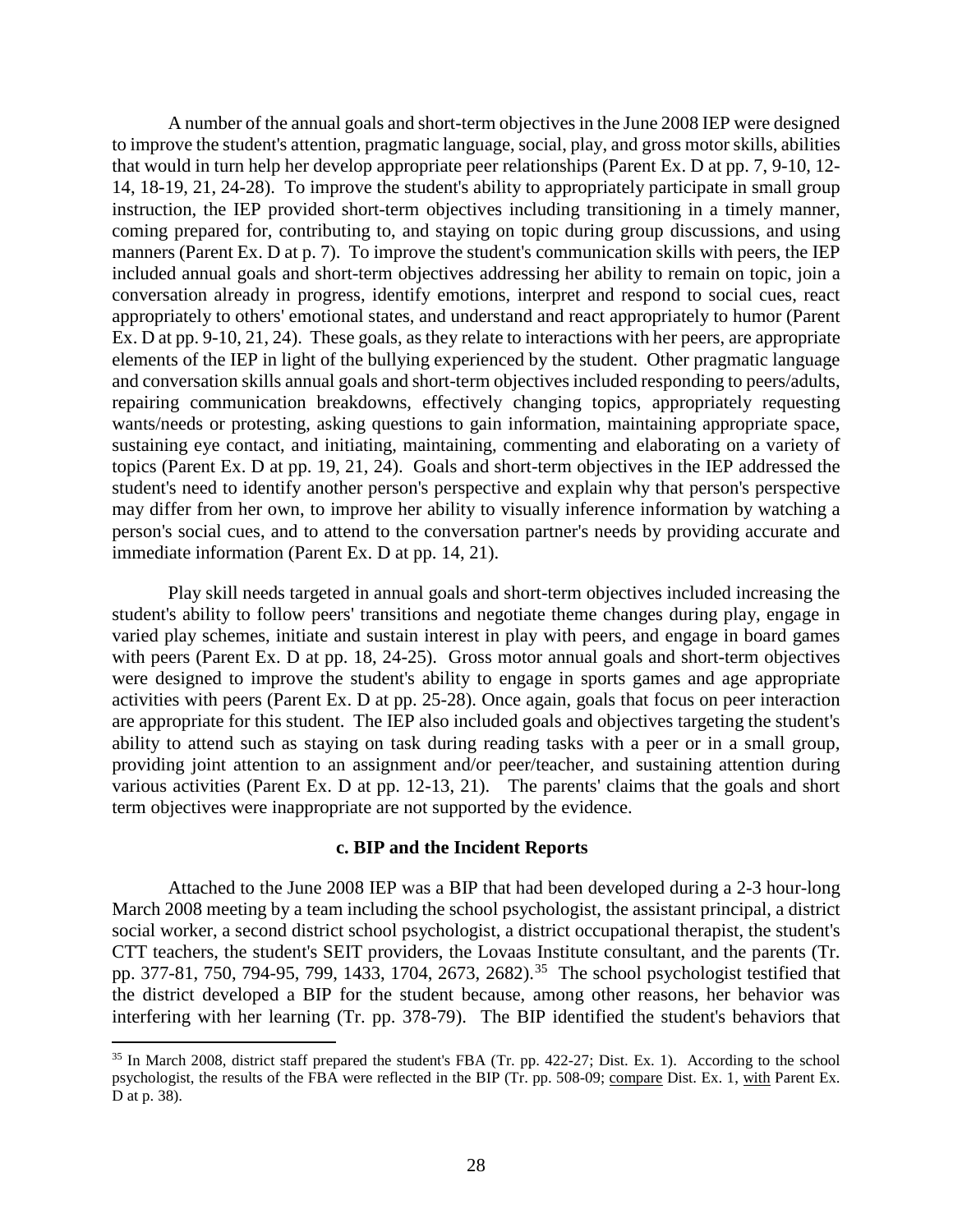interfered with learning including her difficulty staying on task, consistently attending to and completing a task or activity, and following multi-step and novel instructions (Parent Ex. D at p. 38). Other behaviors identified in the BIP were that the student sometimes misinterpreted social cues, at times felt anxious and overwhelmed, and that she sometimes exhibited behaviors that disrupted learning, such as picking her nails (Parent Ex. D at p. 38). Expected behavior changes included in the BIP were that the student would improve her ability to stay on task and remain focused on an activity, that she would sustain her attention for longer periods of time, that she would be better able to cope when feeling anxious or overwhelmed, and that she would increase: her ability to read other's cues in social situations, positive social interactions, fluency and processing speed, and receptive/expressive language processing (Parent Ex. D at p. 38).<sup>36</sup> The BIP also identified a decreased in the student's touching behavior and calling out when on the classroom rug as expected behavior changes (Parent Ex. D at p. 38). Strategies identified to change the behavior included repeating new instructions, providing reassurance, praise, feedback, encouragement and gestures to reduce off-task behaviors, recognizing antecedents (physical, noticeable signs that precede off-task behavior or distress such as putting her head down, turning away from the teacher and instruction, and exhibiting non-contextual laughter), and at that point intervening by softly calling her name to redirect her (Parent Ex. D at p. 38). Other strategies included in the BIP were allowing more time for the student to express her thoughts in class while providing reassurance, praise and encouragement if necessary, providing small breaks, and repeating simple, easy to understand expectations (Parent Ex. D at p. 38). Supports identified to help the student change the behaviors were providing teacher/staff support, regular communication and collaboration between home and school staff, and small group counseling services (Parent Ex. D at p. 38).

According to the school psychologist, the draft BIP initially presented to the parents during the 2007-08 school year at the March 2008 meeting "did not suit them at all," and the BIP was rewritten "line by line," the result of which was attached to the June 2008 IEP (Tr. pp. 381, 2274). The hearing record reflected that during the lengthy meeting there was quite a lot of collaboration among the participants, the language the parents objected in the draft BIP was removed, and at the conclusion of the meeting the parents appeared "content" with the BIP (Tr. pp. 383, 421, 2275, 2363, 2676-77, 3058-59, 3107-10). The school psychologist stated that due to the amount of collaboration and discussion that occurred at the BIP meeting, having the actual incident reports would not have been helpful to the process because the BIP targeted a number of the student's behaviors reflected in the incident reports (Tr. pp. 2281-82, 2289, 2299-2301, 2311-12).<sup>37</sup>

The assistant principal testified that she knew about the student's aggressive behaviors prior to the March 2008 BIP meeting (Tr. pp. 2673-74, 2680). Both the school psychologist and the school social worker testified that a student who felt anxious and overwhelmed can exhibit impulsive or "acting out" behaviors, which could manifest as hitting, pulling hair, throwing furniture or making inappropriate comments; behaviors identified in the student's incident reports

<sup>&</sup>lt;sup>36</sup> Focusing on the student's strategies for addressing social situations may be one means to address a bullying situation involved (Doe v. Big Walnut Local Sch. Dist. Bd. of Educ., 837 F.Supp.2d 742, 747 [S.D.Ohio 2011]).

<sup>&</sup>lt;sup>37</sup> When asked what he would have done differently had he been aware of the incident reports, the student's father testified that he would have provided them to the "consultants" who worked with the student outside of school to "develop strategies to address [the student's] issues" (Tr. p. 3056).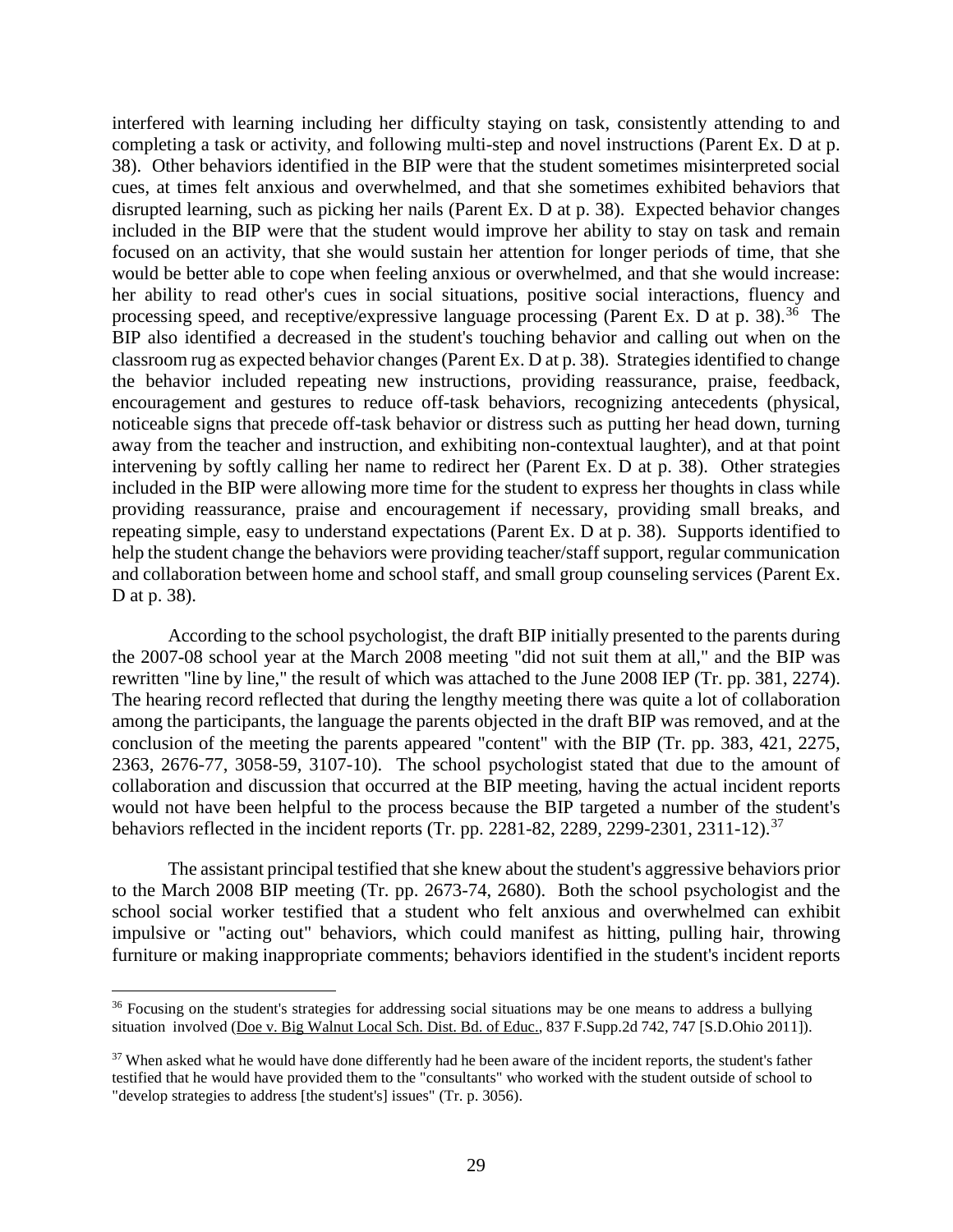(compare Tr. pp. 2361-62, 2530-32, with Parent Ex. CCC at pp. 1-15, and Parent Ex. JJJ at p. 1). The school psychologist indicated that even if she had known about the events described in the incident reports the resultant BIP was an accurate description of the student and would be the same, because the BIP addressed the student's feelings of being anxious and overwhelmed and misinterpreting social cues, regardless of the behaviors those feelings manifested (Tr. pp. 2364- 65, 2368-69, 2397-98, 2429-30). The assistant principal stated that the purpose of the BIP was to decrease unwanted behaviors, and that it was less important to list specific behaviors such as slapping, than identifying the "general umbrella" of behaviors such as lack of attending, feeling overwhelmed and anxious, and misinterpreting social cues (Tr. pp. 2680-81, 2754-56, 2760-63). The school psychologist testified that during the BIP meeting, the parents agreed that the student sometimes misinterpreted social cues, and felt anxious and overwhelmed; behaviors identified in the BIP (compare Tr. p. 2427, with Parent Ex. D at p. 38).<sup>38</sup> To the extent that the parents argue the BIP lacked an indication that the student engaged in aggressive behaviors, the school psychologist and the assistant principal stated that the BIP addressed recognizing the antecedents to impulsive behaviors, which could include aggression (Tr. pp. 2400-01, 2684-87). The student's BIP was designed with substantial input from both district personnel and the parents and added to the student's educational programing in light of her experiences during the 2007-08 school year and, as designed, I find that it was appropriate to assist the student in decreasing her interfering behaviors which, in turn, would help decrease her vulnerability to bullying by others.

# **d. CTT Services**

A student's progress under a prior IEP is a relevant area of inquiry for purposes of determining whether an IEP has been appropriately developed, particularly if the parents express concern with respect to the student's rate of progress (see Adrianne D. v. Lakeland Cent. Sch. Dist., 686 F.Supp.2d 361, 368 [S.D.N.Y. 2010]; M.C. v. Rye Neck Union Free Sch. Dist., 2008 WL 4449338, \*14-\*16 [S.D.N.Y. Sept. 29, 2008]; see also "Guide to Quality Individualized Education Program (IEP) Development and Implementation," Office of Special Educ. [Dec. 2010], at pp. 18- 21, available at http://www.p12.nysed.gov/specialed/publications/iepguidance/

IEPguideDec2010.pdf). The fact that a student has not made progress under a particular IEP does not automatically render that IEP inappropriate, nor does the fact that an IEP offered in a subsequent school year which is the same or similar to a prior IEP render it inappropriate, provided it is based upon consideration of the student's current needs at the time the IEP is formulated (see Thompson R2–J Sch. Dist. v. Luke P., 540 F.3d 1143, 1153–54 [10th Cir.2008]; S.P. v Carlisle Area Sch. Dist., 62 F.3d 520, 530 [3d Cir. 1995]; S.H. v. Eastchester Union Free Sch. Dist., 2011 WL 6108523, at \*10 [S.D.N.Y. Dec. 8, 2011]; D.D-S. v. Southold Union Free Sch. Dist., 2011 WL 3919040, at \*12 [E.D.N.Y. Sept. 2, 2011], aff'd, 2012 WL 6684585 [2d Cir. Dec. 26, 2012]; J.G. v. Kiryas Joel Union Free Sch. Dist., 777 F. Supp. 2d 606, 650 [S.D.N.Y. 2011]; Schroll v. Bd. of Educ. Champaign Cmty. Unit Sch. Dist. #4, 2007 WL 2681207, at \*3 [C.D. Ill. Aug. 10, 2007]). Reviewing first the student's progress under the June 2007 IEP, the hearing record reflects that the student had received CTT services for many years, and during second and third grade

<sup>&</sup>lt;sup>38</sup> Additionally, the school psychologist and the assistant principal testified that the parents objected to identifying some of the student's behaviors BIP, and to what they considered to be "derogatory language" (Tr. pp. 2395, 2398- 99, 2403-04, 2683, 3058); however, after a lengthy conversation the wording of the BIP was resolved to "what the team felt best depicted the behaviors" (Tr. pp. 2676-77).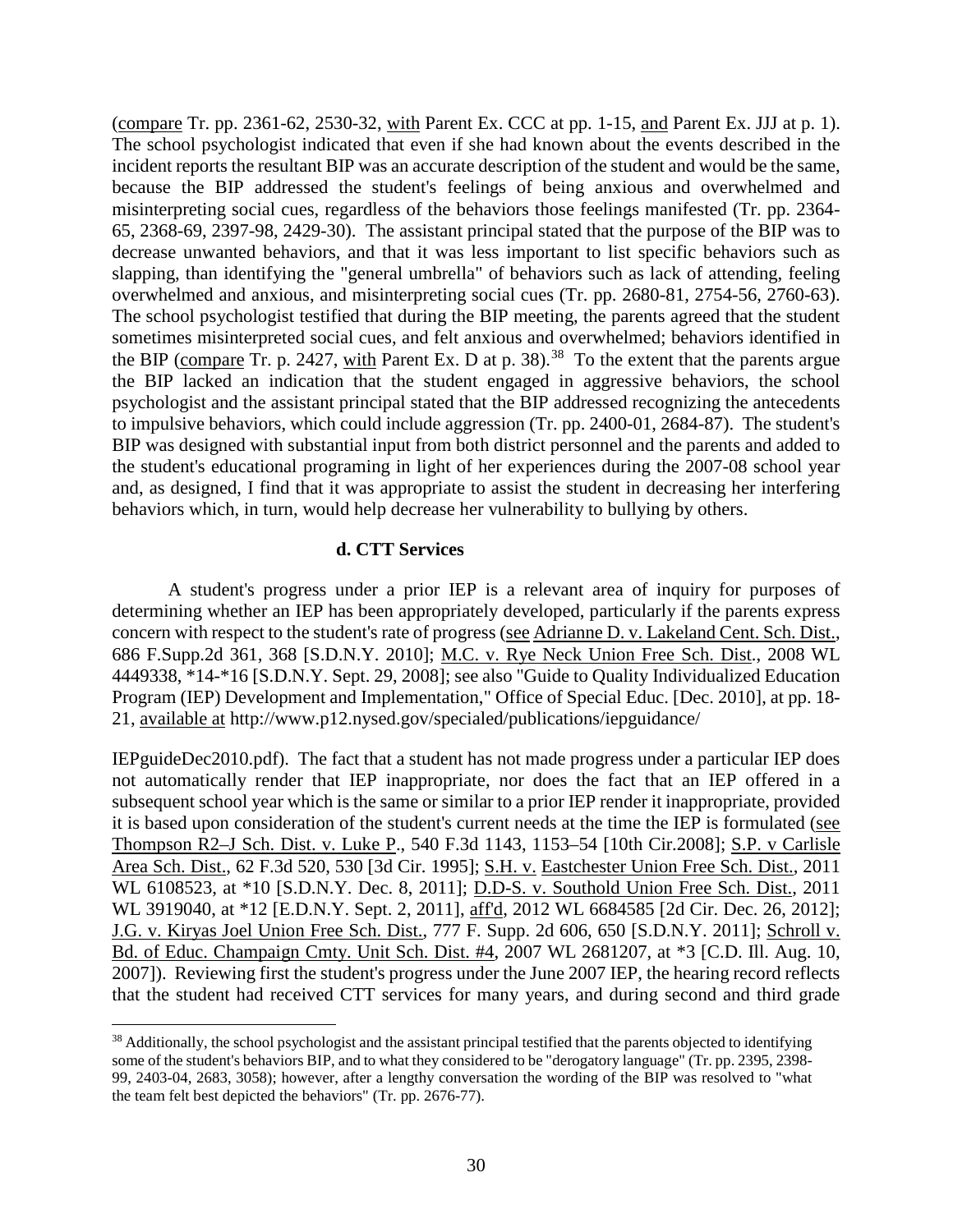academically was either approaching or had met grade level standards (Tr. pp. 370-71, 449, 740- 41, 2668-70; Parent Exs. K at p. 1; L at pp. 1, 3). A comparison of the student's January and June 2008 report cards shows improvement in the student's organization, homework, word study, and math skills according to standard-based measures, and improvement in the student's reading and writing skills using assessments based upon a modified program (Tr. pp. 2164-66; compare Parent Ex. K at p. 1, with Parent Ex. L at pp. 1, 3). During the 2007-08 school year, the student's performance on the New York State Mathematics Test and the New York State English Language Arts Test indicated that she was "[m]eeting the [l]earning [s]tandard" (Dist. Ex. 4; Parent Ex. CCC at pp. 37-38). Evidence of the student's progress during the 2007-08 school year comports with a January 25, 2008 Summit admission questionnaire prepared one of the student's in-class SEITs, who reported that the student's reading and math skills were at/above grade level and that she was a "highly motivated, energetic learner" (Parent Ex. BBBBB).

The speech-language pathologist who conducted the private evaluation of the student in May 2008, and who had known the student for approximately seven years testified that there was "no doubt" that the student made progress in her language and communication skills during second and third grade (Tr. pp. 261-62, 273; see Parent Ex. KK). Although the student continued to have difficulty with higher language abilities, she exhibited progress in the "concrete" areas of language including vocabulary, sentence structure, ability to make more appropriate responses, and to provide antonyms and synonyms (Tr. pp. 273-75, 296-301). The neurodevelopmental pediatrician who assessed the student in February 2008 and conducted a classroom observation in May 2008 testified that she supported a change in the student's classification from a student with autism to a student with a learning disability due in part to the student's "very nice gains" in her social skills, and her observation that the student had the desire to make and had made friends, was aware of other peoples' feelings, and was empathetic (Tr. pp. 1364-66, 1388-91; see Parent Exs. FF; PP). According to the neurodevelopmental pediatrician the student continued to exhibit deficits in language processing; however, had made progress in that area and in pragmatic language skills (Tr. pp. 1392-93; Parent Ex. PP at pp. 3-4). The neurodevelopmental pediatrician also testified that the student "did well" on academic achievement testing completed in February 2008, in that her word reading skills were above grade level and her math skills were appropriate for her grade (Tr. pp. 1361-62). Although the neruodevelopmental pediatrician stated that she was concerned about the student's auditory processing skills and her "subdued" mood, she concluded that the student had continued to make academic progress and that her academic skills were "fairly on target" (Tr. pp. 1363-64).

According to the special education teacher of the student's third grade CTT classroom, at the beginning of the 2007-08 school year the student was "very, very quiet," and the teachers needed to encourage her to engage with peers; however, she worked well in groups that included "appropriate" students, and the special education teacher indicated that the student had a couple of close friends (Tr. p. 2125). The student exhibited behaviors such as not focusing on work, refusing to complete work, "mak[ing] it known that she wasn't happy," rolling on the carpet, and playing "puppet hands" (Tr. pp. 2125-27, 2168). The special education teacher also testified that the student exhibited hygiene habits that "didn't draw students toward her" (Tr. pp. 2126-27, 2129). Toward the middle to the end of the school year as the student was feeling very comfortable in the classroom and enjoyed participating in class, she began "calling out" and needed support to engage appropriately with teachers and peers (Tr. pp. 2040-42, 2048).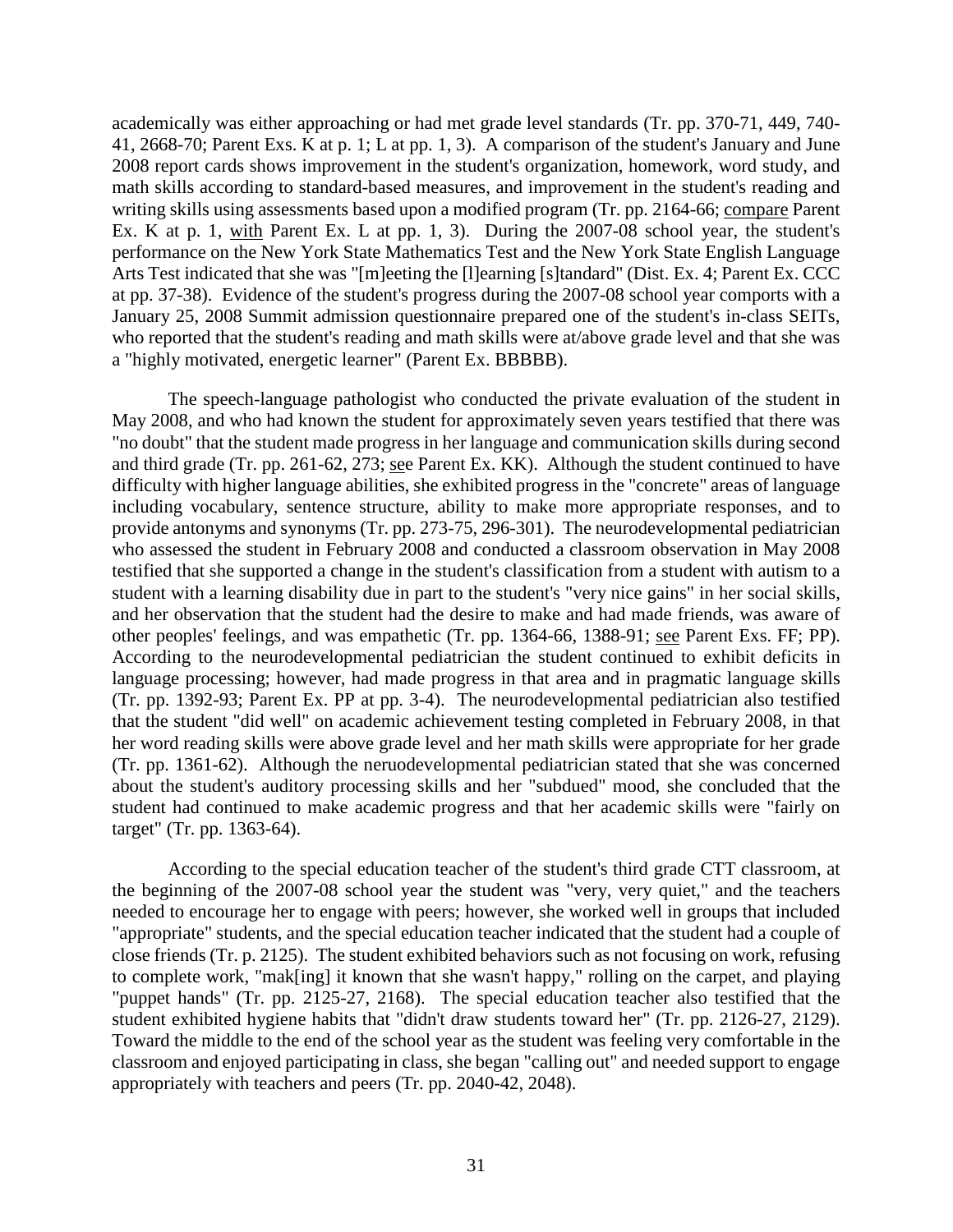The special education teacher testified that the student demonstrated progress throughout the school year in that she was aware of the adults in the classroom encouraging her to raise her hand, her hygiene habits improved, she sought out peers more frequently, instances of rolling around on the carpet decreased, and she volunteered more frequently in class (Tr. pp. 2167-68, 2204). This testimony is consistent with the January 2008 Summit admission questionnaire prepared by one of the in-class SEITs, who indicated that the student worked well in group settings and was working on attending to everyone in a group, and also worked extremely well one on one, was actively engaged, and participated while in that setting (Parent Ex. BBBBB). I note that the special education teacher stated that the student's expression of concerns regarding bullying "petered out" as the school year went on (Tr. p. 2022).

On February 11, 2008, the student's mother completed her daughter's application for admission to Summit (Parent Ex. AAAAA). According to the parent, at that time the student was "motivated to learn, socialize and make progress" (Parent Ex. AAAAA at p. 2). The student's language difficulties interfered with her learning in large mainstream environments, although the application indicated that the student was motivated to complete her school work on time, responded well to reminders to stay on task, and was able to complete all assignments (Parent Ex. AAAAA at pp. 2, 4-5). Regarding the student's study and work habits, the parent indicated that the student completed class work and homework independently, worked in dyads and small groups, and requested help from the teacher when needed (Parent Ex. AAAAA at p. 3). The parent reported that the student had made a "best friend" in each school and camp she had attended, and had made "additional close friends," including older and same-age peers, with whom she got along well with and engaged in reciprocal conversation and play (Parent Ex. AAAAA at p. 3). According to the application, the student loved to participate in social activities with friends at school, home, and during extracurricular activities (Parent Ex. AAAAA at p. 4). When asked on the application about the student's "mood stability," the parent responded that her daughter was "generally happy, engaging, [and] outgoing with a good sense of humor" (Parent Ex. AAAAA at p. 3).<sup>39</sup>

Transcript from the June 2008 CSE meeting shows that the student's third grade special education and regular education teacher both presented information about the student's skills and needs (Parent Ex. J at pp. 4-8). Specifically, the teachers indicated that the student was reading on grade level, "progressing very nicely in math," and contributing to discussions during social studies lessons (Parent Ex. J at pp. 4-7). According to the teachers, the student needed to work on verbalizing and numerically showing how she achieved answers to math questions, selecting challenging reading materials, and improving inference skills and "endurance" when reading (Parent Ex. J at pp. 5, 7-8). Although the teachers noted that writing tended to be an area where the student was more challenged, writing was also the area that she had improved the most (Parent Ex. J at pp. 5, 7). At the meeting, the neurodevelopmental pediatrician reported that the student's language skills had improved, although she continued to exhibit pragmatic language difficulties (Parent Ex. J at p. 41). The speech-language pathologist who conducted the private evaluation in spring 2008 indicated at the CSE meeting that the student shared visual attention, consistently engaged with joint affect, showed a range of emotions, was inquisitive and asked personal questions, and shared information (Parent Ex. J at pp. 50-51). He further reported that the student's

<sup>&</sup>lt;sup>39</sup> I note that a review of the Summit application did not reveal any indication that the student was experiencing educational difficulties related to bullying (see Parent Ex. AAAAA).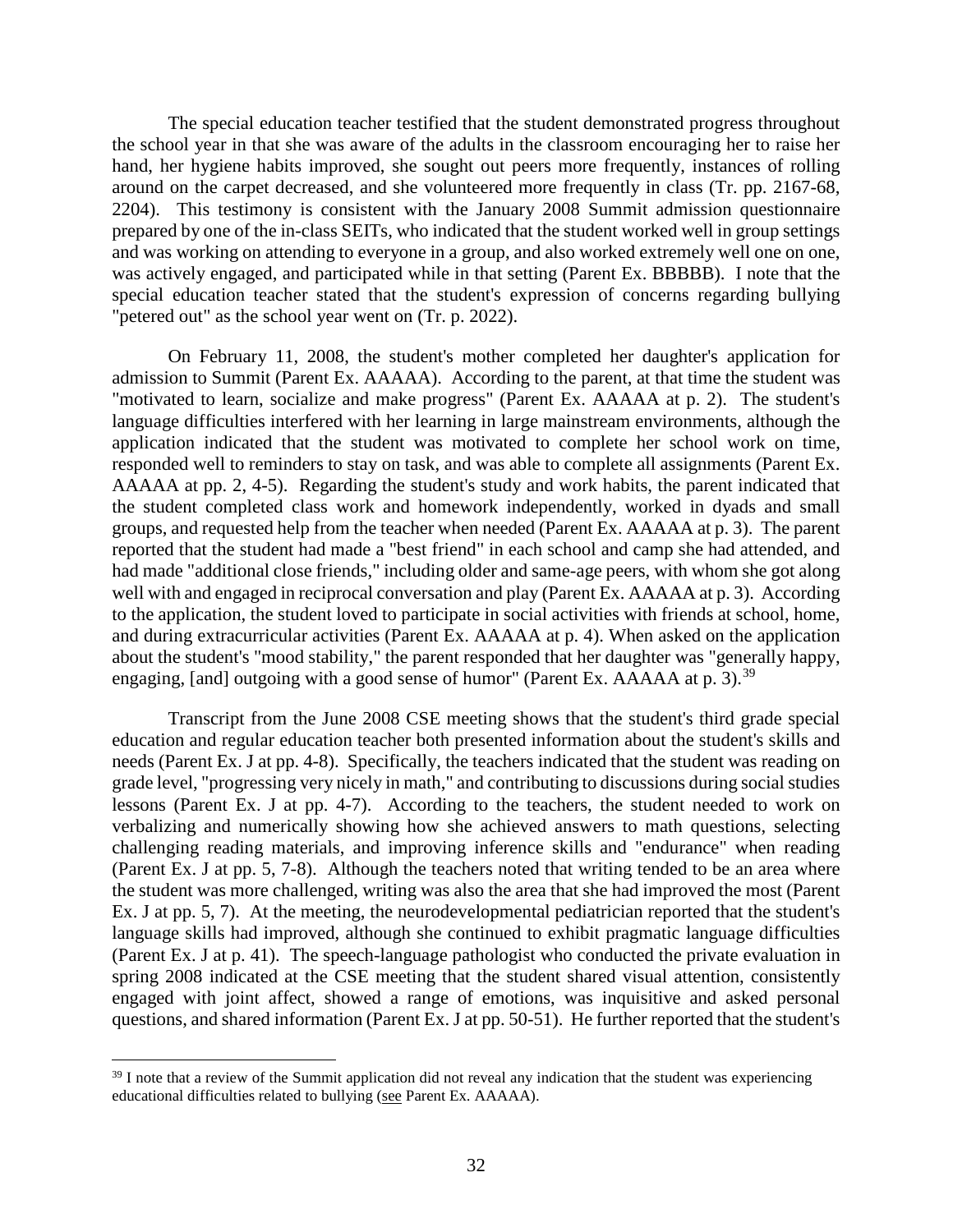academic and social difficulties were at that point in time, "language-based" (Parent Ex. J at pp. 9-10, 50-51).

With respect to the June 2008 IEP, for the 2008-09 school year, the June 2008 CSE continued its recommendation for CTT services for the student consisting of a regular education teacher, a special education teacher, nondisabled students, and up to 12 students with IEPs (Tr. pp. 365-66; Parent Ex. D at p. 1).40 The school psychologist testified that CTT services were "highly structured" and provided "a lot of support," that in conjunction with the amount of small group instruction available, was a setting in which the student did well (Tr. pp. 370-71). Additionally, the school psychologist indicated that the adult support, including the two teachers in the CTT classroom who provided breaks, and constant redirection and refocusing to students in the class, would have been sufficient for the student given the improvement she had demonstrated (Tr. pp. 416, 506). Adult support for the fourth grade CTT services included the two teachers, paraprofessionals, related service providers, and administration staff (Tr. pp. 678-79).

The school psychologist described the CTT services as being "very language enriched," providing language stimulation to students throughout the day (Tr. p. 365). Teachers in the CTT class were trained and skilled at breaking material down into simple terms and steps when presenting new or reviewing information, then building (scaffolding) upon it (Tr. p. 366). The district speech therapist stated that teachers in the CTT classrooms were "quite accustomed" to checking students' comprehension, repeating directions, breaking things down, and using many of the strategies that students who received speech-language therapy needed (Tr. pp. 527, 556). To address behavioral events that arise in the CTT classroom, the fourth grade CTT special education teacher indicated that staff role-played similar scenarios and subsequently discussed how the students felt, potential causes of the incident, and ways to respond in the future (Tr. pp. 588-89).

The special education teacher of the fourth grade CTT class testified that based upon the her review of the June 2008 IEP academic present levels of performance, the student was functioning "on grade level" and in the CTT classroom, would have been grouped with other students who also functioned on grade level (Tr. pp. 597-98). Following a review of the IEP social/emotional present levels of performance, the special education teacher noted that the student's behavior interfered with her learning, and opined that she would most likely benefit from small group instruction of no more than 3-5 students (Tr. pp. 601-02). The IEP also informed the special education teacher that the student required specific and explicit instruction on how to work with peers and complete activities, and that she would benefit from a behavior modification program (Tr. pp. 602-03). Regarding the IEP provision that the student receive prompting, the special education teacher testified that in the CTT class prompting could have been provided using a chart the student referred to, repeating directions to her, having a teacher or another student redirecting her, or offering praise (Tr. pp. 677-78). After reviewing the IEP annual goals the special education teacher expressed her opinion that they were appropriate for a fourth grade student in a CTT class, and that the IEP was "completely manageable" in the fourth grade CTT

<sup>&</sup>lt;sup>40</sup> The special education teacher of the fourth grade CTT class testified that during the 2008-09 school year, the students receiving special education services were classified as students with learning disabilities, speech or language impairments, or emotional disturbances (Tr. p. 587). All but one of the students who received special education services in the CTT class were either approaching or meeting "the standards," and other students in the CTT class exhibited needs similar to the student's social/emotional and behavioral needs (Tr. pp. 587, 602-03).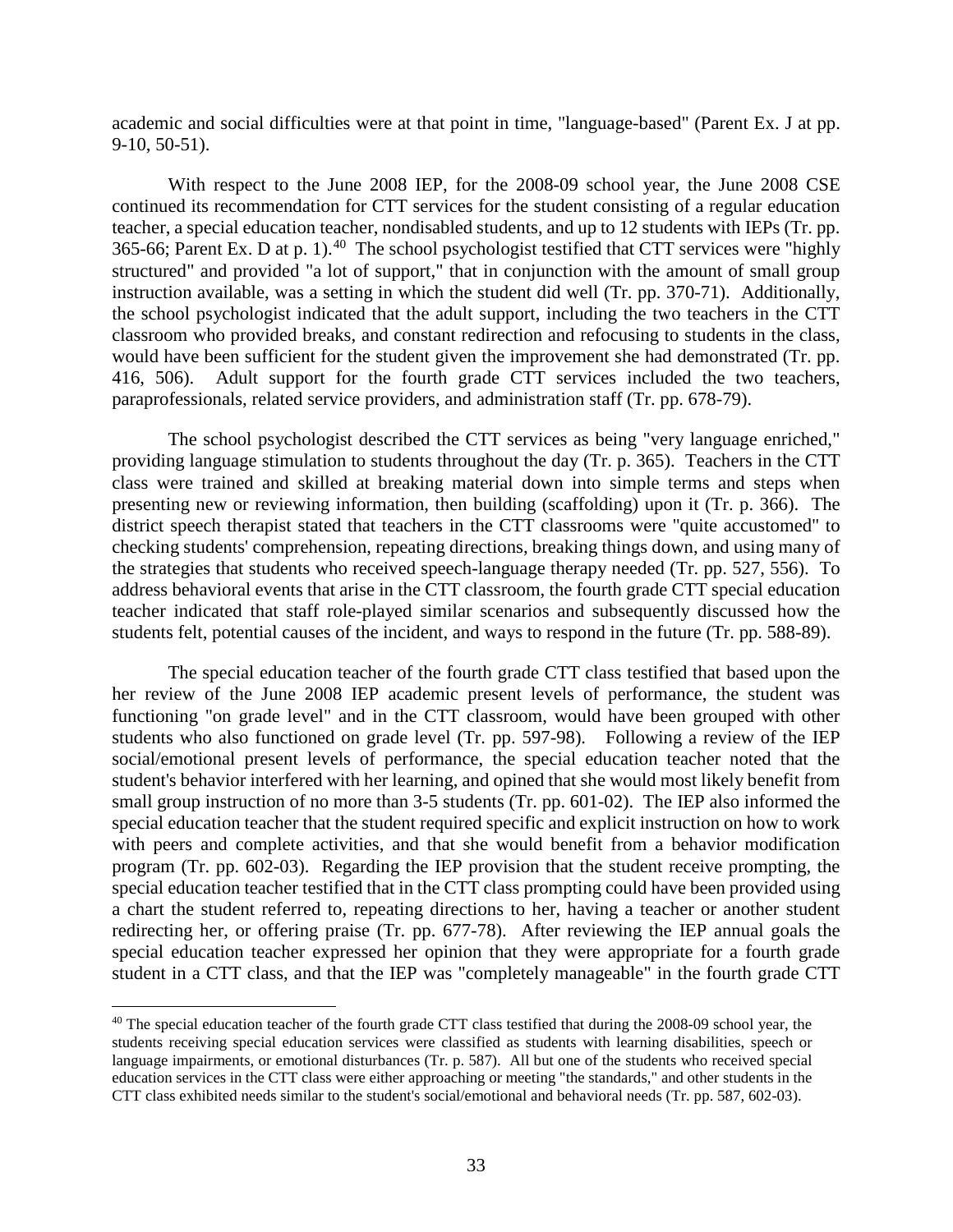class (Tr. pp. 610-12). In view of the fact that the student had been making appropriate progress with the CTT services in the prior year and as further described both above and below modifications were made to the student's program that would address the student's needs as they related to the bullying, I see no reason to conclude that CTT services were an inappropriate setting for the student.

#### **3. LRE**

According to the USDOE, "[w]hile it may be appropriate to consider whether to change the placement of the child who was the target of the bullying behavior, placement teams should be aware that certain changes to the education program of a student with a disability (e.g., placement in a more restrictive "protected" setting to avoid bullying behavior) may constitute a denial of the IDEA's requirement that the school provide FAPE in the LRE" (Dear Colleague Letter, 61 IDELR 263 [OSERS/OSEP 2013]).

During the June 2008 CSE meeting, the parents and the principal discussed the parents' request that the student be referred for placement in a special education school (Parent Ex. J at pp. 54-63, 68-69, 73-75, 79-80). Transcript of the meeting reflected that the principal and the school psychologist stated that a special education program consisting of placement in a CTT with related services was appropriate for the student, as she had exhibited progress in such a program (Parent Ex. J at pp. 68-69). District staff at the CSE meeting also expressed that placement of the student in a special education school would have been too restrictive for her (Parent Ex. J at pp. 58-63).

According to the school psychologist, the fourth grade CTT special education teacher, and the assistant principal, the nondisabled students selected for the CTT program were "hand picked" based on their ability to model appropriate behavior, and to be role models, flexible, kind, and caring (Tr. pp. 365-66, 582-83, 2627). The nondisabled students selected for placement in the CTT class exhibited academic skills at or approaching grade level, and "exceptional behavior and social skills," as their social/emotional profile was the most important attribute (Tr. pp. 582-83). The school psychologist provided an example of how peers modeling desired classroom behaviors and receiving reinforcement from the teachers may positively affect a student who had difficulty transitioning between activities (Tr. pp. 367-69). The speech therapist testified that students in the CTT class benefitted from seeing how typical peers interacted with one another, and from the range of student abilities, including students who were "one step ahead of [a student] or one step behind," to build up their weaknesses and also use their strengths to help other students around them (Tr. pp. 556-57; see Tr. p. 365).

When asked why a small private school was not recommended for the student, the school psychologist testified that the student had been in CTT classes for a number of years, and did well in highly structured settings that provided small group instruction such as CTT services. Additionally, the school psychologist indicated that the student had friends in the class, was familiar with the school, and was "on grade level" (Tr. pp. 391-92, 493). In view of the forgoing evidence I do not find that the student should have been removed from her nondisabled peers available to her in the CTT services setting education (S.A. v. Weast, 898 F.Supp.2d 869, 881-82 [D.Md. 2012])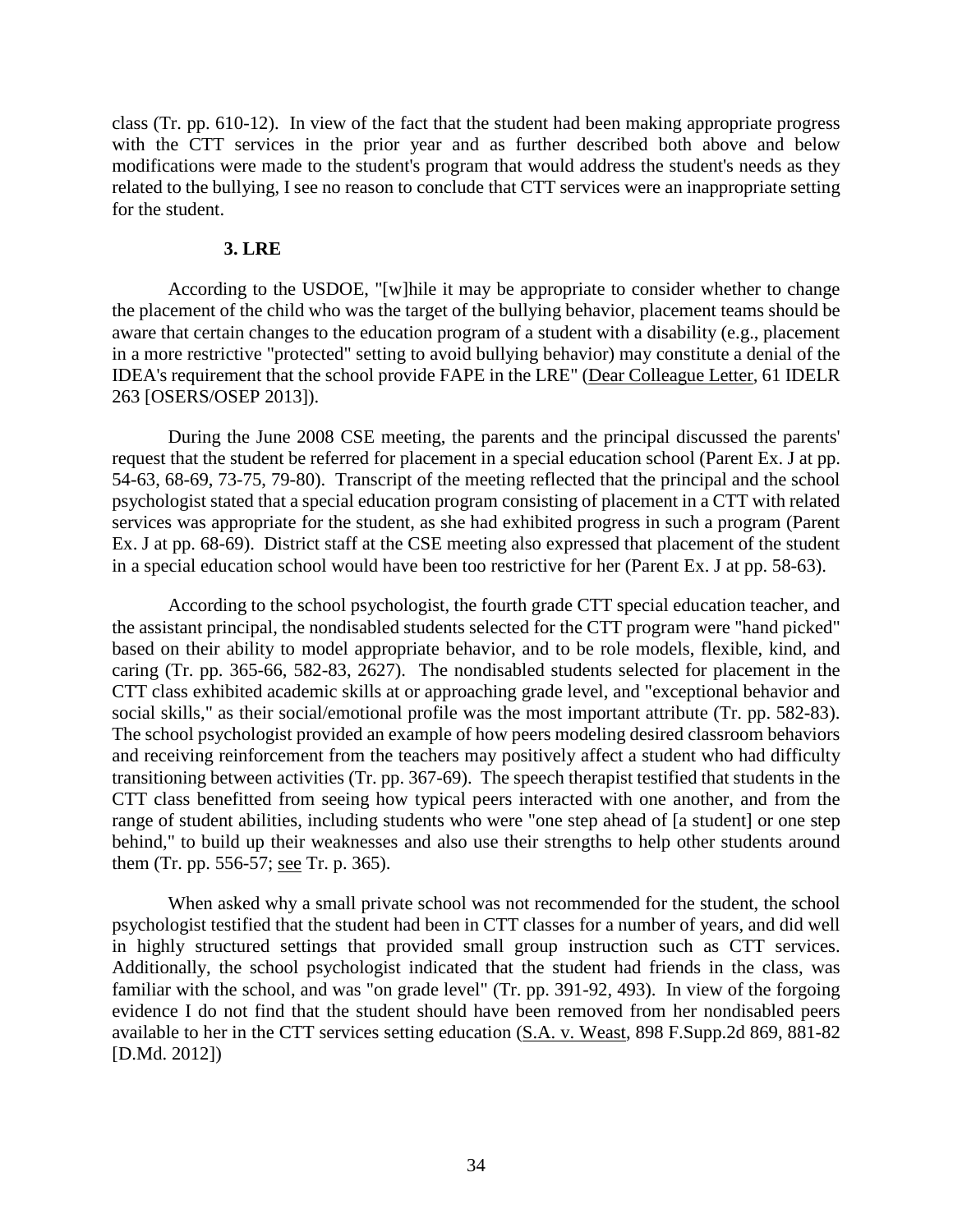#### **4. Related Services**

# **a. PT and OT Services**

The transcript of the June 2008 CSE meeting reflected the CSE's discussion about the student's gross motor skills in the classroom, and information contained in the May 2008 PT progress report (Parent Ex. J at pp. 33-36; see Parent Ex. AA). At the meeting the district physical therapist recommended that the student receive one 30-minute session per week each of individual and group PT, to which the student's father expressed agreement (Parent Ex. J at pp. 35-36). At the meeting the CSE reviewed the May 2008 OT progress report and the district occupational therapist's brief observation of the student in her classroom (Parent Ex. J at pp. 21-30; see Parent Ex. Y). Following the discussion at the CSE meeting and in consideration of the parents' request that the OT recommendations be made based solely upon the progress report, the CSE recommended that the student receive three 30-minute individual sessions of in-school OT per week (Parent Exs. D at p. 36; J at pp. 25-26, 29-30).

During the impartial hearing the district physical therapist described the specific methods and activities she would use to implement the student's June 2008 IEP gross motor annual goals and short-term objectives, which she testified were similar to the types of goals she worked with at the school, and could be met within the 30-minute PT sessions the June 2008 CSE recommended (Tr. pp. 1103, 1118-26, 1130). To address the student's fine motor and graphomotor needs, the district occupational therapist testified that she would have used a specific handwriting program, workbooks, clay, a slant board, adaptive paper, and multisensory methods when working with the student (Tr. pp. 1165, 1167, 1172-75). To help the student with organizational skills, the occupational therapist stated that she would have supported the student during her packing and unpacking routine, and when lining up and transitioning between the classroom and OT sessions (Tr. p. 1177). The occupational therapist provided descriptions of how she would address the student's daily living goals and objectives (Tr. pp. 1177-79). She further testified that she would be able to meet the student's needs relating to OT within the CSE's recommendations (Tr. pp. 1179- 80).

## **b. Speech-Language Therapy**

Attendees at the June 2008 CSE meeting included the speech-language pathologist who prepared the May 15, 2008 private language evaluation report, and a district speech-language therapist (Parent Exs. D at p. 3; KK at p. 1). Transcript from the meeting shows that the speechlanguage pathologist reviewed the results of the evaluation with the CSE, indicating that the student exhibited difficulty with word memory, auditory reasoning, nonliteral language, tasks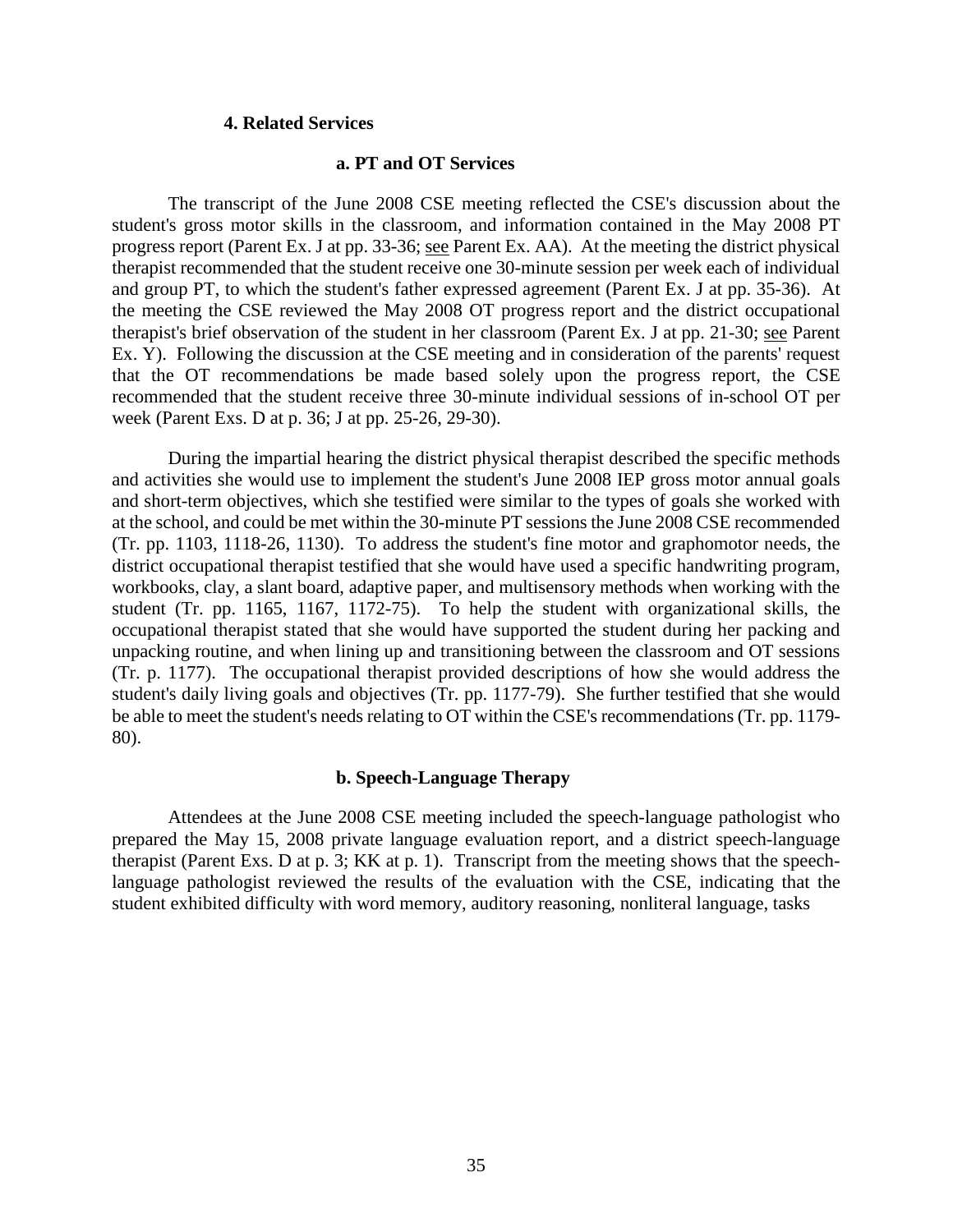involving inference, and generating and organizing narratives (Parent Ex. J at pp. 9-10). During the meeting the district speech therapist discussed the home-based speech-language pathologist's report that indicated the student exhibited difficulty with pragmatic language skills (Parent Ex. J at p. 11). The CSE discussed recommendations for the length and frequency of both individual and small group speech-language therapy sessions to be provided at school (Parent Ex. J at pp. 16- **18).41 The June 2008 IEP provided the student with three individual 30-minute sessions of speec**h-language therapy, and two 30-minute sessions of speech-language therapy in a group of two (Parent Ex. D at p. 36).

After reviewing the results of the May 2008 private language evaluation, the district speech therapist who had participated in the June 2008 CSE meeting testified that the student's skills were comparable to other students at the public school and that many students exhibited similar difficulties, and with the exception of narrative language, the student's scores did "not indicate a moderate or extreme severity of difficulty" (Tr. pp. 540-43; Parent Ex. D at p. 3). She stated that the June 2008 CSE's recommendations for the type, frequency and duration of speech-language therapy were appropriate because the individual sessions provided opportunities to work on the student's academic and higher level language difficulties, and the group sessions gave the student an opportunity to work on pragmatic language skills with peers (Tr. pp. 548-49, 560-61).

## **c. Counseling**

 $\overline{a}$ 

Following a discussion about counseling services during the meeting, the June 2008 CSE recommended that the student receive one session per week of group counseling services to be provided in a location outside of the general education classroom (Parent Exs. D at p. 36; J at pp.  $30-31$ .<sup>42</sup> During the CSE meeting, the CTT teachers indicated that staff had been working to improve the student's ability to stay on topic, come prepared for and contribute to small group work, transition in a timely way, and use manners on a consistent basis (Parent Ex. J at p. 30). Counseling services could have been provided by a guidance counselor, a school social worker, or a school psychologist (Tr. pp. 2752-53). According to the school psychologist, the CSE initiated a recommendation for in-school, small group counseling to help the student with any "issues" that she was having with friendships or bullying, and to help her emotionally and behaviorally (Tr. pp. 384, 2360). Counseling services would have also addressed the student's difficulty interpreting social cues, as according to the school psychologist, social skills was "one of the main things" that guidance counselors worked on with students (Tr. pp. 2369-70, 2410). The school psychologist stated that students were often placed in small groups from the same classroom and/or grade, who

<sup>&</sup>lt;sup>41</sup> During the June 2008 CSE meeting, the speech-language pathologist clarified that his recommendation for 60 minute sessions would have taken place outside of the school day (Parent Ex. J at p. 18; see Parent Ex. KK at p. 5).

<sup>&</sup>lt;sup>42</sup> The guidance counselor, the assistant principal, and the school psychologist stated that district staff had discussed with the parents providing the student with counseling services prior to the June 2008 CSE meeting, but that the parents had either refused the services or requested time to think about it and subsequently did not follow up with the district (Tr. pp. 125, 146-50, 2677-79, 2752-54; Parent Ex. J at p. 30). The student's father testified that counseling was first formally offered to the student at the June 2008 CSE meeting, but that the parents were concerned about the number of times the student would have been removed from the classroom to receive related services, and they had "no confidence" in the counseling process due to their view the school had "utterly failed" to address the bullying issue (Tr. pp. 3059-60).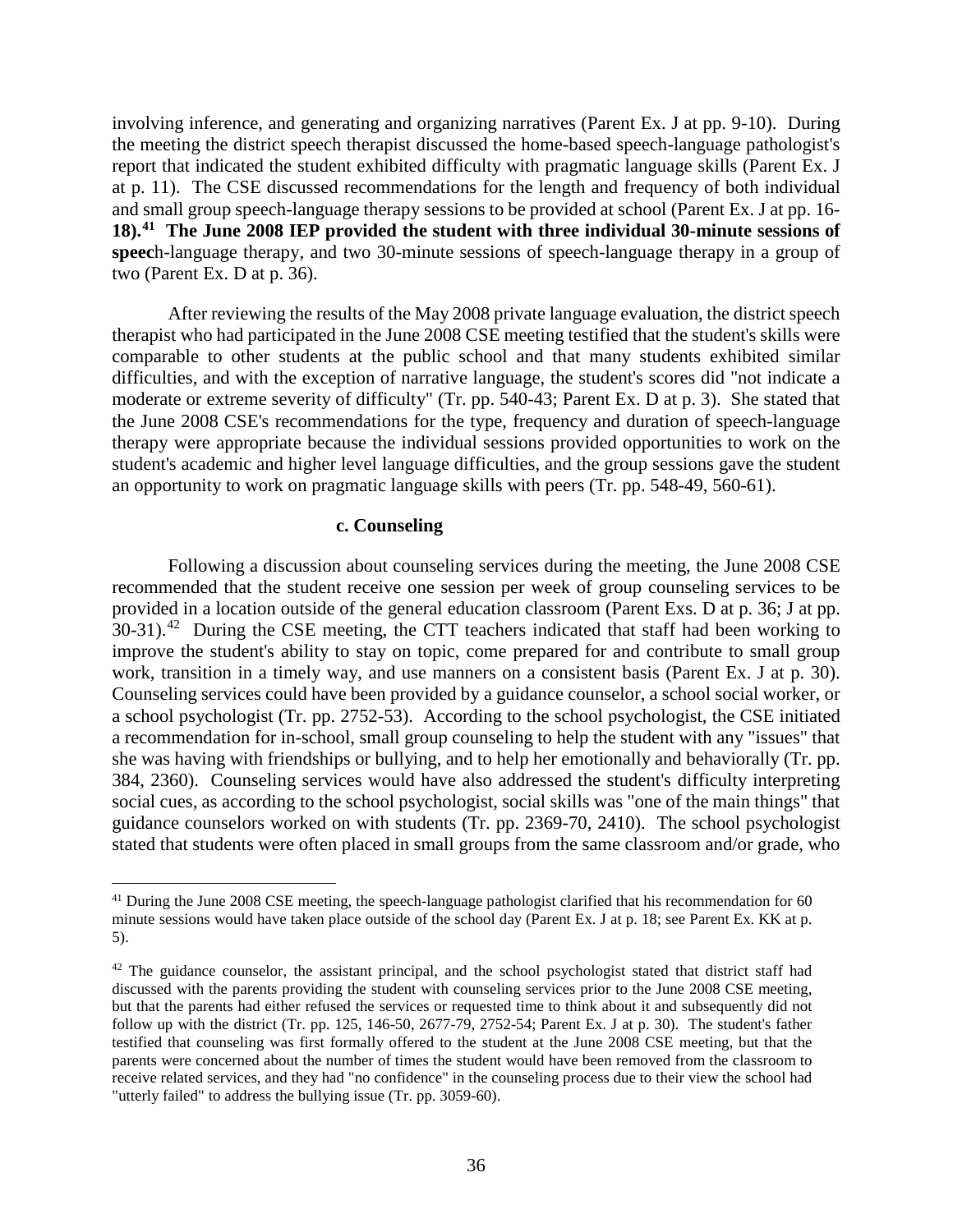exhibited similar difficulties and who may form friendships outside of the counseling sessions (Tr. p. 386). The counselor played games, read books, and drew with students during counseling sessions to provide opportunities for the students to discuss what was happening with themselves and with each other (Tr. pp. 2360-61). The assistant principal stated that counselors provided students with strategies to handle different situations and to be proactive when engaging in play with other students in the schoolyard, as well as specific language to use during play with other children (Tr. p. 2678). She further testified that the in-school counseling would have addressed the student's needs arising from her anxiety, difficulty with social peer and adult interactions, and impulsivity (Tr. p. 2687). The CSE's determination to add the counseling to the student's IEP was an appropriate response in view of the incidents of bullying during the 2007-08 school year.

#### **5. Availability of Adult Support Outside of the Classroom**

The hearing record shows that the during the June 2008 CSE meeting the guidance counselor suggested providing the student's counseling during non-classroom periods such as schoolyard/recess time, and that the student's PT sessions could be provided in the schoolyard/playground (Parent Ex. J at pp. 31-32, 36; see Tr. p. 478), which is where some of the bullying incidents occurred previously. Additionally, the school psychologist and district occupational therapist testified that the student's related services could have been provided during lunchtime or in the schoolyard (Tr. pp. 478, 1167).

#### **D. Absences**

 $\overline{a}$ 

As explained by the USDOE, bullying may result in higher truancy rates (i.e. school absences), that could trigger the need to consider modifications to the student's IEP (see Dear Colleague Letter, 61 IDELR 263 [OSERS/OSEP 2013]). According to the student's report card, from September 2007 to January 2008 she was absent on seven occasions and late on eight occasions (Parent Ex. K at p. 1). From January 2008 to June 2008, the student was absent on 15 occasions and was late on 16 occasions (compare Parent Ex. K at p. 1, with Parent Ex. L at p. 1). The hearing record suggests that contributing to the increase in lateness and absences from January to June 2008, was the student's participation in private evaluations on four school days between April 4, 2008 and May 15, 2008, a visit to Summit for an interview, and visits to "several different schools" to determine their appropriateness, three of which accepted her (compare Parent Ex. HHHHH at p. 3, with Tr. p. 3131; Parent Exs. J at p. 60; NN at p. 1; KK at p. 1). Although the parent stated during direct examination that the student was "consistently late" because she did not want to go to school due to a fear of being ostracized and of "what was going on at school," when questioned by the IHO, he testified that the student was late to school because she was slow getting dressed and to school, and that she was absent due to illnesses such as strep (compare Tr. pp. 3065- 66, with Tr. pp. 3219-20).<sup>43</sup> In this case, find there is insufficient evidence to support the conclusion that the IEP was inadequate due to the failure to consider school absences/truancy.

 $43$  The student's father testified that the student had gained 30 to 40 lbs. towards the end of second grade and during third grade, although I note that the neurodevelopmental pediatrician's report reflected that from March 2007 to February 2008, the student gained only 13.6 lbs., and her height increased by almost three inches (Tr. pp. 3045, 3219; Parent Ex. PP at p. 2).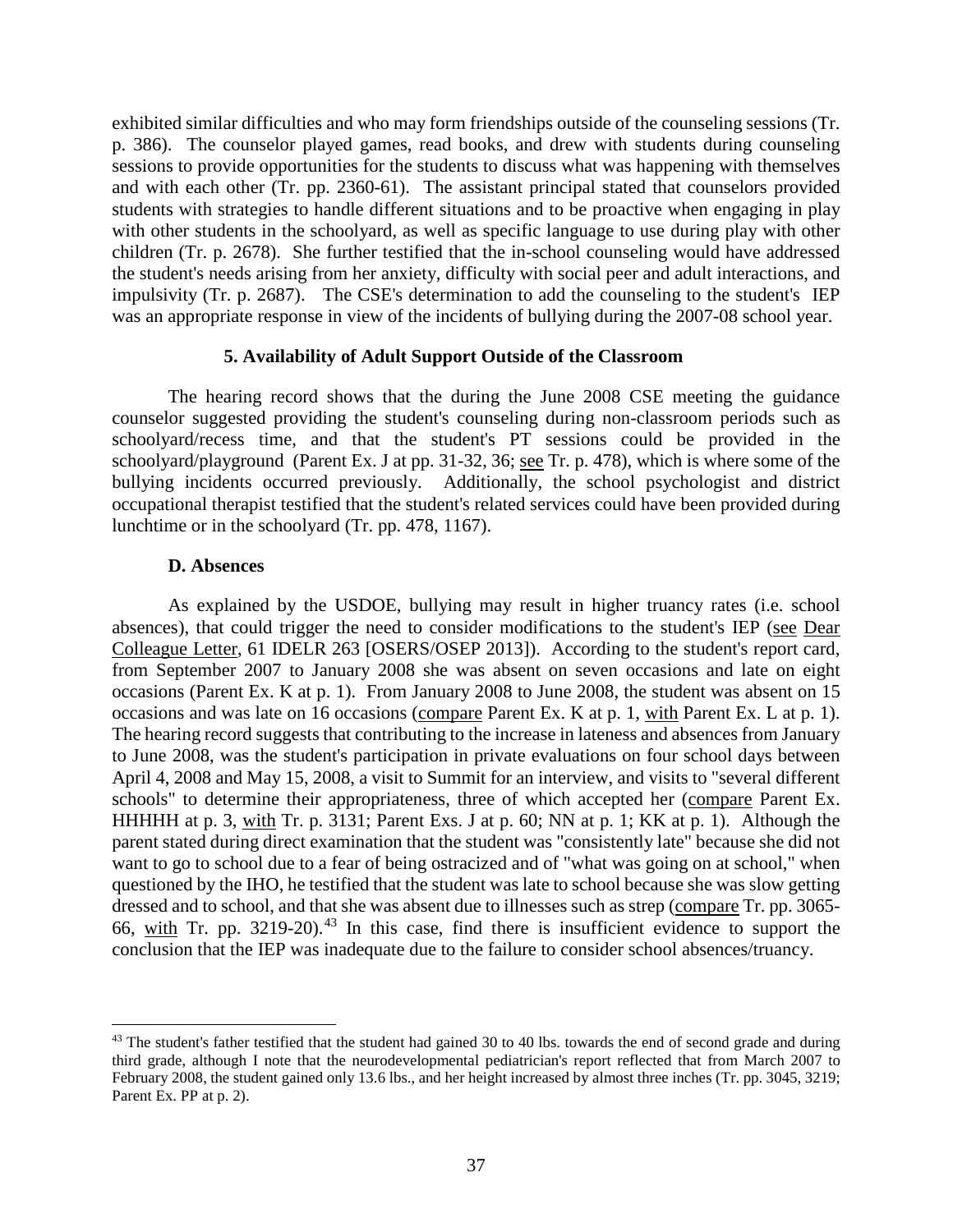Having considered the third and fourth elements of the T.K. test at issue in this appeal and having reviewed the evidence in the hearing record, particularly with regard to the substance of the IEP in question as it relates to the bullying issue remanded by the District Court , I concur with the IHO that the student was not denied a FAPE.

## **VII. Unilateral Placement**

 A private school placement must be "proper under the Act" (Carter, 510 U.S. at 12, 15; Burlington, 471 U.S. at 370), i.e., the private school offered an educational program which met the student's special education needs (see Gagliardo, 489 F.3d at 112, 115; Walczak, 142 F.3d at 129; Matrejek, 471 F. Supp. 2d at 419). A parent's failure to select a program approved by the State in favor of an unapproved option is not itself a bar to reimbursement (Carter, 510 U.S. at 14). The private school need not employ certified special education teachers or have its own IEP for the student (Carter, 510 U.S. 7; Application of the Bd. of Educ., Appeal No. 08-085; Application of the Dep't of Educ., Appeal No. 08-025; Application of the Bd. of Educ., Appeal No. 08-016; Application of the Bd. of Educ., Appeal No. 07-097; Application of a Child with a Disability, Appeal No. 07-038; Application of a Child with a Disability, Appeal No. 02-014; Application of a Child with a Disability, Appeal No. 01-105). Parents seeking reimbursement "bear the burden of demonstrating that their private placement was appropriate, even if the IEP was inappropriate" (Gagliardo, 489 F.3d at 112; see M.S. v. Bd. of Educ., 231 F.3d 96, 104 [2d Cir. 2000]). "Subject to certain limited exceptions, 'the same considerations and criteria that apply in determining whether the [s]chool [d]istrict's placement is appropriate should be considered in determining the appropriateness of the parents' placement…'" (Gagliardo, 489 F.3d at 112; Frank G. v. Bd. of Educ., 459 F.3d at 364 [2d Cir. 2006] [quoting Rowley, 458 U.S. at 207 and identifying exceptions]). Parents need not show that the placement provides every special service necessary to maximize the student's potential (Frank G., 459 F.3d at 364-65). When determining whether the parents' unilateral placement is appropriate, "[u]ltimately, the issue turns on" whether that placement is "reasonably calculated to enable the child to receive educational benefits" (Frank G., 459 F.3d at 364; see Gagliardo, 489 F.3d at 115 [citing Berger v. Medina City Sch. Dist., 348 F.3d 513, 522 [6th Cir. 2003] [stating "evidence of academic progress at a private school does not itself establish that the private placement offers adequate and appropriate education under the IDEA"]]). A private placement is only appropriate if it provides education instruction specially designed to meet the unique needs of a student (20 U.S.C. § 1401[29]; 34 CFR 300.39[a][1]; Educ. Law § 4401[1]; 8 NYCRR 200.1[ww]; Rowley, 458 U.S. at 188-89; Gagliardo, 489 F.3d at 114-15 [noting that even though the unilateral placement provided special education, the evidence did not show that it provided special education services specifically needed by the student]; Frank G., 459 F.3d at 365; Stevens v. New York City Dep't of Educ., 2010 WL 1005165, \*9 [S.D.N.Y. Mar. 18, 2010]).

The Second Circuit has set forth the standard for determining whether parents have carried their burden of demonstrating the appropriateness of their unilateral placement.

> No one factor is necessarily dispositive in determining whether parents' unilateral placement is reasonably calculated to enable the child to receive educational benefits. Grades, test scores, and regular advancement may constitute evidence that a child is receiving educational benefit, but courts assessing the propriety of a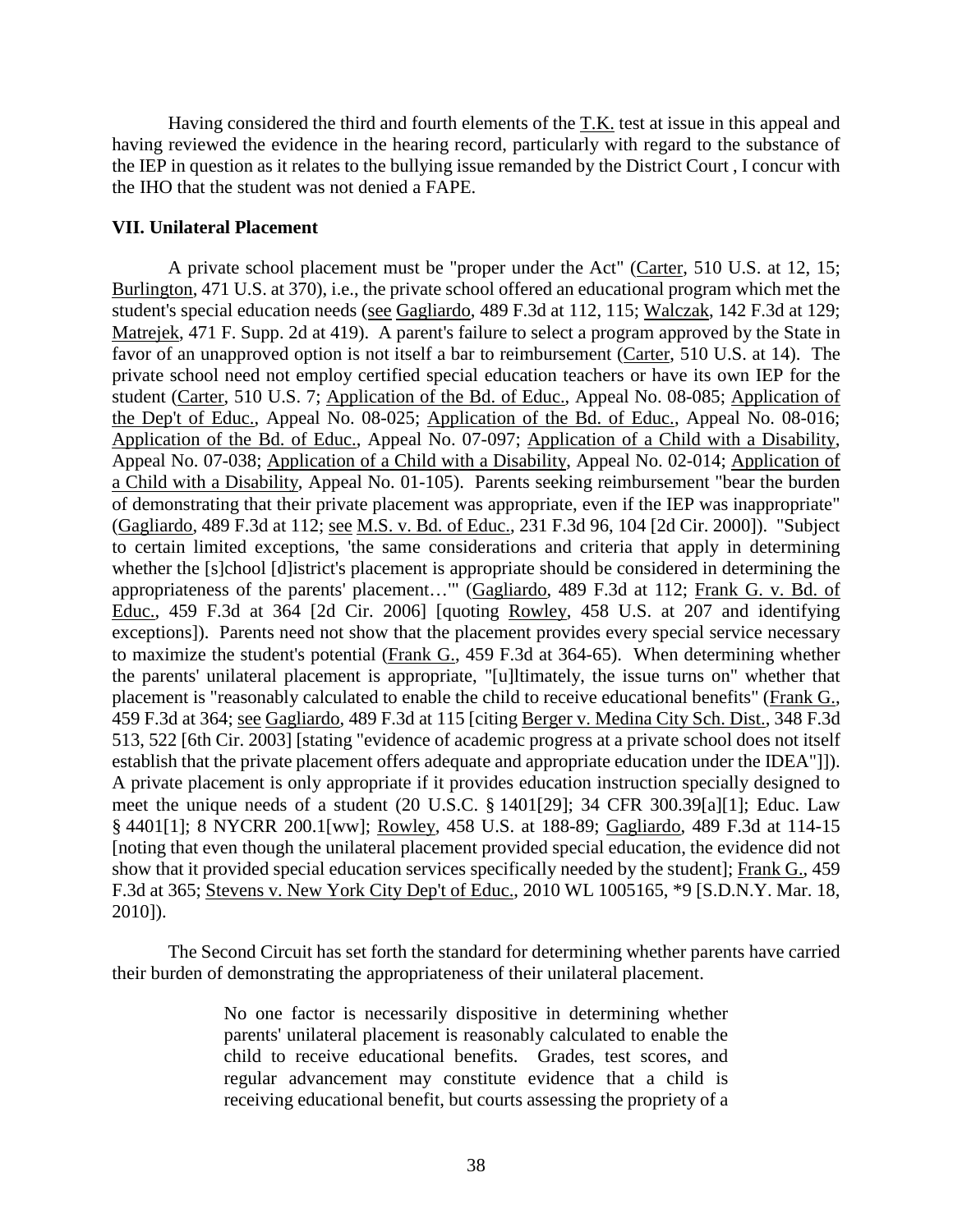unilateral placement consider the totality of the circumstances in determining whether that placement reasonably serves a child's individual needs. To qualify for reimbursement under the IDEA, parents need not show that a private placement furnishes every special service necessary to maximize their child's potential. They need only demonstrate that the placement provides educational instruction specially designed to meet the unique needs of a handicapped child, supported by such services as are necessary to permit the child to benefit from instruction.

(Gagliardo, 489 F.3d at 112; see Frank G., 459 F.3d at 364-65).

In her July 21, 2009 decision, the IHO determined that the parents failed to meet their burden to show that Summit was an appropriate placement for the student during the 2008-09 school year (July 21, 2009 IHO Decision at pp. 32-33). The Summit clinic director testified that Summit is a State-approved nonpublic special education school that serves 120 students identified as having learning disabilities and emotional disturbances (Tr. pp. 1225-26, 1230).<sup>44</sup> The lower school provides instruction to students ages 7 to 14 years old, with educational profiles of average or better intellectual skills who are emotionally and/or behaviorally "fragile" (Tr. pp. 1226-27). Summit implements a school-wide behavior management system using a token economy with tangible rewards, which is individualized based upon a student's individual behavioral goals (Tr. pp. 1231-32, 1239-40). According to the clinic director, Summit has a "no tolerance for bullying" mandate, which is supported throughout the year by classroom discussions and the school's social skill curriculum (Tr. p. 1232). At Summit, a social worker pushes into the classrooms one time per week to implement the social skills curriculum on topics such as friendships, self-esteem, problem solving, and conflict resolution (Tr. p. 1238).

During the 2008-09 school year the student received instruction in language arts, reading, math, social studies, science, computers, physical education, and art (Parent Ex. YY at pp. 1-6, 8- 10). The hearing record showed that the student made progress in academic and speech-language skills at Summit during the 2008-09 school year (Tr. pp. 1251; Parent Exs. PPPP; SSSS; TTTT).<sup>45</sup> According to the clinic director, during the 2008-09 school year the student exhibited progress "across the board" because she had a greater ability to focus on her school work, less distracted by internal and external distractions, and knew what strategies to apply to become a more independent learner (Tr. p. 1251).

Regarding the student's physical therapy needs, the home-based physical therapist reported in May 2008 that the student presented with decreased coordination, balance, endurance, strength, and age appropriate gross motor skills, and recommended that she continue to receive one 60-

 $\overline{a}$ <sup>44</sup> I note that an exhibit entered in the hearing record purportedly to provided information about Summit, appears to be from the website of a different school with a similar name located in Western New York (Parent Ex. TT).

<sup>&</sup>lt;sup>45</sup> The home-based SEIT who worked with the student during the 2008-09 school year testified that the student's skills in some academic areas including comprehension, writing, and math had "fallen behind," and the hearing record shows that the student's performance on the March 2009 New York State Mathematics Test was a "2" ("Partially Meeting the Learning Standard") (Tr. pp. 159-98, 1602, 1609-12; Parent Ex. MMMM; see Dist. Ex. 4 at p. 1).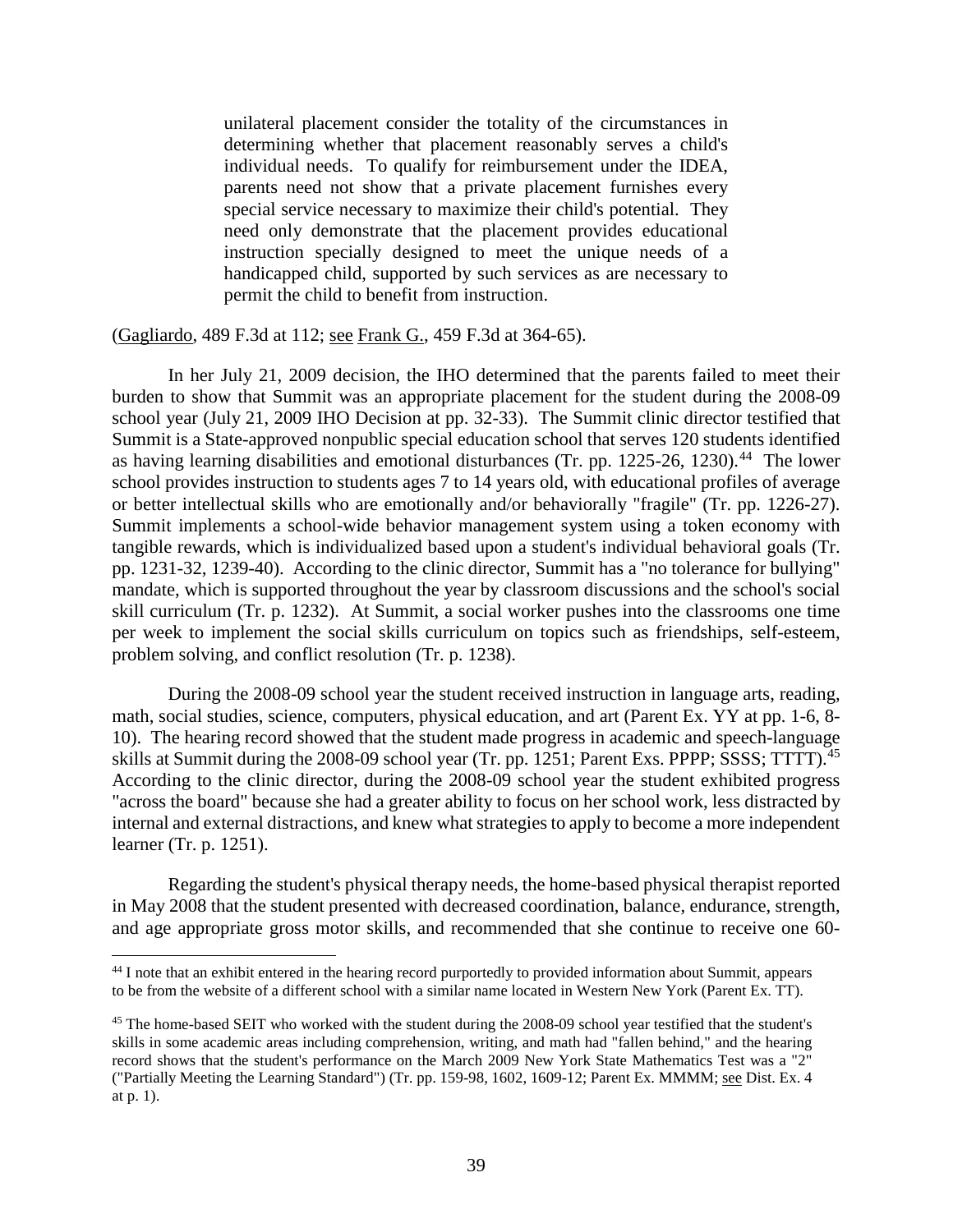minute session of home or outpatient PT services in addition to a twice weekly adapted gym class (Parent Ex. AA at p. 4). In the event the adapted gym classes were not available, the home-based physical therapist recommended that the student receive two 60-minute sessions of PT per week provided at home or on an outpatient basis (Parent Ex. AA at p. 4). At the June 2008 CSE meeting the district physical therapist recommended that the student receive one 30-minute session per week each of individual and group PT, to which the student's father expressed agreement (Parent Ex. J at pp. 35-36). The clinic director testified that Summit did not provide PT services (Tr. p. 1264). The parent stated that the student continued to receive private PT services through summer 2008, but that he discontinued his daughter's private PT upon entry to Summit because Summit had an "adaptive gym" (Tr. pp. 1745-46, 1798). He testified to his understanding that the adaptive gym program at Summit addressed a number of the needs that were previously addressed by the home-based physical therapist, such that "it was not necessary to continue [the home-based physical therapist's] services going forward" (Tr. p. 1746). The 2008-09 Summit progress report indicated that the student participated in "physical education," but does not provide any information about "adaptive gym" services the student may have received during that school year, or how Summit's physical education program addressed the student's unique gross motor, coordination, balance, endurance and strengthening needs (Parent Exs. YY at p. 9; TTTT at p. 7; see Parent Ex. AA).

Regarding the student's OT needs, the clinic director testified that she did not know whether or not the student received OT services at Summit, nor is there any evidence in the hearing record regarding how Summit addressed the specific student's fine motor, graphomotor and sensory needs during the 2008-09 school year (Tr. p. 1263; see Parent Exs. YY; QQQQ at p. 2; TTTT). The home-based occupational therapist who provided two hours of OT per week to the student during the 2008-09 school year testified that she worked to improve the student's graphomotor, sensory, and visual perceptual skills; her ability to independently complete activities of daily living, and her body awareness/coordination skills (Tr. pp. 1657, 1660-61). According to the home-based occupational therapist, at Summit the student received two 30-minute OT sessions per week, to work on improving her handwriting and coordination skills (Tr. pp. 1663-64, 1672). The homebased occupational therapist testified that the student would benefit from more in-school OT services than she received at Summit (Tr. pp. 1676, 1678-79).

When asked how many sessions of speech-language therapy per week the student received at Summit, the clinic director replied "whatever is on [the student's] IEP" and at that time did not know the number of sessions (Tr. p. 1263). A review of the student's 2008-09 Summit progress reports did not reveal the number of speech-language therapy sessions the student received, nor did the hearing record otherwise provide information regarding how Summit addressed the student's unique receptive, expressive, pragmatic, and higher-level language needs (Parent Exs. YY at pp. 11-12; PPPP; see Parent Exs. QQQQ at p. 1;  $\overline{KK}$ ).<sup>46</sup> According to the student's homebased speech pathologist, the student received one individual and one group 30-minute session of speech-language therapy at Summit per week, which she opined did not fully address the student's

<sup>46</sup> I note the parent's testimony that Summit's philosophy is "geared toward speech and language reinforcement" and that the program was designed to address the student's receptive, expressive and pragmatic language deficits (Tr. pp. 1690, 1692-93, 1724). Although the student received twice weekly speech-language therapy while at Summit, information contained in the hearing record does not indicate that the focus of Summit's program is consistent with the parent's statements (see e.g. Tr. pp. 1223-78; Parent Exs. PPPPP; SSSS; TTTT; VVVV).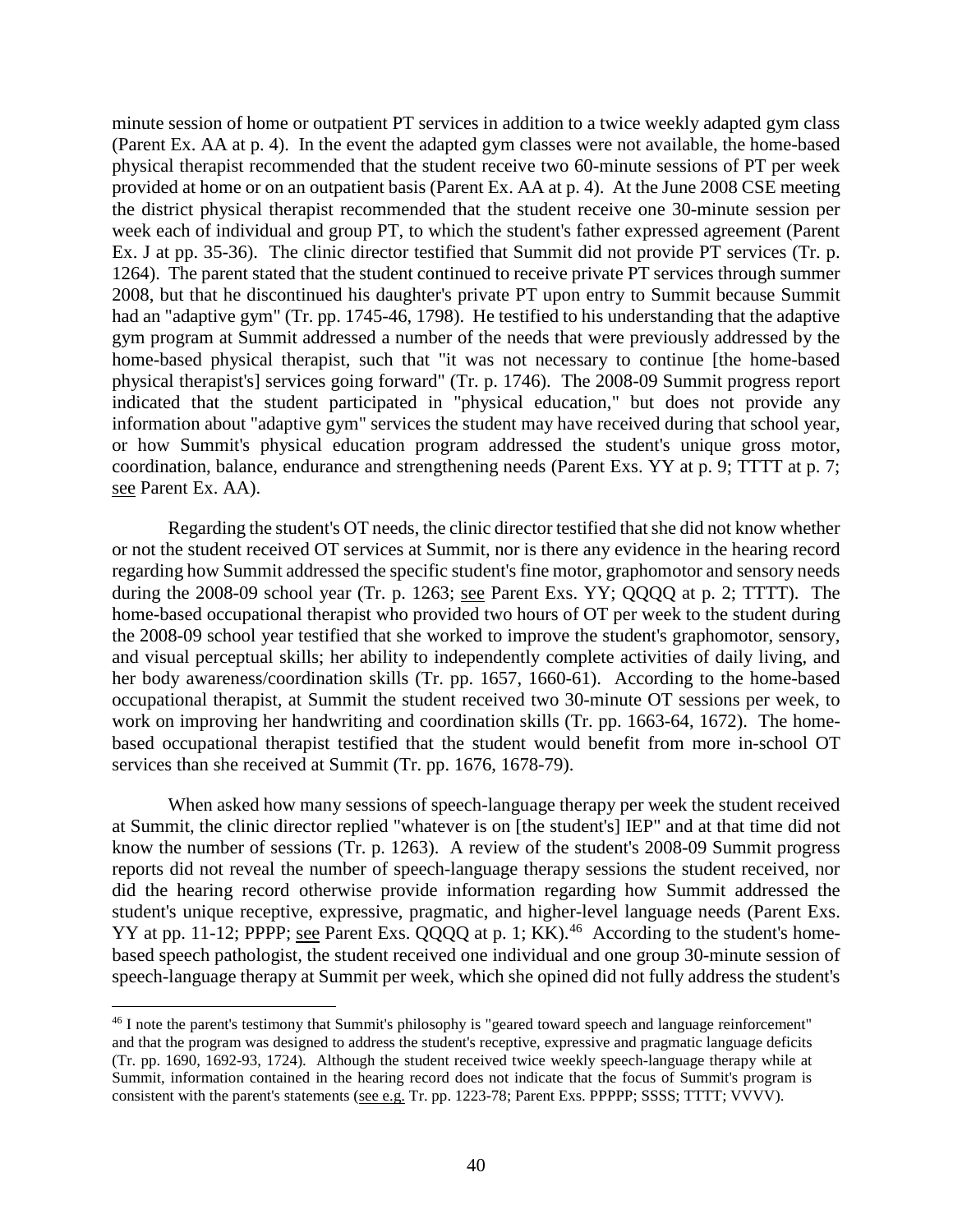needs (Tr. pp. 1645, 1647-48). The home-based speech-language pathologist testified that the student exhibited "significant deficits," and therefore needed the three hours of home-based speech-language therapy in addition to the sessions she received at Summit, to improve her pragmatic and expressive language, attention, problem solving social situations, auditory processing, reading comprehension, and listening skills (Tr. pp. 1646-49).

Approximately half way through the school year, the hearing record suggests that one session per week of both individual and group counseling services were added to the student's program in January 2009 (Tr. pp. 1263-64; Parent Ex. SSSS). The clinic director testified that teacher concerns about the student's off-task, calling out and impulsive behaviors continued during the 2008-09 school year, and that those behaviors were addressed by using cues, prompts, modeling support, and marking the student's "point card" (Tr. pp. 1250-51, 1258; see Tr. pp. 1231- 32). The hearing record showed that many of the student's behavioral concerns identified in September 2008 and documented on Summit's "Social-Emotional Profile" did not change during the course of the school year (compare Parent Ex. OOOO at p. 2, with Parent Ex. WWWW at p. 1) and it is unclear why counseling services were not provided at the outset. Additionally, during the course of the 2008-09 school year the student accumulated six incident reports of behaviors including defiance, screaming, disruption, loss of self-control, inappropriate language, impulsivity, noncompliance, and crying (Parent Ex. XXXX).

Based upon the foregoing, I concur with the IHO that the appropriate physical therapy, counseling, OT and speech therapy was not provided to the student at Summit. The level of missing related services and unaddressed needs in this case was considerably greater when compared to the circumstances recently described in C.L. v. Scarsdale Union Free Sch. Dist. (2014 WL 928906 [2d Cir. Mar. 11, 2014]), in which the discrepancy was smaller and the student was receiving the services missing at the unilateral placement. I concur with the IHO's conclusion that the parents did not meet their burden to establish that the unilateral placement at Summit was appropriate based upon on these circumstances (IHO Decision at pp. 32-33). Therefore, were I to reach this issue, I note that I would uphold the IHO's prior determination on this issue.

# **VIII. Equitable Considerations**

The final criterion for a reimbursement award is that the parents' claim must be supported by equitable considerations. Equitable considerations are relevant to fashioning relief under the IDEA (Burlington, 471 U.S. at 374; M.C. v. Voluntown, 226 F.3d 60, 68 [2d Cir. 2000]; see Carter, 510 U.S. at 16 ["Courts fashioning discretionary equitable relief under IDEA must consider all relevant factors, including the appropriate and reasonable level of reimbursement that should be required. Total reimbursement will not be appropriate if the court determines that the cost of the private education was unreasonable"]). With respect to equitable considerations, the IDEA also provides that reimbursement may be reduced or denied when parents fail to raise the appropriateness of an IEP in a timely manner, fail to make their child available for evaluation by the district, or upon a finding of unreasonableness with respect to the actions taken by the parents (20 U.S.C. § 1412[a][10][C][iii]; see S.W. v. New York City Dep't of Educ., 646 F. Supp. 2d 346, 362-64 [S.D.N.Y. 2009]; Thies v. New York City Bd. of Educ., 2008 WL 344728 [S.D.N.Y. Feb. 4, 2008]; M.V. v. Shenendehowa Cent. Sch. Dist., 2008 WL 53181, at \*5 [N.D.N.Y. Jan. 2, 2008]; Bettinger v. New York City Bd. of Educ., 2007 WL 4208560, at \*4 [S.D.N.Y. Nov. 20, 2007]; Carmel Cent. Sch. Dist. v. V.P., 373 F. Supp. 2d 402, 417-18 [S.D.N.Y. 2005], aff'd, 2006 WL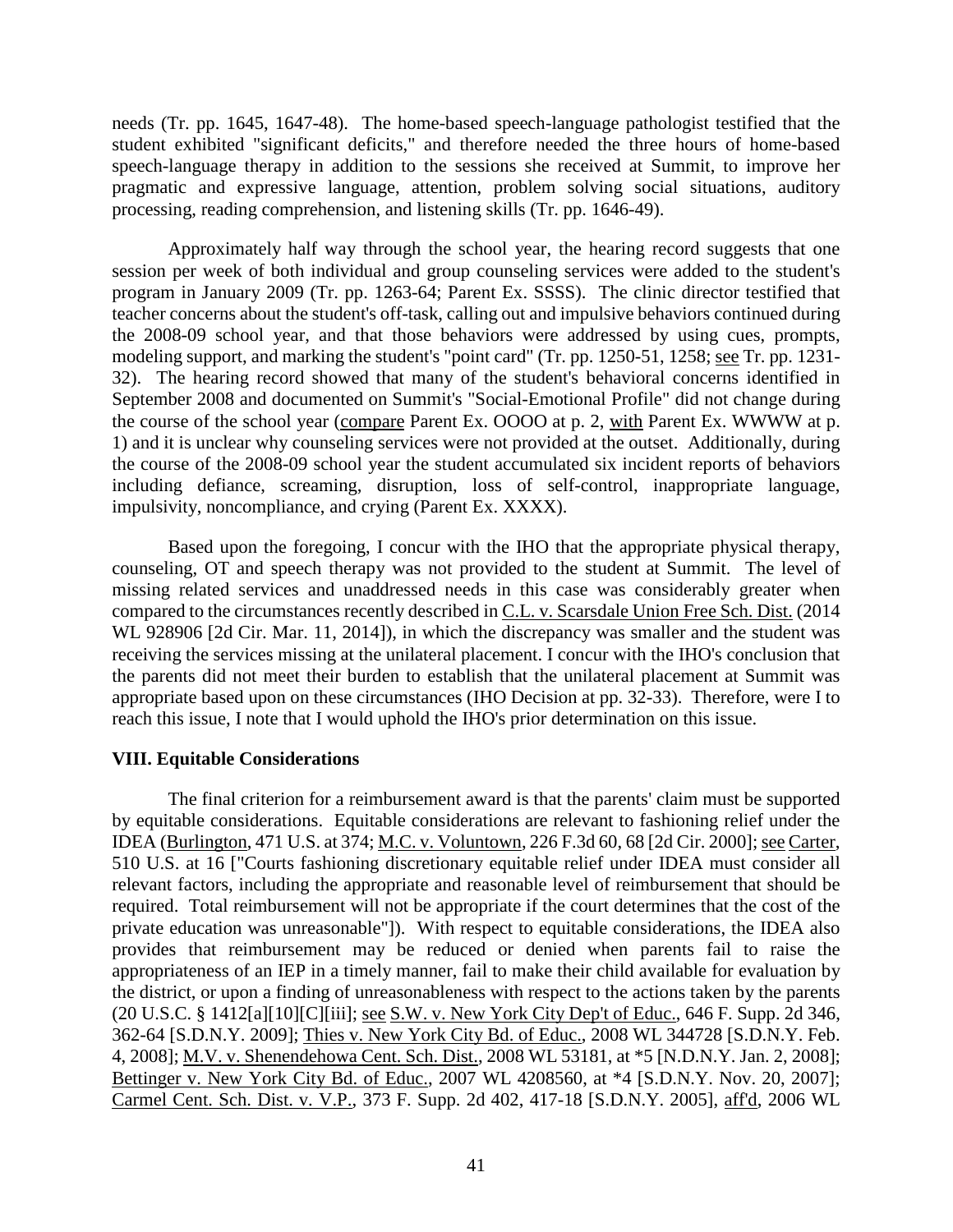2335140 [2d Cir. Aug. 9, 2006]; Werner v. Clarkstown Cent. Sch. Dist., 363 F. Supp. 2d 656, 660- 61 [S.D.N.Y. 2005]; see also Voluntown, 226 F.3d at n.9; Wolfe v. Taconic Hills Cent. Sch. Dist., 167 F. Supp. 2d 530, 533 [N.D.N.Y. 2001]; Application of the Dep't of Educ., Appeal No. 07-079; Application of the Dep't of Educ., Appeal No. 07-032).

 The IDEA allows that reimbursement may be reduced or denied if parents do not provide notice of the unilateral placement either at the most recent CSE meeting prior to removing the student from public school, or by written notice 10 business days before such removal, "that they were rejecting the placement proposed by the public agency to provide a [FAPE] to their child, including stating their concerns and their intent to enroll their child in a private school at public expense" (20 U.S.C. § 1412[a][10][C][iii][I]; see 34 CFR 300.148[d][1]). This statutory provision "serves the important purpose of giving the school system an opportunity, before the child is removed, to assemble a team, evaluate the child, devise an appropriate plan, and determine whether a [FAPE] can be provided in the public schools" (Greenland Sch. Dist. v. Amy N., 358 F.3d 150, 160 [1st Cir. 2004]). Although a reduction in reimbursement is discretionary, courts have upheld the denial of reimbursement in cases where it was shown that parents failed to comply with this statutory provision (Greenland, 358 F.3d at 160; Ms. M. v. Portland Sch. Comm., 360 F.3d 267 [1st Cir. 2004]; Berger v. Medina City Sch. Dist., 348 F.3d 513, 523-24 [6th Cir. 2003]; Rafferty v. Cranston Pub. Sch. Comm., 315 F.3d 21, 27 [1st Cir. 2002]); see Frank G. v. Bd. of Educ., 459 F.3d 356, 376 [2d Cir. 2006]; Voluntown, 226 F.3d at 68; Lauren V. v. Colonial Sch. Dist.; 2007 WL 3085854, at \* 13 [E.D. Pa. Oct. 22, 2007]).

I also concur with the IHO that equitable considerations did not flow in the parents' favor. She concluded that the parents appeared intent on sending the student to the private school prior to and at the CSE meeting for the 2008-09 school year (IHO Decision at pp. 33-34; Parent Ex. J-60, Tr. pp. 1084-85, 1772-73). The parents' comments indicated that they were not considering the program offered by the district, despite the student's progress in that setting, suggesting to the CSE that the student was "bullied all day long every day" (Parent Ex. J at p. 63). Additionally, the CTT program recommendation was rejected by the parents prior to identifying a particular site based upon the parents' apparent mistaken understanding that the same site was the only option, but without allowing investigation into that issue further (Tr. pp. 1084-85, 1772-73). The parents were told during the CSE meeting that the district was willing to offered them find a different site, which they rejected (Parent Ex. J at pp. 57, 63). Therefore, were I to reach this issue, I note that I would uphold the IHO's prior determination on this issue.